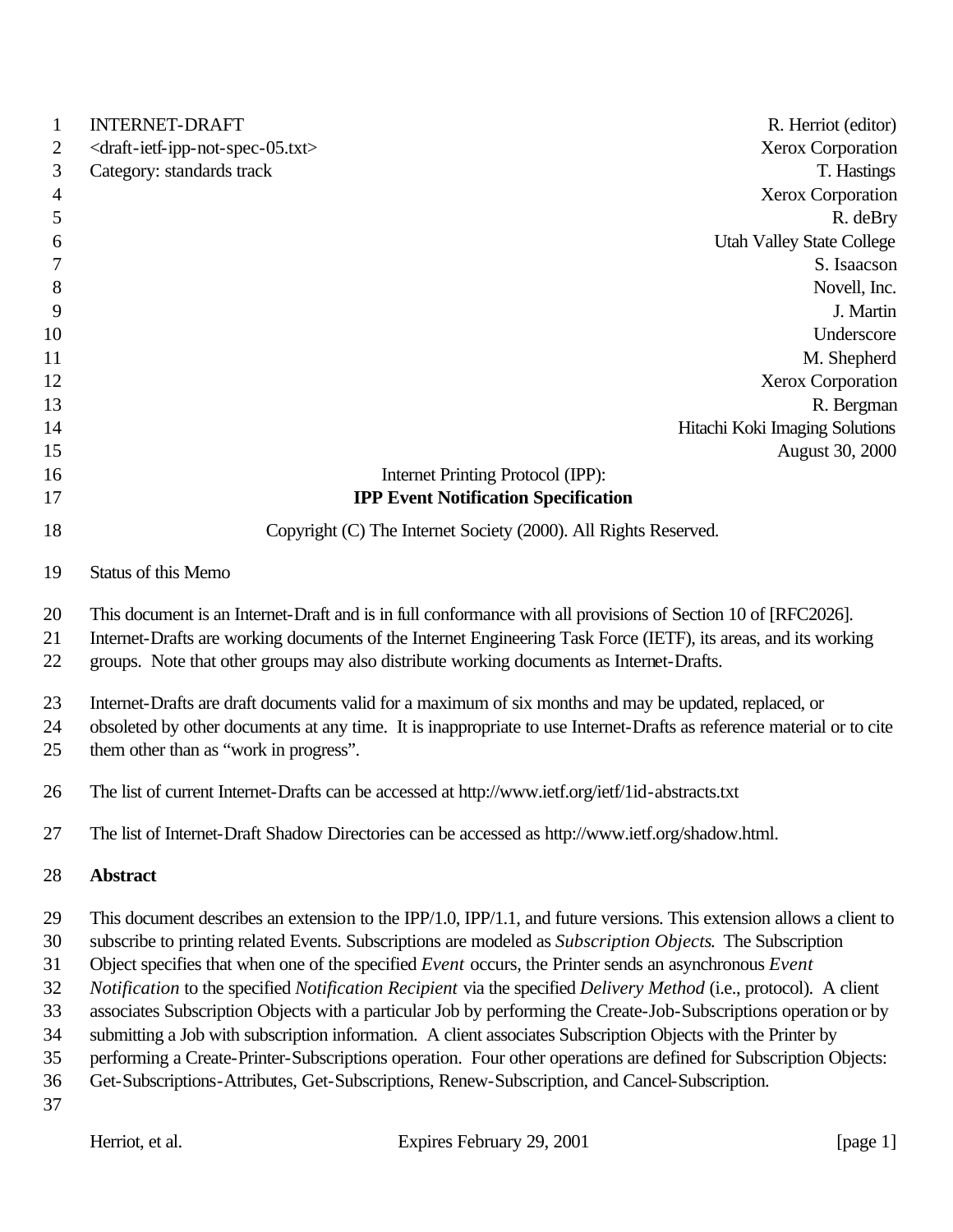- The basic set of IPP documents includes:
- Design Goals for an Internet Printing Protocol [RFC2567]
- Rationale for the Structure and Model and Protocol for the Internet Printing Protocol [RFC2568]
- Internet Printing Protocol/1.1: Model and Semantics [IPP-MOD]
- Internet Printing Protocol/1.1: Encoding and Transport [IPP-PRO]
- Internet Printing Protocol/1.1: Implementer's Guide [IPP-IIG]
- Mapping between LPD and IPP Protocols [RFC2569]
- The "Design Goals for an Internet Printing Protocol" document takes a broad look at distributed printing
- functionality, and it enumerates real-life scenarios that help to clarify the features that need to be included in a
- printing protocol for the Internet. It identifies requirements for three types of users: end users, Operators, and
- Administrators. It calls out a subset of end user requirements that are satisfied in IPP/1.0. Operator and
- Administrator requirements are out of scope for version 1.0. A few OPTIONAL Operator operations have been
- added to IPP/1.1.
- The "Rationale for the Structure and Model and Protocol for the Internet Printing Protocol" document describes

IPP from a high level view, defines a roadmap for the various documents that form the suite of IPP specifications,

- and gives background and rationale for the IETF working group's major decisions.
- The "Internet Printing Protocol/1.1: Model and Semantics", describes a simplified model with abstract objects,
- their attributes, and their operations that are independent of encoding and transport. It introduces a Printer object
- and a Job object. The Job object optionally supports multiple documents per Job. It also addresses security,
- internationalization, and directory issues.
- The "Internet Printing Protocol/1.1: Encoding and Transport" document is a formal mapping of the abstract
- operations and attributes defined in the model document onto HTTP/1.1. It defines the encoding rules for a new
- Internet MIME media type called "application/ipp". This document also defines the rules for transporting over
- HTTP a message body whose Content-Type is "application/ipp". This document defines a new scheme named
- 'ipp' for identifying IPP printers and jobs. Finally, this document defines interoperability rules for supporting
- IPP/1.0 clients.
- The "Internet Printing Protocol/1.1: Implementer's Guide" document gives insight and advice to implementers of IPP clients and IPP objects. It is intended to help them understand IPP/1.0 and some of the considerations that may assist them in the design of their client and/or IPP object implementations. For example, a typical order of processing requests is given, including error checking. Motivation for some of the specification decisions is also
- included.
- The "Mapping between LPD and IPP Protocols" document gives some advice to implementers of gateways
- between IPP and LPD (Line Printer Daemon) implementations.
-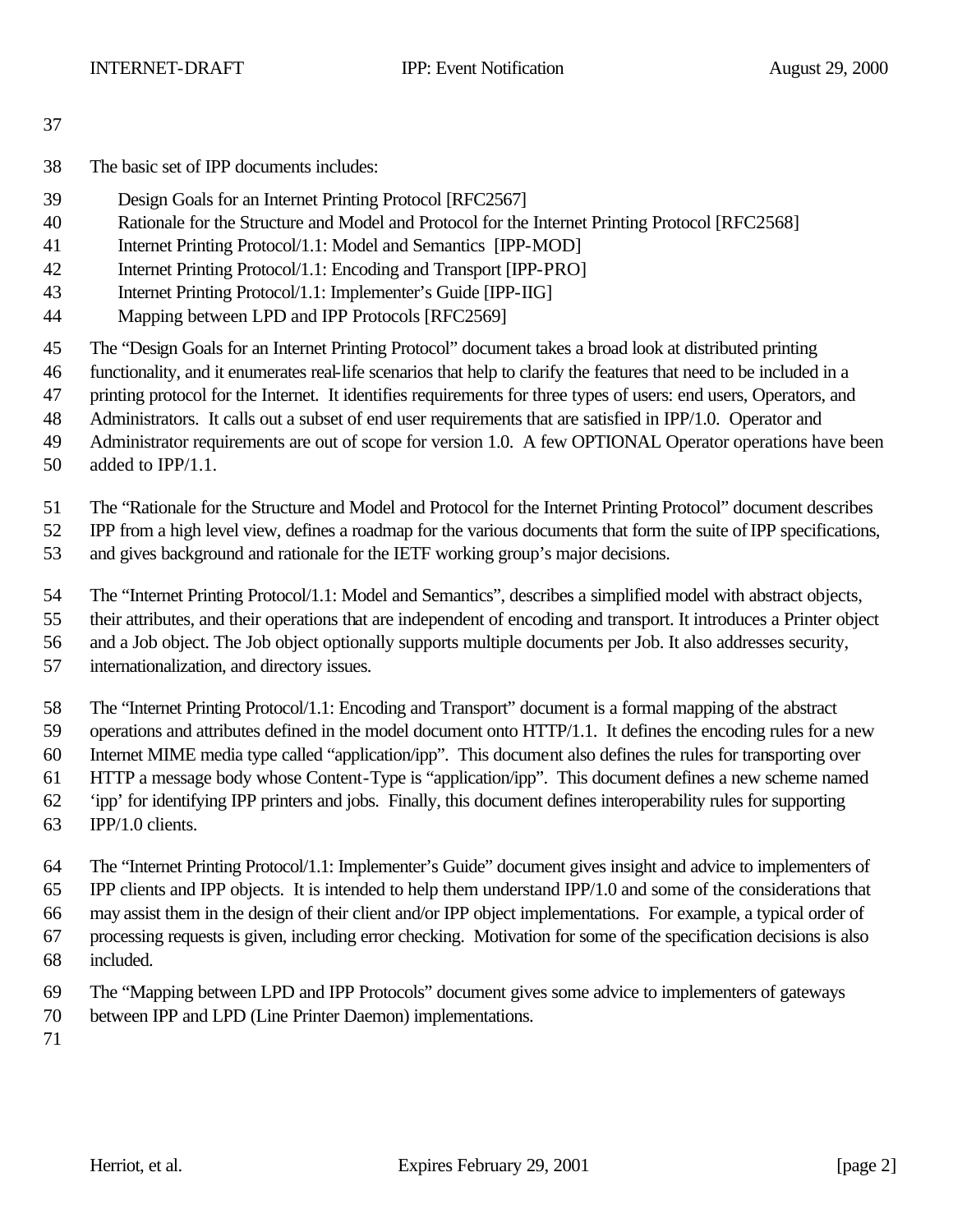#### **Table of Contents**

| 72  | $\mathbf{1}$   |       |                     |  |
|-----|----------------|-------|---------------------|--|
| 73  |                | 1.1   |                     |  |
| 74  | $\overline{2}$ |       |                     |  |
| 75  |                | 2.1   |                     |  |
| 76  |                | 2.2   |                     |  |
| 77  |                | 2.3   |                     |  |
| 78  |                | 2.4   |                     |  |
| 79  | 3              |       |                     |  |
| 80  |                | 3.1   |                     |  |
| 81  |                | 3.2   |                     |  |
| 82  | $\overline{4}$ |       |                     |  |
| 83  |                | 4.1   |                     |  |
| 84  |                | 4.2   |                     |  |
| 85  | 5              |       | Subscription Object |  |
| 86  |                | 5.1   |                     |  |
| 87  |                | 5.2   |                     |  |
| 88  |                | 5.3   |                     |  |
| 89  |                | 5.3.1 |                     |  |
| 90  |                | 5.3.2 |                     |  |
| 91  |                | 5.3.3 |                     |  |
| 92  |                | 5.3.4 |                     |  |
| 93  |                | 5.3.5 |                     |  |
| 94  |                | 5.3.6 |                     |  |
| 95  |                | 5.3.7 |                     |  |
| 96  |                | 5.3.8 |                     |  |
| 97  |                | 5.4   |                     |  |
| 98  |                | 5.4.1 |                     |  |
| 99  |                | 5.4.2 |                     |  |
| 100 |                | 5.4.3 |                     |  |
| 101 |                | 5.4.4 |                     |  |
| 102 |                | 5.4.5 |                     |  |
| 103 |                | 5.4.6 |                     |  |
| 104 |                | 5.4.7 |                     |  |
| 105 | 6              |       |                     |  |
| 106 |                | 6.1   |                     |  |
| 107 |                | 6.2   |                     |  |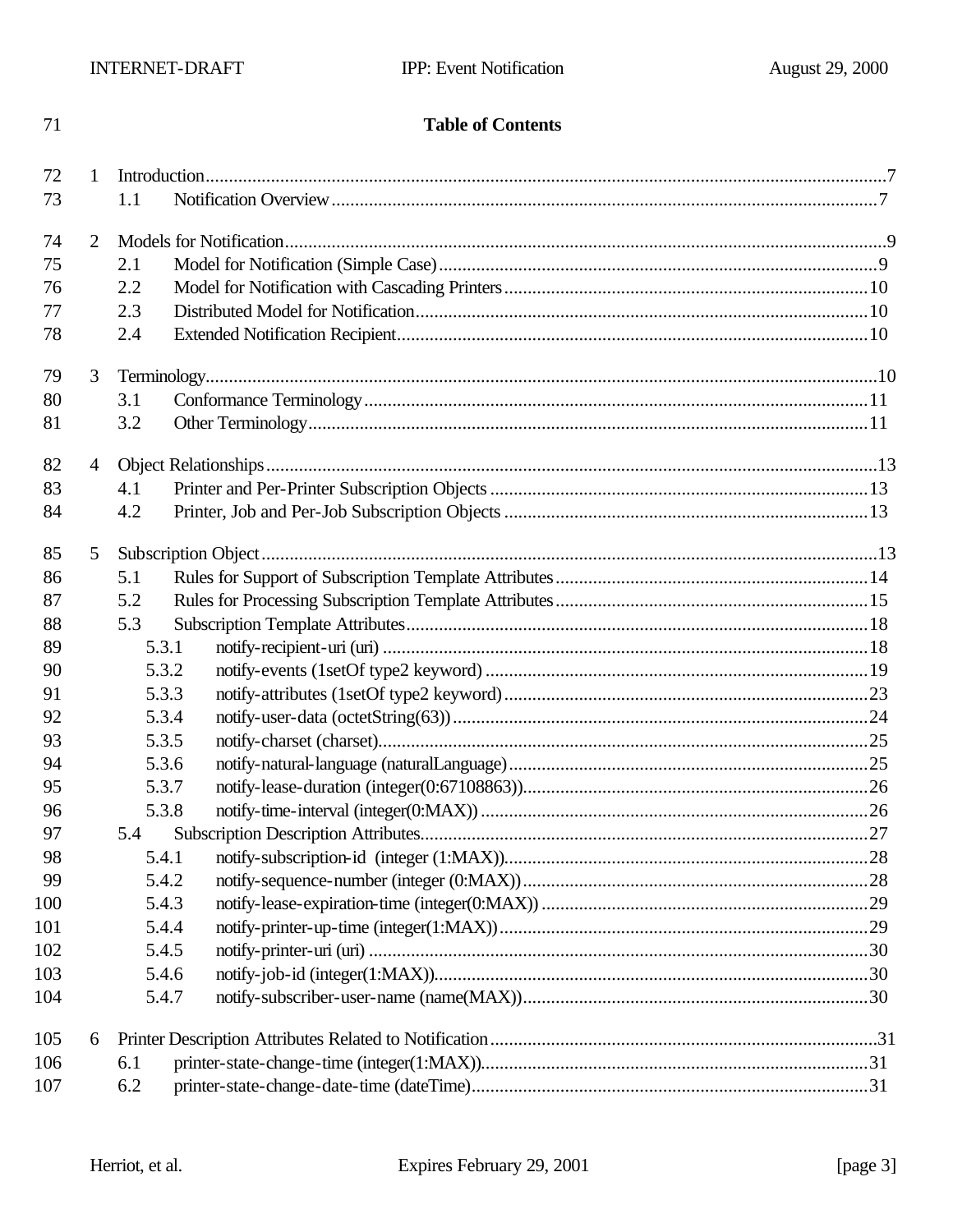| 108 | 7 |        |  |
|-----|---|--------|--|
| 109 |   | 7.1    |  |
| 110 | 8 |        |  |
| 111 |   | 8.1    |  |
| 112 |   | 8.2    |  |
| 113 | 9 |        |  |
| 114 |   | 9.1    |  |
| 115 |   | 9.1.1  |  |
| 116 |   | 9.1.2  |  |
| 117 |   | 9.1.3  |  |
| 118 |   | 9.2    |  |
| 119 |   | 9.2.1  |  |
| 120 |   | 9.2.2  |  |
| 121 |   | 9.2.3  |  |
| 122 |   |        |  |
| 123 |   |        |  |
| 124 |   | 11.1   |  |
| 125 |   | 11.1.1 |  |
| 126 |   | 11.1.2 |  |
| 127 |   | 11.1.3 |  |
| 128 |   | 11.2   |  |
| 129 |   | 11.2.1 |  |
| 130 |   | 11.2.2 |  |
| 131 |   | 11.2.3 |  |
| 132 |   | 11.2.4 |  |
| 133 |   | 11.2.5 |  |
| 134 |   | 11.2.6 |  |
| 135 |   |        |  |
| 136 |   |        |  |
| 137 |   | 13.1   |  |
| 138 |   |        |  |
| 139 |   |        |  |
| 140 |   |        |  |
| 141 |   | 16.1   |  |
| 142 |   | 16.2   |  |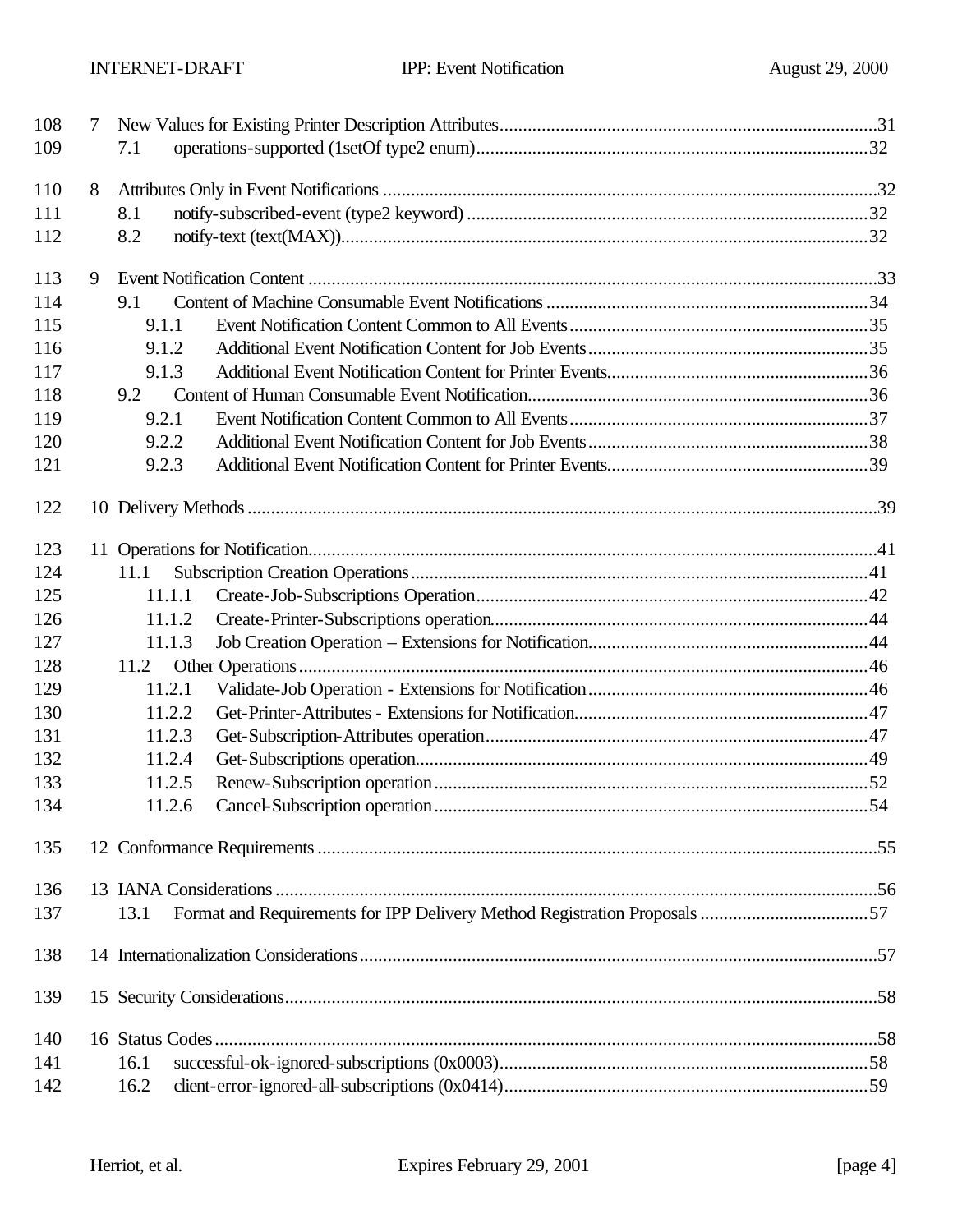| 143 |                                                                                          |  |
|-----|------------------------------------------------------------------------------------------|--|
| 144 | 17.1                                                                                     |  |
| 145 | 17.2                                                                                     |  |
| 146 | 17.3                                                                                     |  |
| 147 | 17.4                                                                                     |  |
| 148 |                                                                                          |  |
| 149 |                                                                                          |  |
| 150 |                                                                                          |  |
| 151 |                                                                                          |  |
| 152 |                                                                                          |  |
| 153 |                                                                                          |  |
| 154 |                                                                                          |  |
| 155 |                                                                                          |  |
| 156 | E.1                                                                                      |  |
| 157 | E.2                                                                                      |  |
| 158 | E.3                                                                                      |  |
| 159 |                                                                                          |  |
| 160 |                                                                                          |  |
| 161 |                                                                                          |  |
| 162 | <b>Tables</b>                                                                            |  |
| 163 |                                                                                          |  |
| 164 |                                                                                          |  |
| 165 |                                                                                          |  |
| 166 |                                                                                          |  |
| 167 |                                                                                          |  |
| 168 |                                                                                          |  |
| 169 | Table 7 – Combinations of Events and Subscribed Events for "job-impressions-completed"36 |  |
| 170 |                                                                                          |  |
| 171 |                                                                                          |  |
| 172 |                                                                                          |  |
| 173 |                                                                                          |  |
| 174 |                                                                                          |  |
| 175 |                                                                                          |  |
| 176 |                                                                                          |  |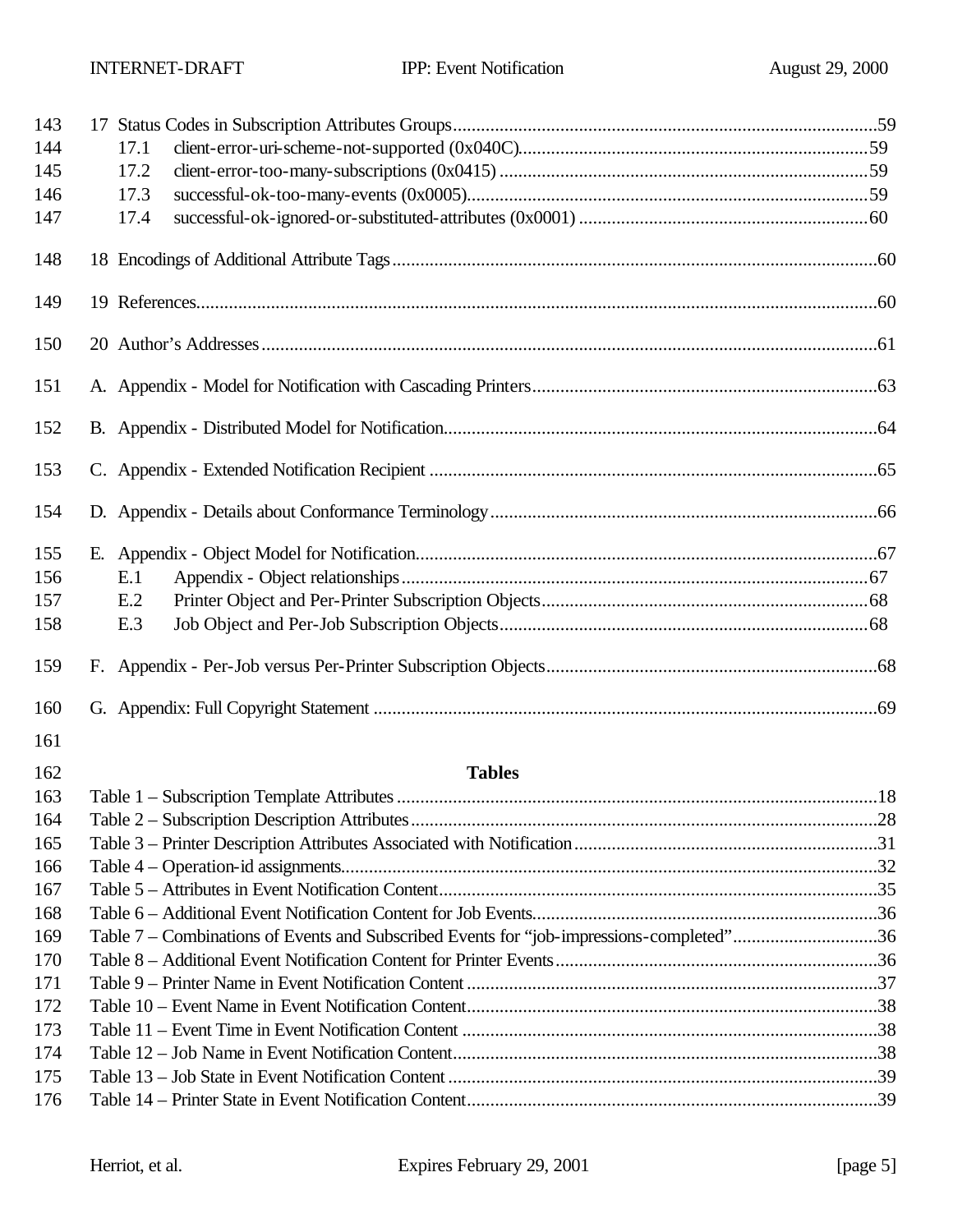| 177 |                |  |
|-----|----------------|--|
| 178 |                |  |
| 179 | <b>Figures</b> |  |
| 180 |                |  |
| 181 |                |  |
| 182 |                |  |
| 183 |                |  |
| 184 |                |  |
| 185 |                |  |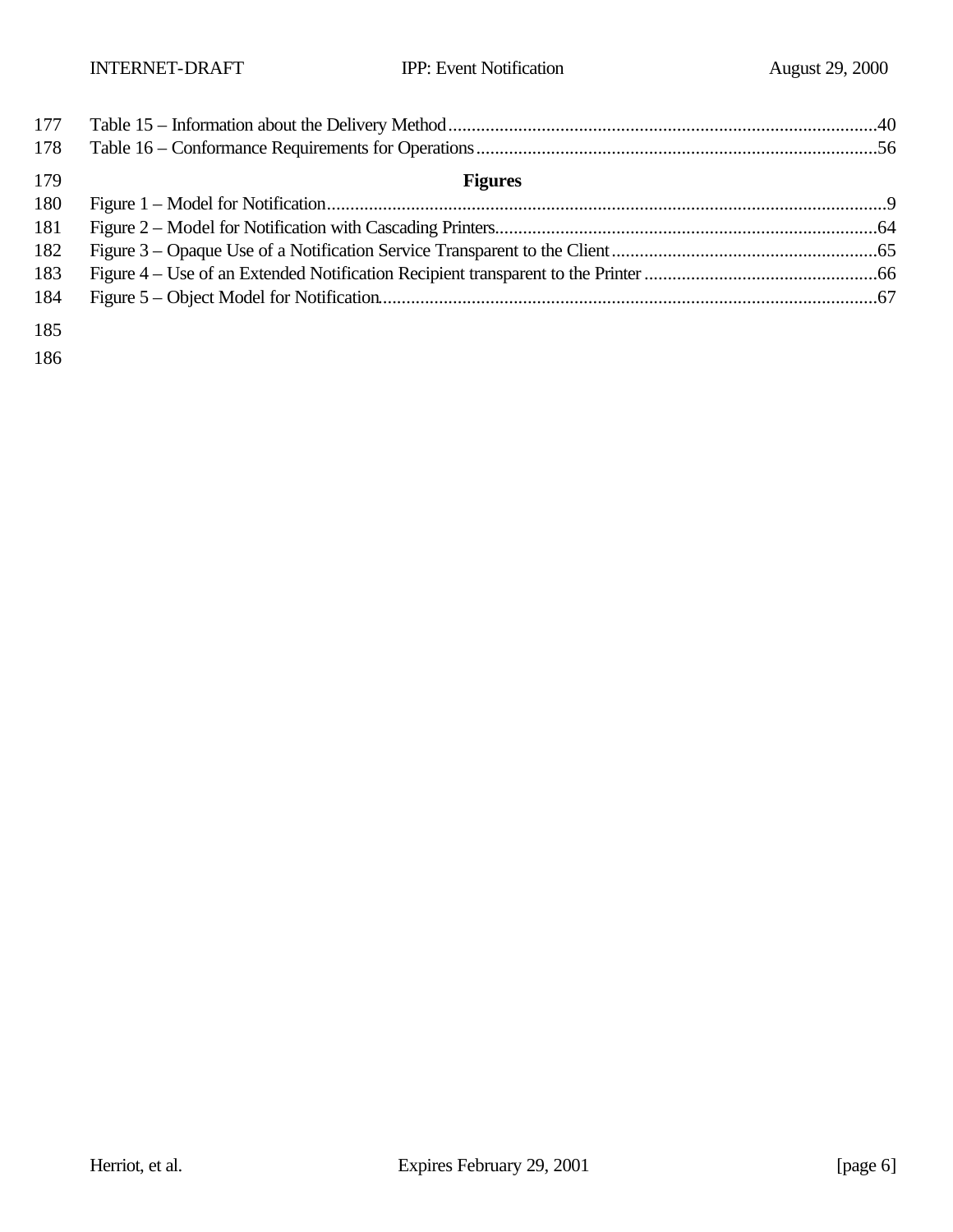## **1 Introduction**

This IPP notification specification is an extension to IPP/1.0 [RFC2568, RFC2569] and IPP/1.1 [ipp-mod, ipp-

- pro]. This document in combination with the following documents is intended to meet the notification requirements
- described in [ipp-not-req]:
- Internet Printing Protocol (IPP): "Job Progress Attributes" [ipp-prog]
- One or more Delivery Method Documents registered with IANA (see section 13).
- 

Note: this document does not define any Delivery Methods, but it does define the rules for conformance for

- Delivery Method Documents.
- Refer to the Table of Contents for the layout of this document.

#### **1.1 Notification Overview**

This document defines operations that a client can perform in order to create *Subscription Objects* in a Printer and

carry out other operations on them. A Subscription Object represents a Subscription abstraction. The Subscription

Object specifies that when one of the specified *Events* occurs, the Printer sends an asynchronous *Event* 

*Notification* to the specified *Notification Recipient* via the specified *Delivery Method* (i.e., protocol).

When a client (called a *Subscribing Client*) performs an operation that creates a Subscription Object, the

operation contains one or more *Subscription Template Attributes Group*s. Each such group holds information

used by the Printer to initialize a newly created Subscription Object. The Printer creates one Subscription Object

 for each Subscription Template Attributes Group in the operation. This group is like the Job Template Attributes group defined in [ipp-mod]. The following is an example of the information included in a Subscription Template

Attributes Group (see section 5 for details on the Subscription Object attributes):

- 1. The names of Subscribed Events that are of interest to the Notification Recipient.
- 2. The address (URL) of one Notification Recipient.
- 3. The Delivery Method (i.e., the protocol) which the Printer uses to send the Event Notification.
- 4. Some opaque data that the Printer sends to the Notification Recipient in the Event Notification. The Notification Recipient might use this opaque data as a forwarding address for the Event Notification.
- 5. The charset to use in text fields within an Event Notification
- 6. The natural language to use in the text fields of the Event Notification
- 7. The requested lease time in seconds for the Subscription Object
- An operation that creates a Subscription Object is called a *Subscription Creation Operation*. These operations
- include the following operations (see section 11.1 for further details):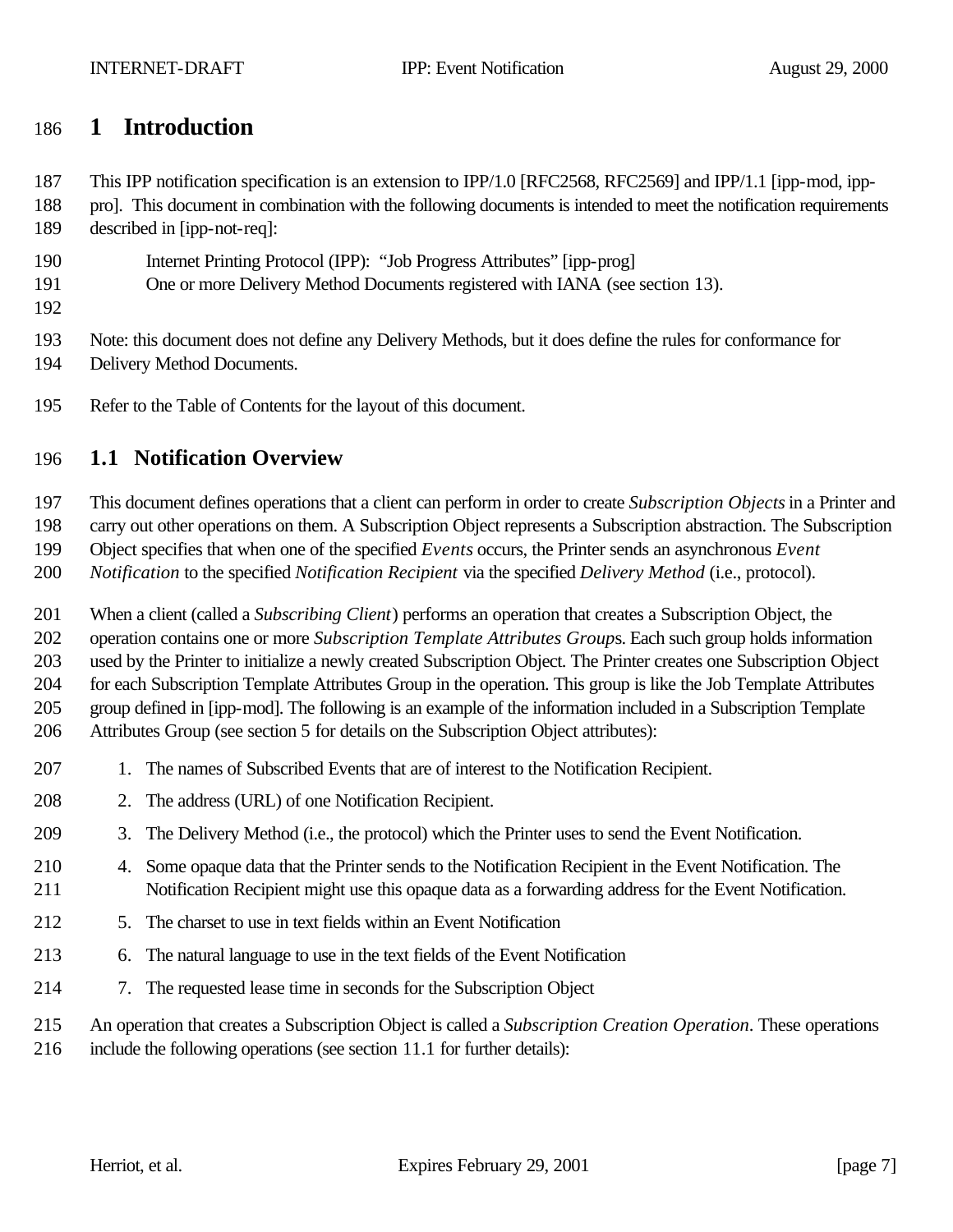- **Job Creation operation**: When a client performs such an operation (Print-Job, Print-URI, and Create- Job), a client can include zero or more Subscription Template Attributes Groups in the request. The Printer creates one Subscription Object for each Subscription Template Attributes Group in the request, and the Printer associates each such Subscription Object with the newly created Job. This document extends these operations' definitions in [ipp-mod] by adding Subscription Template Attributes Groups in the request and Subscription Attributes Groups in the response.
- **Create-Job-Subscriptions operation:** A client can include one or more Subscription Template Attributes Groups in the request. The Printer creates one Subscription Object for each Subscription Template Attributes Group and associates each with the job that is the target of this operation.
- **Create-Printer-Subscriptions operation:** A client can include one or more Subscription Template Attributes Groups in the request. The Printer creates one Subscription Object for each Subscription Template Attributes Group and associates each with the Printer that is the target of this operation.
- For each of the above operations:
- the Printer associates a Subscription Object with the Printer or a specific Job. When a Subscription Object is associated with a Job Object, it is called a *Per-Job Subscription Object*. When a Subscription Object is associated with a Printer Object, it is called a *Per-Printer Subscription Object*.
- the response contains one Subscription Attributes Group for each Subscription Template Attributes Group in the request and in the same order. When the Printer successfully creates a Subscription Object, its corresponding Subscription Attributes Group contains the "notify-subscription-id" attribute. This attribute uniquely identifies the Subscription Object and is analogous to a "job-id" for a Job object. Some operations described below use the "notify-subscription-id" to identify the target Subscription Object.
- This document defines the following additional operations (see section 11.2 for further details):
- **Validate-Job operation:** When a client performs this operation, a client can include zero or more Subscription Template Attributes Groups in the request. The Printer determines if it could create one Subscription Object for each Subscription Template Attributes Group in the request. This document extends this operation's definition in [ipp-mod] by adding Subscription Template Attributes Groups in the request and Subscription Attributes Groups in the response.
- **Get-Subscription-Attributes operation:** This operation allows a client to obtain the specified attributes of a target Subscription Object.
- **Get-Subscriptions operation:** This operation allows a client to obtain the specified attributes of all Subscription Objects associated with the Printer or a specified Job.
- **Renew-Subscription operation:** This operation renews the lease on the target Per-Printer Subscription Object before it expires. A newly created Per-Printer Subscription Object receives an initial lease. It is the duty of the client to use this operation frequently enough to preserve a Per-Printer Subscription Object.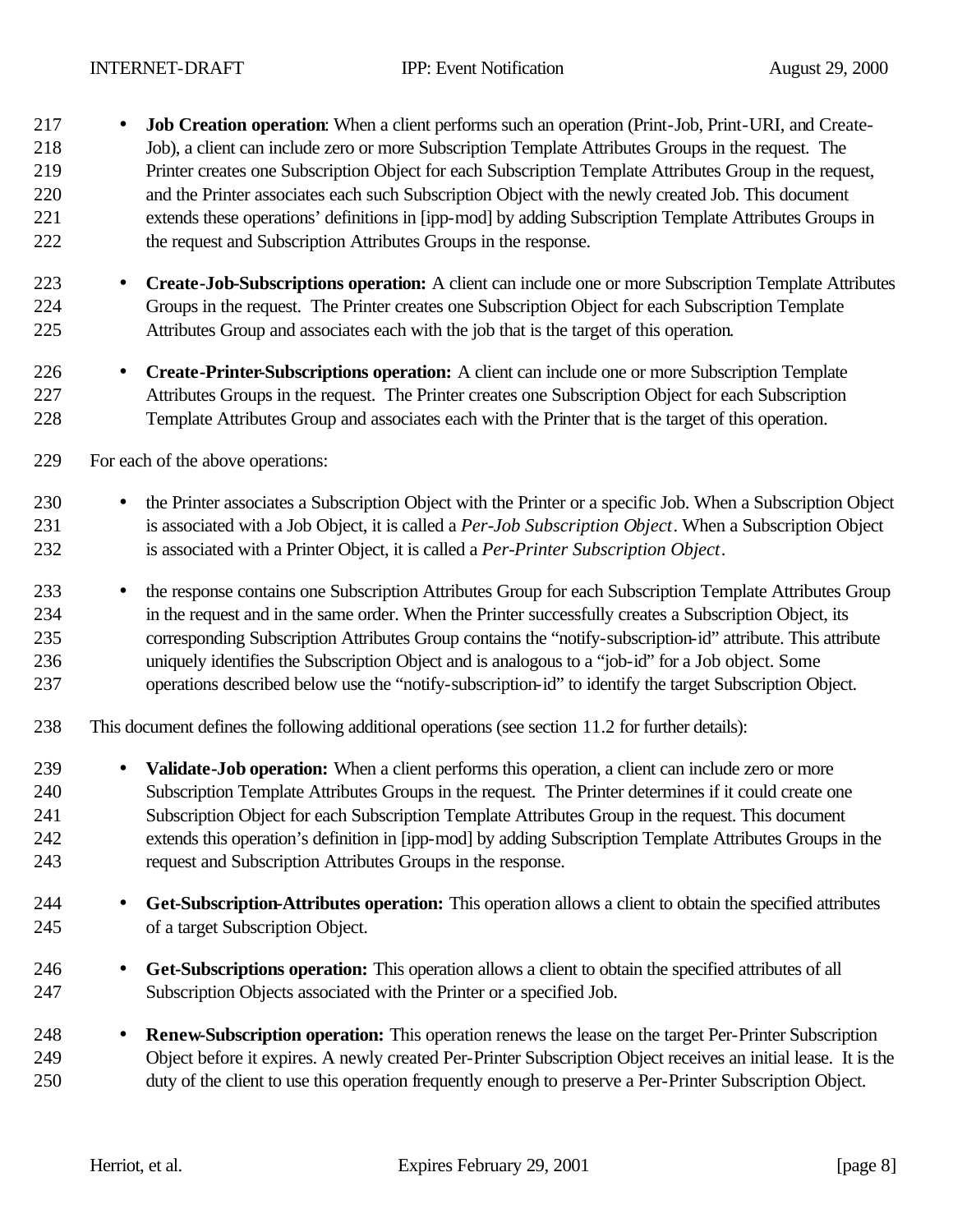- The Printer deletes a Per-Printer Subscription Object when its lease expires. A Per-Job Subscription Object last exactly as long as its associated Job Object and thus doesn't have a lease.
- **Cancel-Subscription operation:** This operation cancels the lease on the specified Per-Printer Subscription Object and thereby deletes the Subscription Object.

 When an Event occurs, the Printer finds all Subscription Objects listening for the Event (see section 9 for details on finding such Subscription Objects). For each such Subscription Object, the Printer:

- a) generates an Event Notification with information specified in section 9, AND
- b) either:
- i) delivers the Event Notification using the Delivery Method and target address identified in the Subscription Object's "notify-recipient-uri" attribute if the Delivery Method is a "push", OR
- 261 ii) saves Event Notification for a time period defined by the Delivery Method if the Delivery Method is a "pull", i.e., the Notification Recipient is expected to fetch the Event Notifications.

#### **2 Models for Notification**

#### **2.1 Model for Notification (Simple Case)**

 As part of a Subscription Creation Operation, an IPP Printer (i.e., located in an output device or a server) creates one or more Subscription Objects. In a Subscription Creation Operation, the client specifies the Notification

Recipient to which the Printer is to deliver Event Notifications. A Notification Recipient can be the Subscribing

Client or a third party.

- Figure 1 shows the Notification model for a simple Client-Printer relationship.
- embedded printer: output device or server 273 PDA, desktop, or server  $+$ ---------------+ +--------+ | ########### | | client |-----Subscription ---------># Printer # | 276 +--------+ Creation Operation | # Object # 277 +-----------+ | ######|###### 278 | Notification | +------- | -------+ |Recipient |<----IPP Event Notifications----+ +------------+ (Job and/or Printer Events) **Figure 1 – Model for Notification**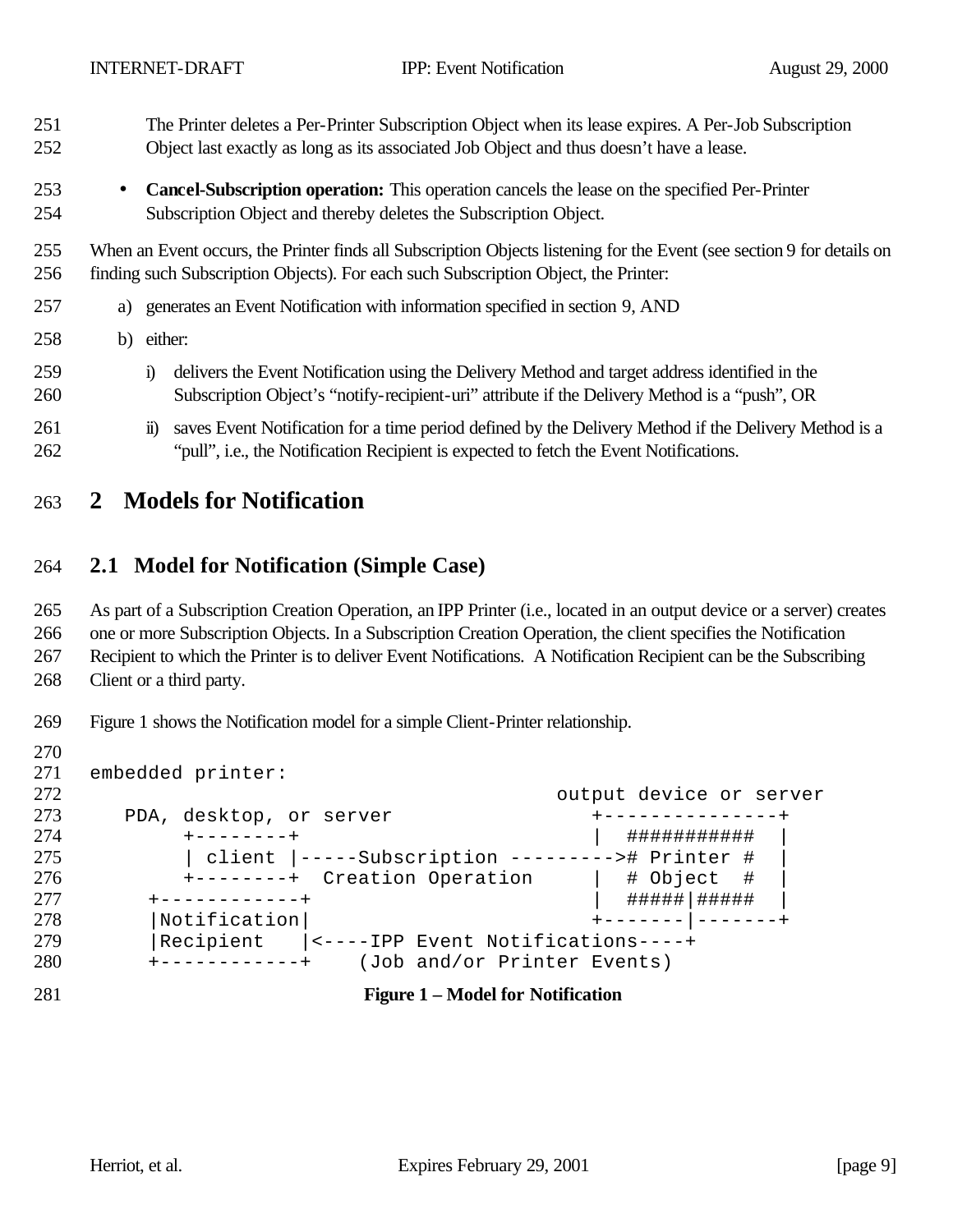#### **2.2 Model for Notification with Cascading Printers**

 With this model, there is an intervening Print server between the human user and the Printer in the output device. If the Printer in the output device generates an Event, the system can be configured to send Event Notification either

- directly to the Notification Recipient specified by the Subscribing Client or
- via the Print Server to the Notification Recipient specified by the Subscribing Client.
- See Appendix A for more details.

#### **2.3 Distributed Model for Notification**

The preceding sections (2.1 and 2.2) assume that the Notification software resides in the same device or Server

- box as the rest of the Printer software. In many implementations, the assumption is correct. However, the Notification model also permits a distributed implementation.
- For example, the software that supports both Subscription Creation Operations and sending of Event Notifications

could be on hardware that is separate from the output device. To make this work, there must be a symbiotic

relationship between the output device software and the remote Notification software. Without the remote

- Notification software, the output device software is not a complete Printer.
- The term "Printer" in this document includes the software on the output device or server box as well as Notification software that is local to or remote from the output device.
- Appendix B describes this example in detail.

## **2.4 Extended Notification Recipient**

 The model allows for an extended Notification Recipient that is itself a Notification service that forwards each Event Notification to another recipient. The client contacts this Notification Recipient to arrange for forwarding by means outside the scope of this document. The Printer need not be aware that the Notification Recipient forwards Event Notifications.

- 
- Appendix C describes this example in detail.

# **3 Terminology**

This section defines terminology used throughout this document. Other terminology is defined in [ipp-mod].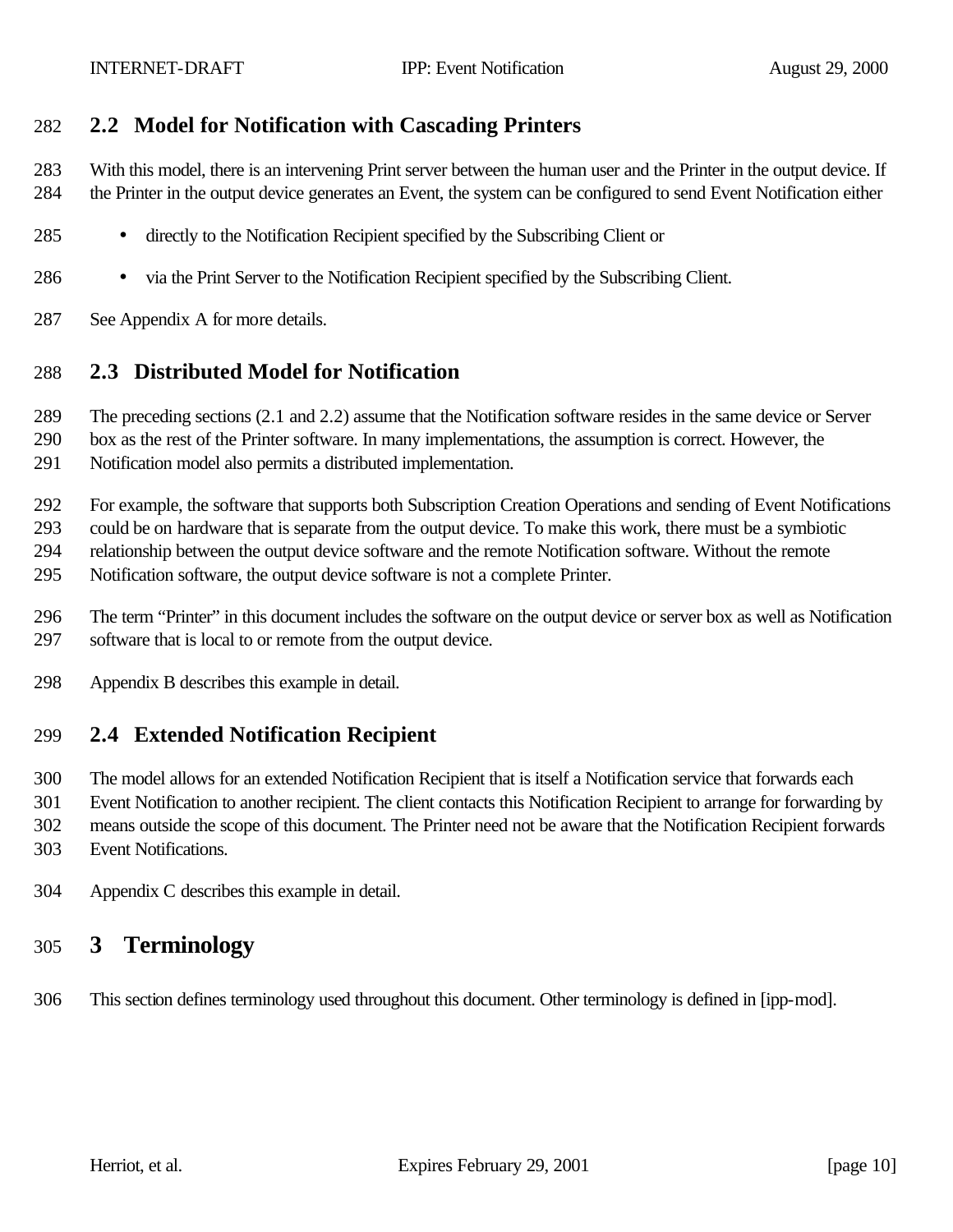## **3.1 Conformance Terminology**

 Capitalized terms, such as **MUST, MUST NOT, REQUIRED, SHOULD, SHOULD NOT, MAY, NEED NOT,** and **OPTIONAL**, have special meaning relating to conformance to this specification. These terms are defined in [ipp-mod section 13.1 on conformance terminology, most of which is taken from RFC 2119 [RFC2119]. See Appendix D for complete details.

- Note: a feature that is OPTIONAL in this document becomes REQUIRED if the Printer implements a Delivery Method that REQUIRES the feature
- **READ-ONLY** an adjective used in an attribute definition to indicate that an IPP Printer MUST NOT allow the attribute's value to be modified with the Set-Job-Attributes or Set-Printer-Attributes operations (see [ipp-set]). Note: there is no Set-Subscription operation so this term is not used for Subscription object attributes.

## **3.2 Other Terminology**

- **Administrator**  A human user who establishes policy for and configures the print system.
- **Operator -** A human user who carries out the policy established by the Administrator and controls the day to day running of the print system.
- **IPP Client (or client) -** The software component (PDA, desktop, or server) that performs an IPP operation directed at an IPP Printer (located in a server or output device).
- **Job Creation operation -** One of the operations that creates a Job object: Print-Job, Print-URI and Create- Job. The Validate-Job operation is not a Job Creation operation because no Job object is created. Therefore, when a statement also applies to the Validate-Job operation, it is mentioned explicitly.
- **Event -** some occurrence (either expected or unexpected) within the printing system of a change of state, condition, or configuration of a Job or Printer object. An Event occurs only at one instant in time and does not span the time the physical Event takes place. For example, jam-occurred and jam-cleared are two distinct, instantaneous Events, even though the jam may last for a while.
- **Job Event –** an Event caused by some change in a particular job on the Printer, e.g., job-completed.
- **Printer Event –** an Event caused by some change in the Printer that is not specific to a job, e.g., printer-state-changed.
- **Subscribed Event –** an Event that the Subscribing Client expresses interest in by making it a value of the "notify-events" attribute on a Subscription Object.
- **Subscribed Job Event –** a Subscribed Event that is a Job Event.
- **Subscribed Printer Event –** a Subscribed Event that is a Printer Event.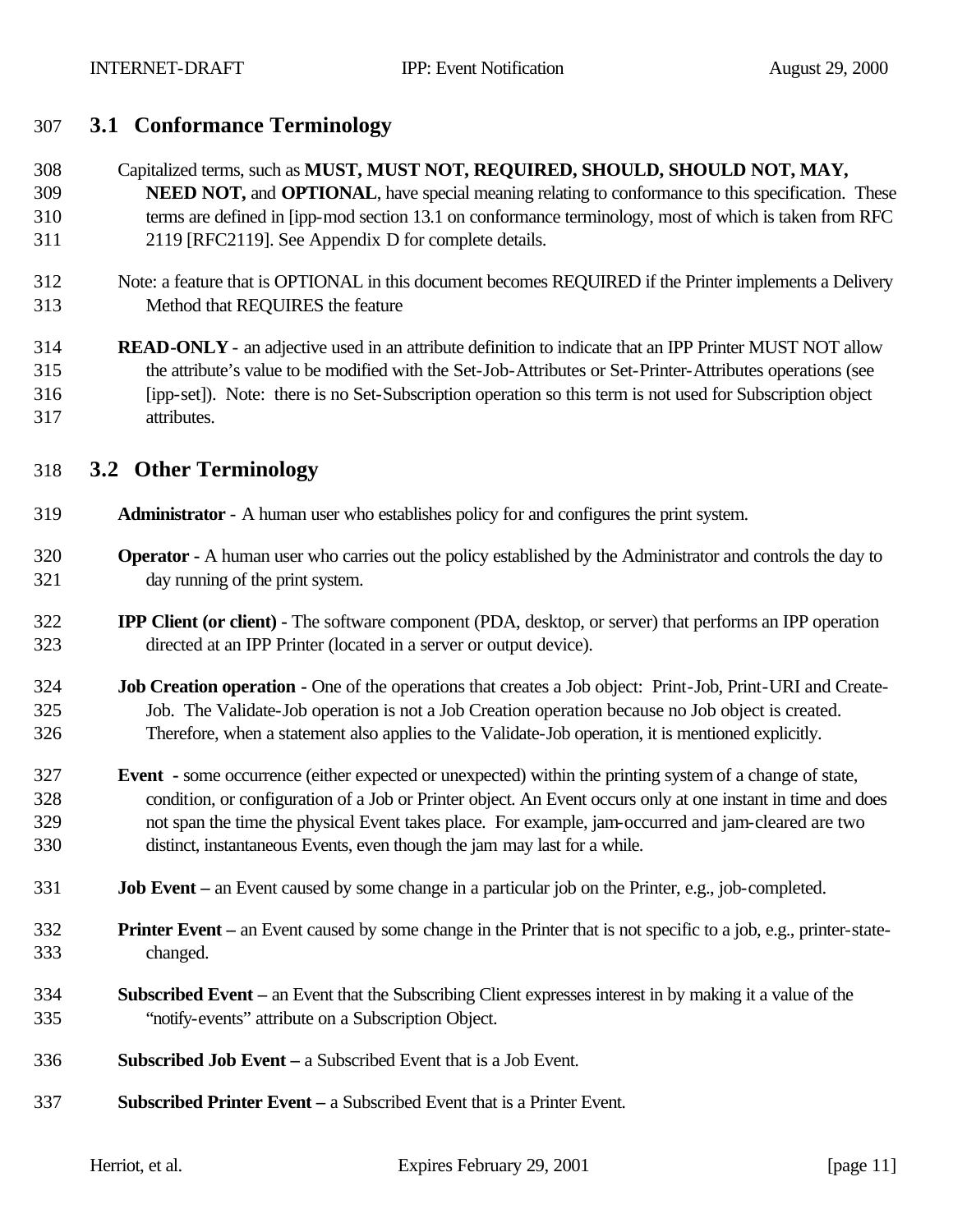| 338 | <b>Event Notification</b> - the information about an Event that the Printer sends when an Event occurs.             |
|-----|---------------------------------------------------------------------------------------------------------------------|
| 339 | Notification Recipient - the entity to which the Printer sends an Event Notification.                               |
| 340 | <b>Delivery Method</b> - the mechanism by which the Printer delivers the Event Notification, e.g., via email or via |
| 341 | SNMP.                                                                                                               |
| 342 | Delivery Method Document - a document, separate from this document, that defines a Delivery Method.                 |
| 343 | <b>Compound Event Notification</b> - two or more Event Notifications that a Printer sends together as a single      |
| 344 | entity. The Delivery Method Document specifies whether the Delivery Method supports Compound Event                  |
| 345 | Notifications.                                                                                                      |
| 346 | Subscription Object - An object containing a set of attributes that indicate: the Notification Recipient, the       |
| 347 | Delivery Method, the Subscribed Events that cause the Printer to send an Event Notification, and the                |
| 348 | information to send in an Event Notification.                                                                       |
| 349 | <b>Per-Job Subscription Object</b> - A Subscription Object that is associated with a single Job. The Create-Job-    |
| 350 | Subscriptions operation and Job Creation operations create such an object.                                          |
| 351 | Per-Printer Subscription Object - A Subscription Object that is associated with the Printer as a whole. The         |
| 352 | Create-Printer-Subscriptions operation creates such an object.                                                      |
| 353 | <b>Subscribing Client</b> - The client that creates the Subscription Object.                                        |
| 354 | Subscription Creation Operation - An operation that creates a Subscription Object: Job Creation                     |
| 355 | operations, Create-Job-Subscriptions operation, and Create-Printer-Subscriptions operation. In the                  |
| 356 | context of a Job Creation operation, a Subscription Creation Operation is the part of the Job Creation              |
| 357 | operation that creates a Subscription object.                                                                       |
| 358 | <b>Subscription Creation Request</b> – The request portion of a Subscription Creation Operation.                    |
| 359 | Subscription Template Attributes - Subscription Object attributes that a client can supply in a Subscription        |
| 360 | Creation Operation and associated Printer Object attributes that specify supported and default values for           |
| 361 | the Subscription Object attributes.                                                                                 |
| 362 | Subscription Description Attributes – Subscription Object attributes that a Printer supplies during a               |
| 363 | Subscription Creation Operation.                                                                                    |
| 364 | Subscription Template Attributes Group - The attributes group in a request that contains Subscription               |
| 365 | Object attributes that are Subscription Template Attributes.                                                        |
| 366 | <b>Subscription Attributes Group</b> $-$ The attributes group in a response that contains Subscription Object       |
| 367 | attributes.                                                                                                         |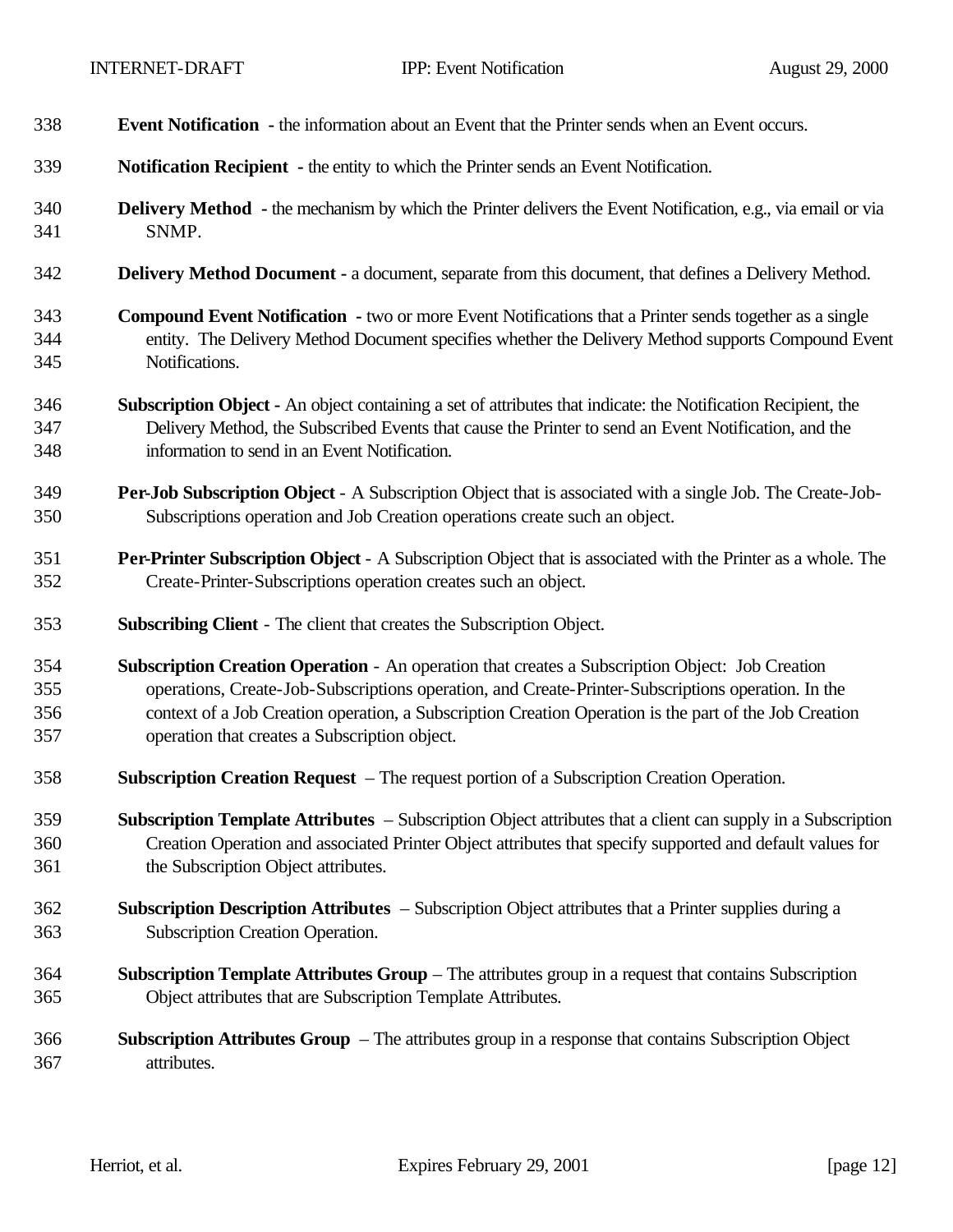- **Human Consumable Event Notification –** localized text for human consumption only. There is no standardized format and thus programs should not try to parse this text.
- **Machine Consumable Event Notification -** bytes for program consumption. The bytes are formatted according to the Delivery Method document.
- **Printer –** the software that supports an output device or print server (see IPP/1.1 [ipp-mod] which uses the terms Printer and Printer object interchangeably). This document extends the IPP/1.1 Printer definition to include the software that implements Subscription Creation Operations and the sending of Event Notifications, even if the software for such a Printer would be distributed across a network (see section 2.3).
- **Notification –** when not in the phrases 'Event Notification' and 'Notification Recipient' the concepts of this specification, i.e., Events, Subscription Objects, and Event Notifications.

# **4 Object Relationships**

 This section defines the object relationships between the Printer, Job, and Subscription Objects. It does not define the implementation. For an illustration of these relationships, see Appendix E.

## **4.1 Printer and Per-Printer Subscription Objects**

- 1. A Printer object can be associated with zero or more Per-Printer Subscription Objects.
- 2. Each Per-Printer Subscription Object is associated with exactly one Printer object.

## **4.2 Printer, Job and Per-Job Subscription Objects**

- 1. A Printer object is associated with zero or more Job objects.
- 2. Each Job object is associated with exactly one Printer object.
- 3. A Job object is associated with zero or more Per-Job Subscription Objects.
- 4. Each Per-Job Subscription Object is associated with exactly one Job object.

# **5 Subscription Object**

A Subscribing Client creates a Subscription Object with a Subscription Creation Operation in order to indicate its

interest in certain Events. See section 11 for a description of these operations. When an Event occurs, the

Subscription Object specifies to the Printer where to send Event Notifications, how to send them and what to put

in them. See section 9 for details on the contents of an Event Notification.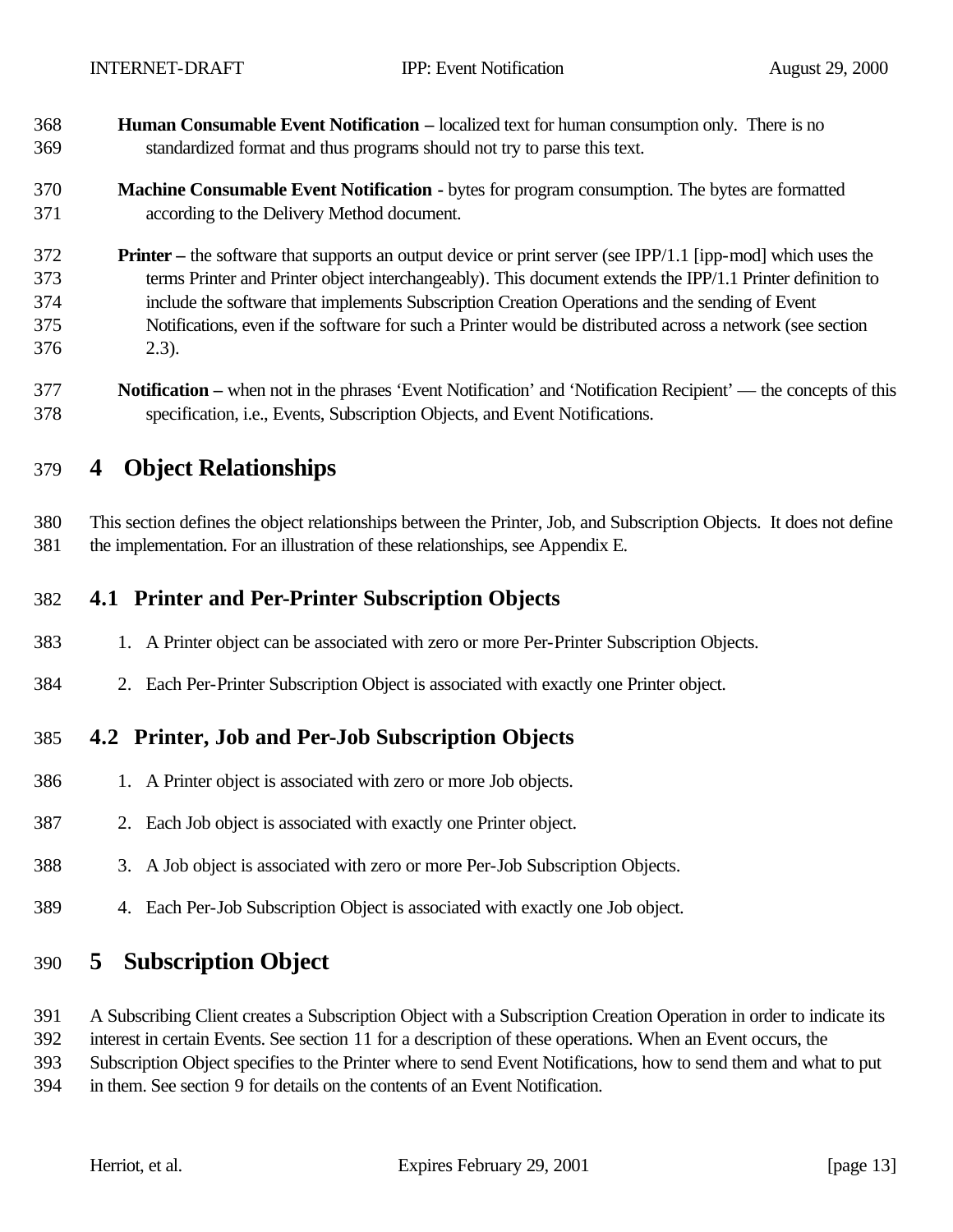- Using the IPP Job Template attributes as a model (see [ipp-mod] section 4.2), the attributes of a Subscription
- Object are divided into two categories: Subscription Template Attributes and Subscription Description Attributes.
- Subscription Template attributes are, in turn, like the Job Template attributes, divided into
- 1. Subscription Object attributes that a client can supply in a Subscription Creation Request and
- 2. their associated Printer Object attributes that specify supported and default values for the Subscription Object attributes
- The remainder of this section specifies general rules for Subscription Template Attributes and describes each attribute in a Subscription Object.

#### **5.1 Rules for Support of Subscription Template Attributes**

Subscription Template Attributes are fundamental to the Notification model described in this specification. The

 client supplies these attributes in Subscription Creation Operations and the Printer uses these attributes to populate a newly created Subscription Object.

- Subscription Objects attributes that are Subscription Template Attributes conform to the following rules:
- 1. Each attribute's name starts with the prefix string "notify-" and this document calls such attributes "notify-xxx".
- 2. For each "notify-xxx" Subscription Object attribute defined in column 1 of Table 1 in section 5.3, Table 1 specifies corresponding Printer attributes: "notify-xxx-default", "notify-xxx-supported", "yyy-supported" and "notify-max-xxx-supported" defined in column 2 of Table 1. Note "xxx" stands for the same string in each case and "yyy" stands for some other string.
- 3. If a Printer supports "notify-xxx" in column 1 of Table 1, then the Printer MUST support all associated attributes specified in column 2 of Table 1. For example, Table 1 shows that if the Printer supports "notify- events", it MUST support "notify-events-default", "notify-events-supported" and "notify-max-events-supported".
- 418 4. If a Printer does not support "notify-xxx" in column 1 of Table 1, then the Printer MUST NOT support any associated "notify-yyy" attributes specified in column 2 of Table 1. For example, Table 1 shows that if the Printer doesn't support "notify-events", it MUST NOT support "notify-events-default", "notify-events- supported" and "notify-max-events-supported". Note this rule does not apply to attributes whose names do not start with the string "notify-" and are thus defined in another object and used by other attributes.
- 5. Most "notify-xxx" attributes have a corresponding "yyy-supported" attribute that specifies the supported values for "notify-xxx". Column 2 of Table 1 specifies the name of each "yyy-supported" attribute. The naming rules of IPP/1.1 (see [ipp-mod]) are used when "yyy-supported" is "notify-xxx-supported".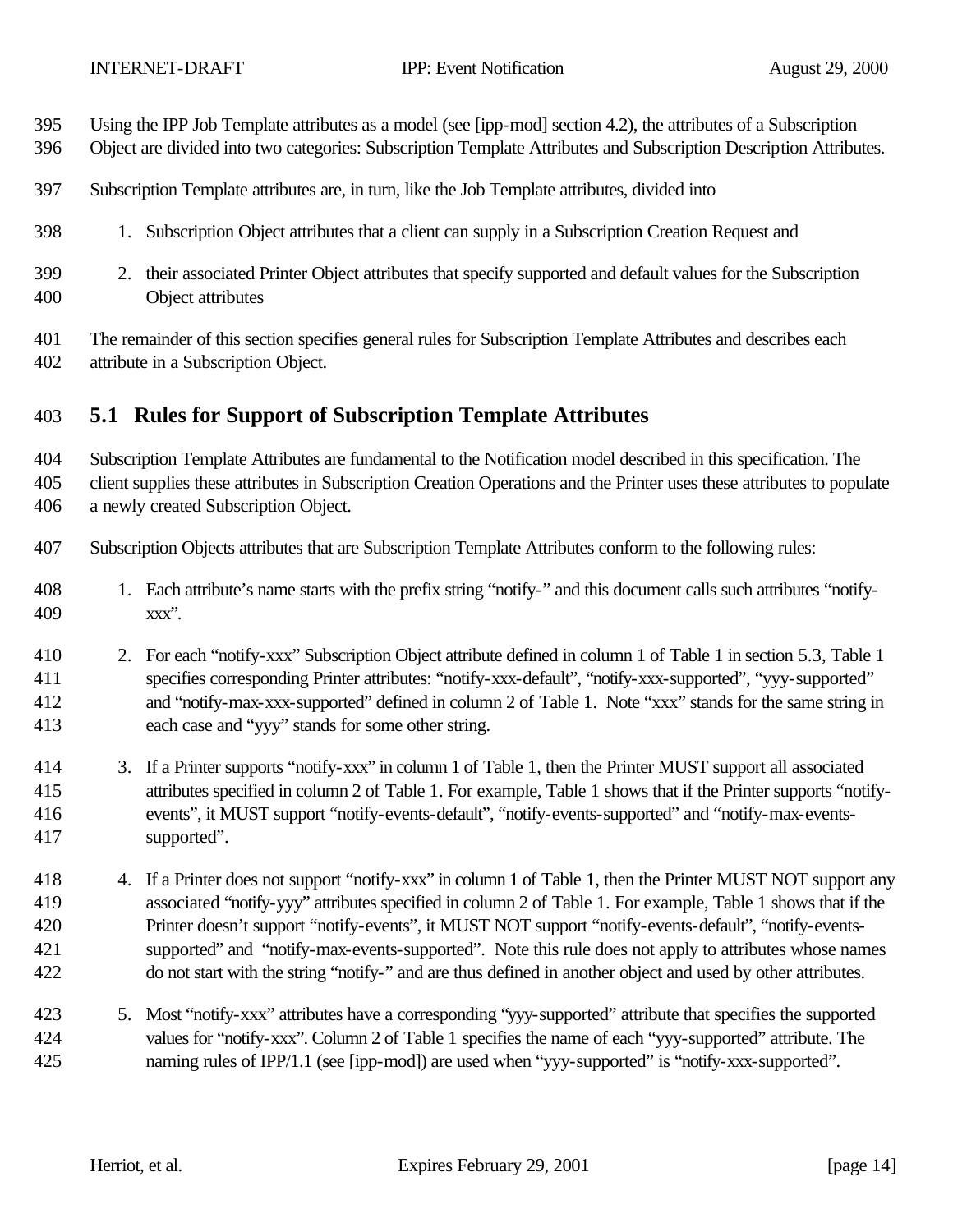- 6. Some "notify-xxx" attributes have a corresponding "notify-xxx-default" attribute that specifies the value for "notify-xxx" if the client does not supply it. Column 2 of Table 1 specifies the name of each "notify-xxx-default" attribute. The naming rules of IPP/1.1 (see [ipp-mod]) are used.
- If a client wishes to present an end user with a list of supported values from which to choose, the client SHOULD query the Printer for its supported value attributes. The client SHOULD also query the default value attributes. If
- the client then limits selectable values to only those values that are supported, the client can guarantee that the
- values supplied by the client in the create request all fall within the set of supported values at the Printer. When
- querying the Printer, the client MAY enumerate each attribute by name in the Get-Printer-Attributes Request, or
- the client MAY just supply the 'subscription-template' group name in order to get the complete set of supported
- attributes (both supported and default attributes).

# **5.2 Rules for Processing Subscription Template Attributes**

This section defines a detailed set of rules that a Printer follows when it processes Subscription Template Attributes

in a Subscription Creation Request. These rules for are similar to the rules for processing Operation attributes in

[ipp-mod]. That is, the Printer may or may not support an attribute and a client may or may not supply the attribute.

 Some combinations of these cases are OK. Others return warnings or errors, and perhaps a list of unsupported attributes.

- A Printer MUST implement the following behavior for processing Subscription Template Attributes in a
- Subscription Creation Request:
- 1. If a client supplies a "notify-xxx" attribute from column 1 of Table 1 and the Printer supports it and its value, the Printer MUST populate the attribute on the created Subscription Object.
- 2. If a client supplies a "notify-xxx" attribute from column 1 of Table 1 and the Printer doesn't support it or its value, the Printer MUST NOT populate the attribute on the created Subscription Object with it. The Printer MUST do one of the following:
- a) If the value of the "notify-xxx" attribute is unsupported, the Printer MUST return the attribute with its value in the Subscription Attributes Group of the response.
- b) If "notify-xxx" is an unsupported attribute, the Printer MUST return the attribute in the Subscription Attributes Group of the response with the 'unsupported' out-of-band value.
- Note: The rules of this step are the same as for Unsupported Attributes [ipp-mod] section 3.1.7. except that the unsupported attributes are returned in the Subscription Attributes Group rather than the Unsupported Attributes Group because Subscription Creation Operations can create more than one Subscription Object).
- 3. If a client is REQUIRED to supply a "notify-xxx" attribute from column 1 of Table 1 and the Printer doesn't support the supplied value, the Printer MUST NOT create a Subscription Object. The rules for Unsupported Attributes in step #2 still apply.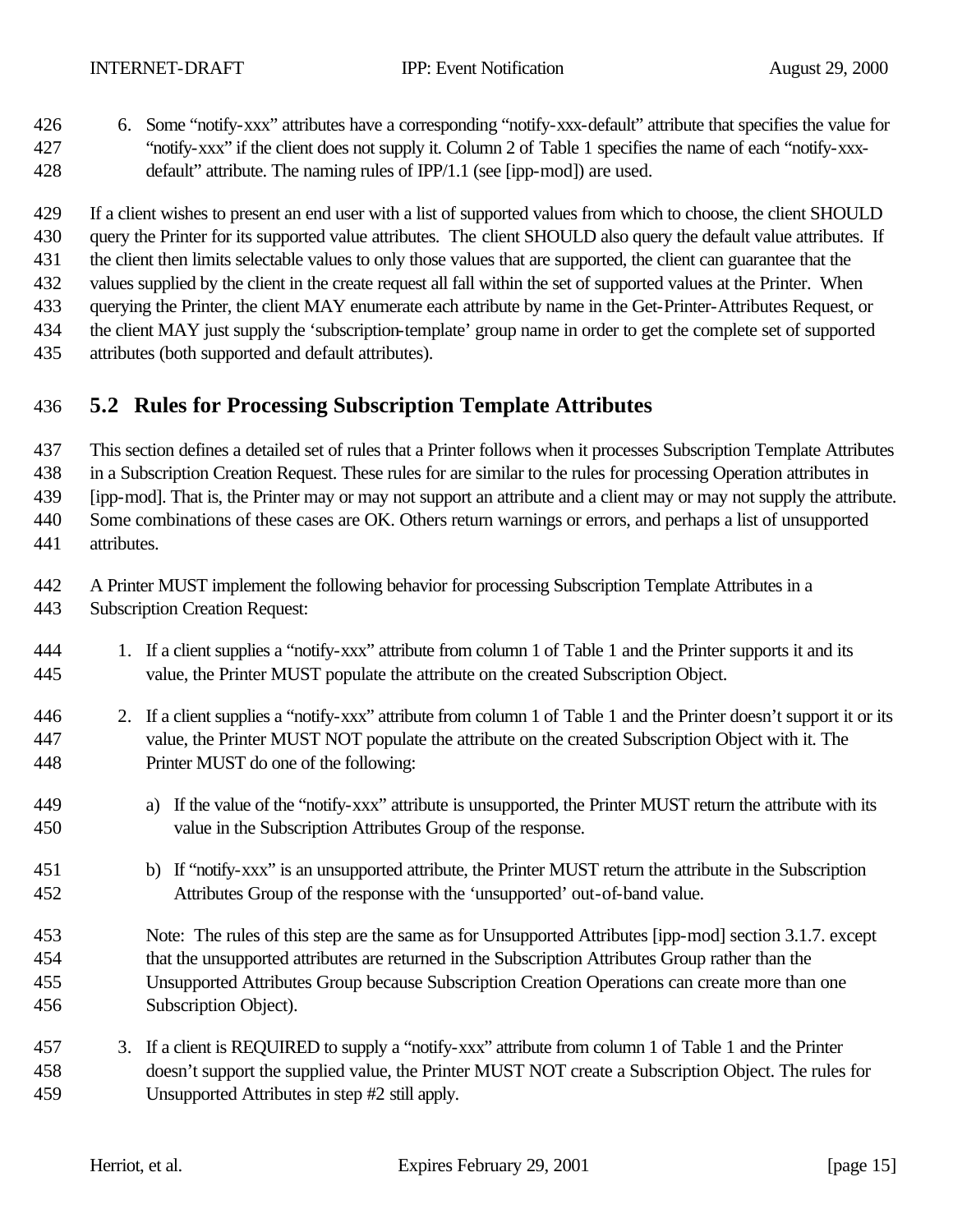| 460<br>461<br>462<br>463 |    | 4. If a client does not supply a "notify-xxx" attribute from column 1 of Table 1 and the attribute is<br>REQUIRED for the client to supply, the Printer MUST reject the Subscription Creation Operation<br>(including Job Creation operations) without creating a Subscription Object, and MUST return in the<br>response:                                                                                                      |
|--------------------------|----|---------------------------------------------------------------------------------------------------------------------------------------------------------------------------------------------------------------------------------------------------------------------------------------------------------------------------------------------------------------------------------------------------------------------------------|
| 464                      |    | the status code 'client-error-bad-request' AND<br>C)                                                                                                                                                                                                                                                                                                                                                                            |
| 465                      |    | d) no Subscription Attribute Groups.                                                                                                                                                                                                                                                                                                                                                                                            |
| 466<br>467               |    | 5. If a client does not supply a "notify-xxx" attribute from column 1 of Table 1 that is OPTIONAL for the<br>client to supply, and column 2 of Table 1 either:                                                                                                                                                                                                                                                                  |
| 468<br>469<br>470<br>471 |    | specifies a "notify-xxx-default" attribute, the Printer MUST behave as if the client had supplied the<br>a)<br>"notify-xxx-default" attribute (see step #1) and populate the Subscription object with the value of the<br>"notify-xxx-default" attribute as part of the Subscription Creation operation (unlike Job Template<br>attributes where the Printer does not populate the Job object with defaults - see [ipp-mod]) OR |
| 472<br>473<br>474<br>475 |    | does not specify a "notify-xxx-default" attribute, the Printer MUST populate the "notify-xxx" attribute<br>b)<br>on the Subscription Object according to the definition of the "notify-xxx" attribute in a section 5.3. For<br>some attributes, the "notify-xxx" is populated with the value of some other attribute, and for others, the<br>"notify-xxx" is NOT populated on the Subscription object at all.                   |
| 476<br>477               |    | 6. A Printer MUST create a Subscription Object for each Subscription Template Attributes group in a<br>request unless the Printer:                                                                                                                                                                                                                                                                                              |
| 478<br>479               |    | encounters some attributes in a Subscription Template Attributes Group that require the Printer not to<br>a)<br>create the Subscription Object OR                                                                                                                                                                                                                                                                               |
| 480<br>481               |    | b) would create a Per-Job Subscription Object when it doesn't have space for another Per-Job<br><b>Subscription Object OR</b>                                                                                                                                                                                                                                                                                                   |
| 482<br>483               |    | c) would create a Per-Printer Subscription Object when it doesn't have space for another Per-Printer<br>Subscription Object.                                                                                                                                                                                                                                                                                                    |
| 484<br>485<br>486<br>487 |    | 7. A response MUST contain one Subscription Attributes Group for each Subscription Template Attributes<br>Group in the request (and in the same order) whether the Printer creates a Subscription Object from the<br>Subscription Template Attributes Group or not. However, the attributes in each Subscription Attributes<br>Group can be in any order.                                                                       |
| 488                      | 8. | The Printer MUST populate each Subscription Attributes Group of the response such that each contains:                                                                                                                                                                                                                                                                                                                           |
| 489<br>490               |    | the "notify-subscription-id" attribute (see section 5.4.1), if and only if the Printer creates a Subscription<br>a)<br>Object.                                                                                                                                                                                                                                                                                                  |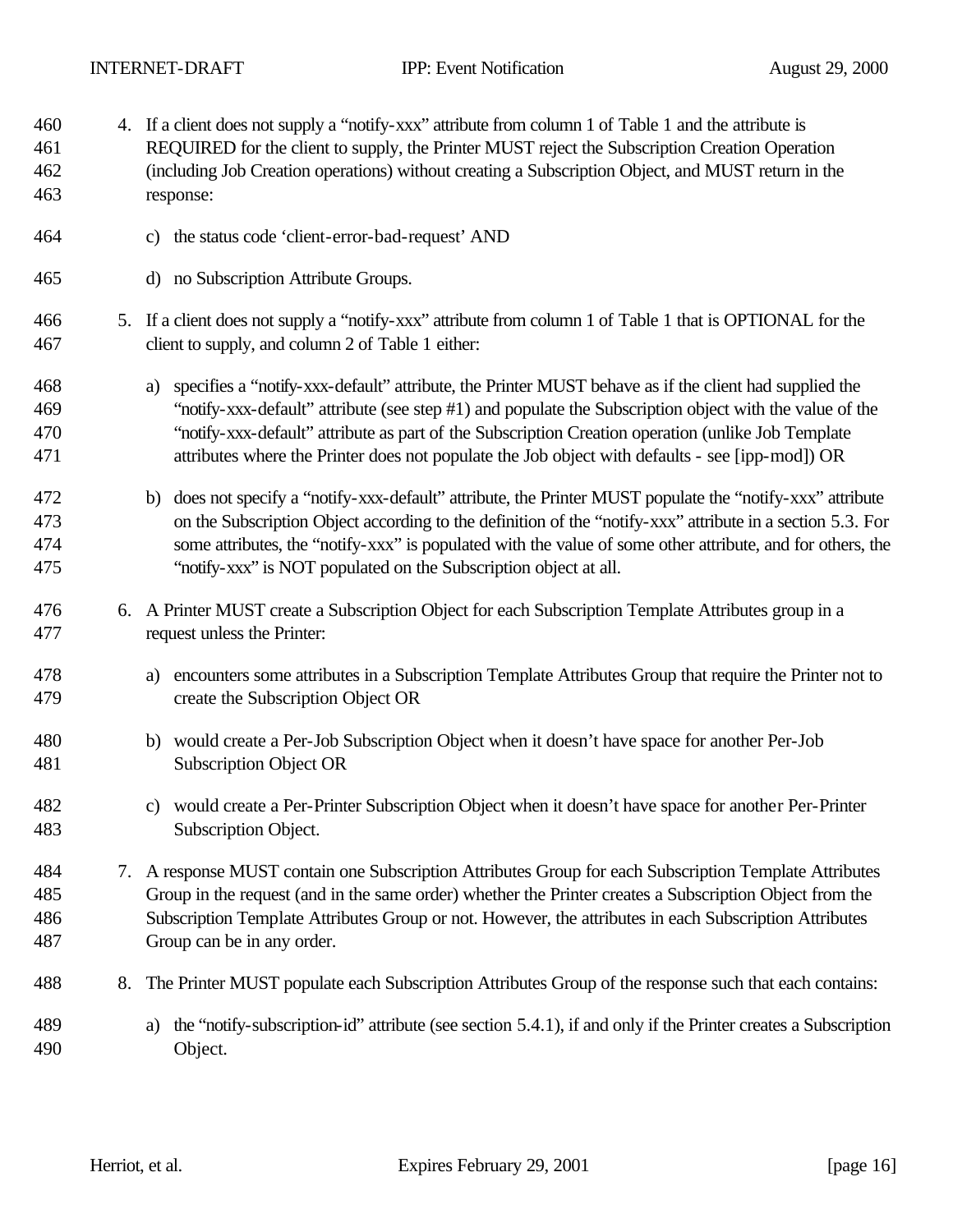| 491<br>492<br>493<br>494<br>495<br>496 | b) the "notify-lease-duration" attribute (see section 5.3.7), if and only if the Printer creates a Per-Printer<br>Subscription Object. The value of this attribute is the value of the Subscription Object's "notify-lease-<br>duration" attribute. This value MAY be different from the client-supplied value (see section 5.3.7). If a<br>client supplies this attribute in the creation of a Per-Job Subscription Object, it MUST appear in this<br>group with the out-of-band value 'unsupported' to indicate that the Printer doesn't support it in this<br>context. |                                                                                                                                                                                                                                                                                                                                                                                                                                                                                                                                                                    |
|----------------------------------------|---------------------------------------------------------------------------------------------------------------------------------------------------------------------------------------------------------------------------------------------------------------------------------------------------------------------------------------------------------------------------------------------------------------------------------------------------------------------------------------------------------------------------------------------------------------------------|--------------------------------------------------------------------------------------------------------------------------------------------------------------------------------------------------------------------------------------------------------------------------------------------------------------------------------------------------------------------------------------------------------------------------------------------------------------------------------------------------------------------------------------------------------------------|
| 497<br>498<br>499                      |                                                                                                                                                                                                                                                                                                                                                                                                                                                                                                                                                                           | all of the unsupported Subscription Template Attributes from step #2. Note, they are not returned in<br>C)<br>the Unsupported Attributes Group in order to separate the unsupported attributes for each<br>Subscription Object.                                                                                                                                                                                                                                                                                                                                    |
| 500<br>501<br>502<br>503               |                                                                                                                                                                                                                                                                                                                                                                                                                                                                                                                                                                           | the "notify-status-code" attribute if the Printer does not create the Subscription Object or if there are<br>d)<br>unsupported attributes from step #2. The possible values of the "notify-status-code" attribute are<br>shown below (see section 17 for more details). The Printer returns the first value in the list below that<br>describes the status.                                                                                                                                                                                                        |
| 504<br>505<br>506<br>507               |                                                                                                                                                                                                                                                                                                                                                                                                                                                                                                                                                                           | 'client-error-uri-scheme-not-supported': the Subscription Object was not created because the<br>scheme of the "notify-recipient-uri" attribute is not supported. See section 17.1 for more details<br>about this status code. See step #3 in this section for the case that causes this error, and the<br>resulting step #6a) that causes the Printer not to create the Subscription Object.                                                                                                                                                                       |
| 508<br>509<br>510<br>511               |                                                                                                                                                                                                                                                                                                                                                                                                                                                                                                                                                                           | 'client-error-too-many-subscriptions': the Subscription Object was not created because the<br>Printer has no space for additional Subscription Objects. The client SHOULD try again later.<br>See section 17.2 for more details about this status code. See steps #6b) and #6c) in this<br>section for the cases that causes this error.                                                                                                                                                                                                                           |
| 512<br>513<br>514<br>515               |                                                                                                                                                                                                                                                                                                                                                                                                                                                                                                                                                                           | 'successful-ok-too-many-events': the Subscription Object was created without the "notify-<br>events" values included in this Subscription Attributes Group because the "notify-events"<br>attribute contains too many values. See section 17.3 for more details about this status code.<br>See step #2 in this section and section 5.3.2 for the cases that cause this status code.                                                                                                                                                                                |
| 516<br>517<br>518<br>519               |                                                                                                                                                                                                                                                                                                                                                                                                                                                                                                                                                                           | successful-ok-ignored-or-substituted-attributes': the Subscription Object was created but some<br>supplied Subscription Template Attributes are unsupported. These unsupported attributes are<br>also in the Subscription Attributes Group. See section 17.4 for more details about this status<br>code. See step #2 in this section for the cases that cause this status code.                                                                                                                                                                                    |
| 520<br>521<br>522<br>523<br>524<br>525 | 9.                                                                                                                                                                                                                                                                                                                                                                                                                                                                                                                                                                        | The Printer MUST validate all Subscription Template Attributes and MUST return all unsupported<br>attributes and values in the corresponding Subscription Attributes Group of the response (see step #2)<br>unless it determines that it could not create additional Subscription Objects because of condition #6b) or<br>condition #6c). Then, the Printer NEED NOT validate these additional Subscription Template Attributes<br>and the client MUST NOT expect to find unsupported attributes from step #2 in such additional<br>Subscription Attribute Groups. |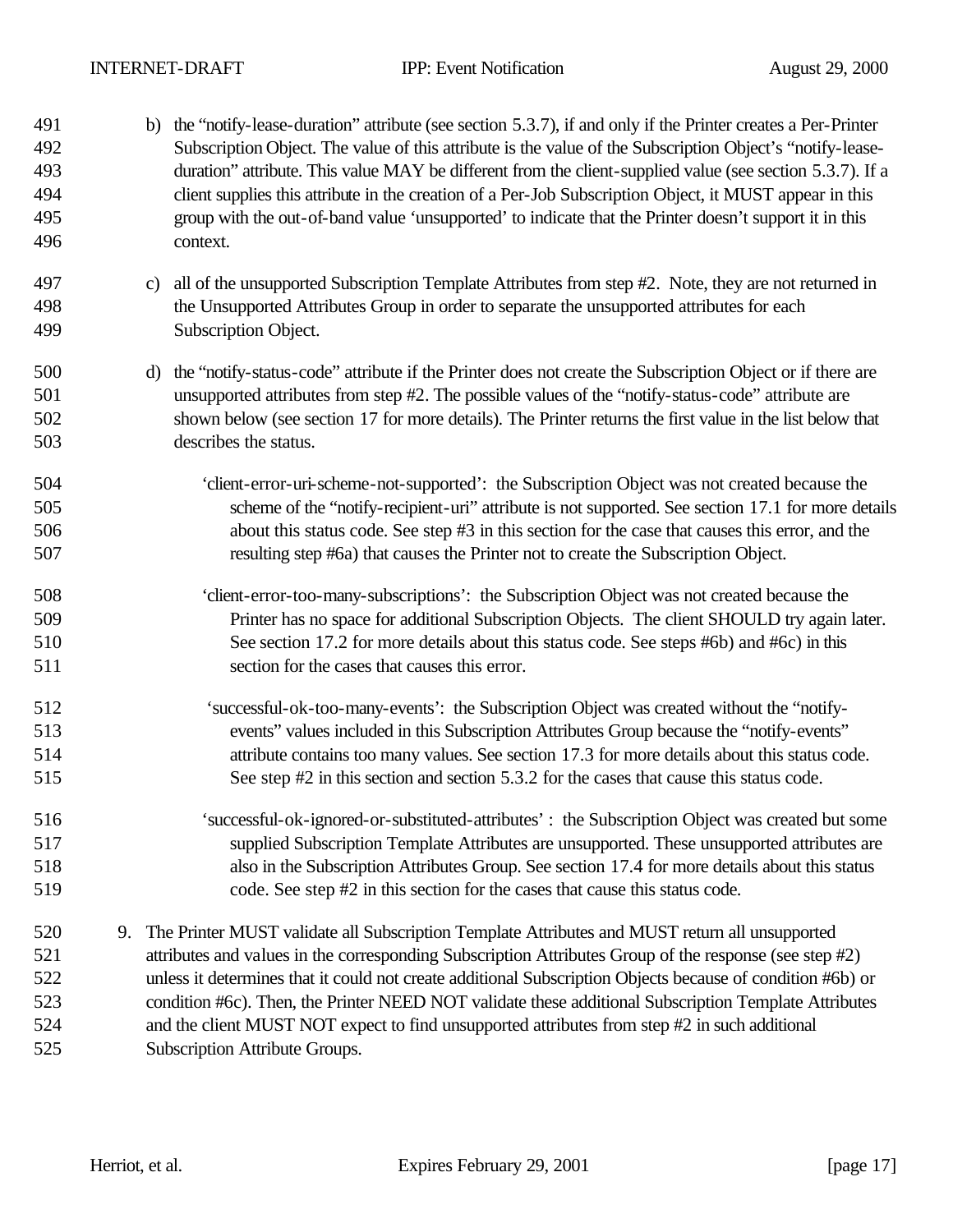#### 526 **5.3 Subscription Template Attributes**

- 527 This section contains the Subscription Template Attributes defined for the Subscription and Printer objects.
- 528 Table 1 below shows the Subscription Template Attributes and has two columns:
- 529 **Attribute in Subscription Object:** the name and attribute syntax of each Subscription Object Attribute 530 that is a Subscription Template Attribute
- 531 **Default and Supported Printer Attributes:** the default attribute and supported Printer attributes that are 532 associated with the attribute in column 1.
- 533 A Printer MUST support all attributes in Table 1 below except for "notify-attributes" (and "notify-attributes-
- 534 supported"). A client MUST supply "notify-recipient-uri" and MAY omit any of the rest of the attributes in column 535 1 of Table 1 in a Subscription Creation Request.
- 

| <b>Attribute in Subscription Object</b>    | <b>Default and Supported Printer Attributes</b>                                                 |
|--------------------------------------------|-------------------------------------------------------------------------------------------------|
| notify-recipient-uri (uri)                 | notify-schemes-supported (1setOf uriScheme)                                                     |
| notify-events (1setOf type2 keyword)       | notify-events-default (1setOf type2 keyword)                                                    |
|                                            | notify-events-supported (1setOf type2 keyword)                                                  |
|                                            | notify-max-events-supported (integer(2:MAX))                                                    |
| notify-attributes (1setOf type2 keyword)   | notify-attributes-supported (1setOf type2 keyword)                                              |
| notify-user-data (octetString $(63)$ )     |                                                                                                 |
| notify-charset (charset)                   | charset-supported (1setOf charset)                                                              |
| notify-natural-languages (naturalLanguage) | generated-natural-language-supported<br>(1setOf naturalLanguage)                                |
| notify-lease-duration (integer(0:MAX))     | notify-lease-duration-default (integer(0:67108863))                                             |
|                                            | notify-lease-duration-supported (1setOf (integer(0: 67108863)<br>rangeOfInteger $(0.67108863))$ |
| notify-time-interval (integer $(0:MAX)$ )  |                                                                                                 |

#### 536 **Table 1 – Subscription Template Attributes**

## 537 **5.3.1 notify-recipient-uri (uri)**

538 This attribute's value is a URL, which is a special case of a URI. Its value consists of a scheme and an address. 539 The address specifies the Notification Recipient and the scheme specifies the Delivery Method for each Event 540 Notification associated with this Subscription Object.

- 541 A Printer MUST support this attribute.
- 542 A client MUST supply this attribute in Subscription Creation Operation. Thus there is no need for a default 543 attribute.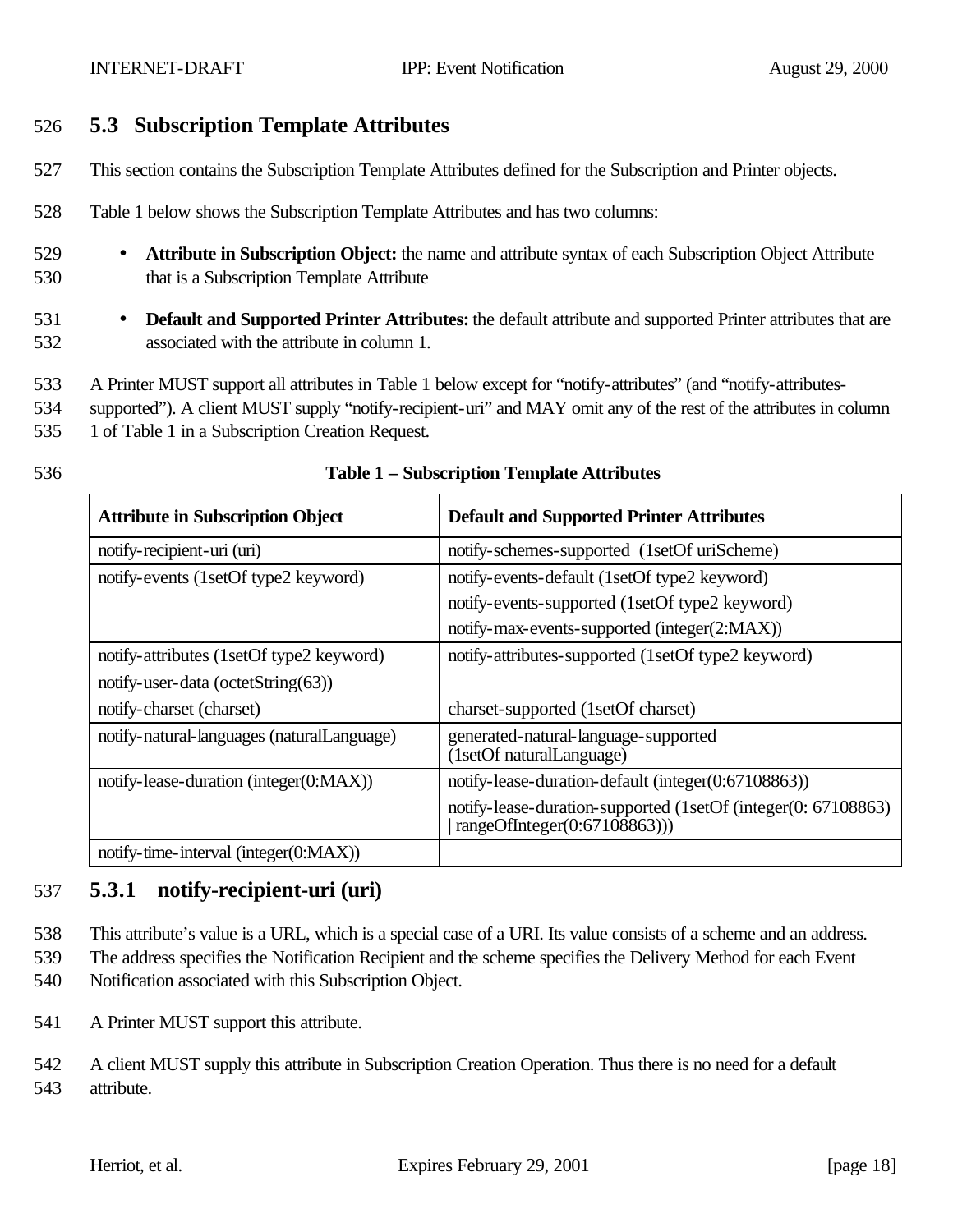- The "notify-schemes-supported (1setOf uriScheme)" attribute MUST specify the schemes supported for this attribute.
- If the client supplies an unsupported scheme in the value of this attribute, then the Printer MUST not create the
- Subscription Object and MUST return the "notify-status-code" attribute with the 'client-error-uri-scheme-not-
- supported' value in the Subscription Attributes Group in the response.
- The Printer MUST treat the address part of this attribute as opaque.

#### **5.3.2 notify-events (1setOf type2 keyword)**

- This attribute contains a set of Subscribed Events. When an Event occurs and it "matches" a value of this attribute, the Printer sends an Event Notification using information in the Subscription Object. The details of "matching" are described subsection 5.3.2.2.
- A Printer MUST support this attribute.

A client MAY supply this attribute in a Subscription Creation Operation. If the client does not supply this attribute

in Subscription Creation Operation, the Printer MUST populate this attribute on the Subscription Object with its

"notify-events-default" attribute value.

Each value of this attribute on a Subscription Object MUST be one of the values of the "notify-events-supported

- (1setOf type2 keyword)" attribute.
- The number of values of this attribute MUST NOT exceed the value of the "notify-max-events-supported"

attribute. A Printer MUST support at least 2 values per Subscription Object. If the number of values supplied by a

client in a Subscription Creation Operation exceeds the value of this attribute, the Printer MUST treat extra values

as unsupported values and MUST use the value of 'successful-ok-too-many-events' for the "notify-status-code"

attribute in the Subscription Attributes Group of the response.

#### **5.3.2.1 Standard Values for Subscribed Events**

 Each value of this attribute is a keyword and it specifies a Subscribed Event that represents certain changes. Some keywords represent a subset of changes of another keyword, e.g., 'job-completed' is an Event value which is a sub-value of 'job-state-change'. See section 5.3.2.2 for the case where this attribute contains both a value and a sub-value.

- The values in this section are divided into three categories: No Events, Job Events and Printer Events.
- A Printer MUST support the Events indicated as "REQUIRED" and MAY support the Events indicated as "OPTIONAL".

#### **5.3.2.1.1 No Events**

The standard and only keyword value for No Events is: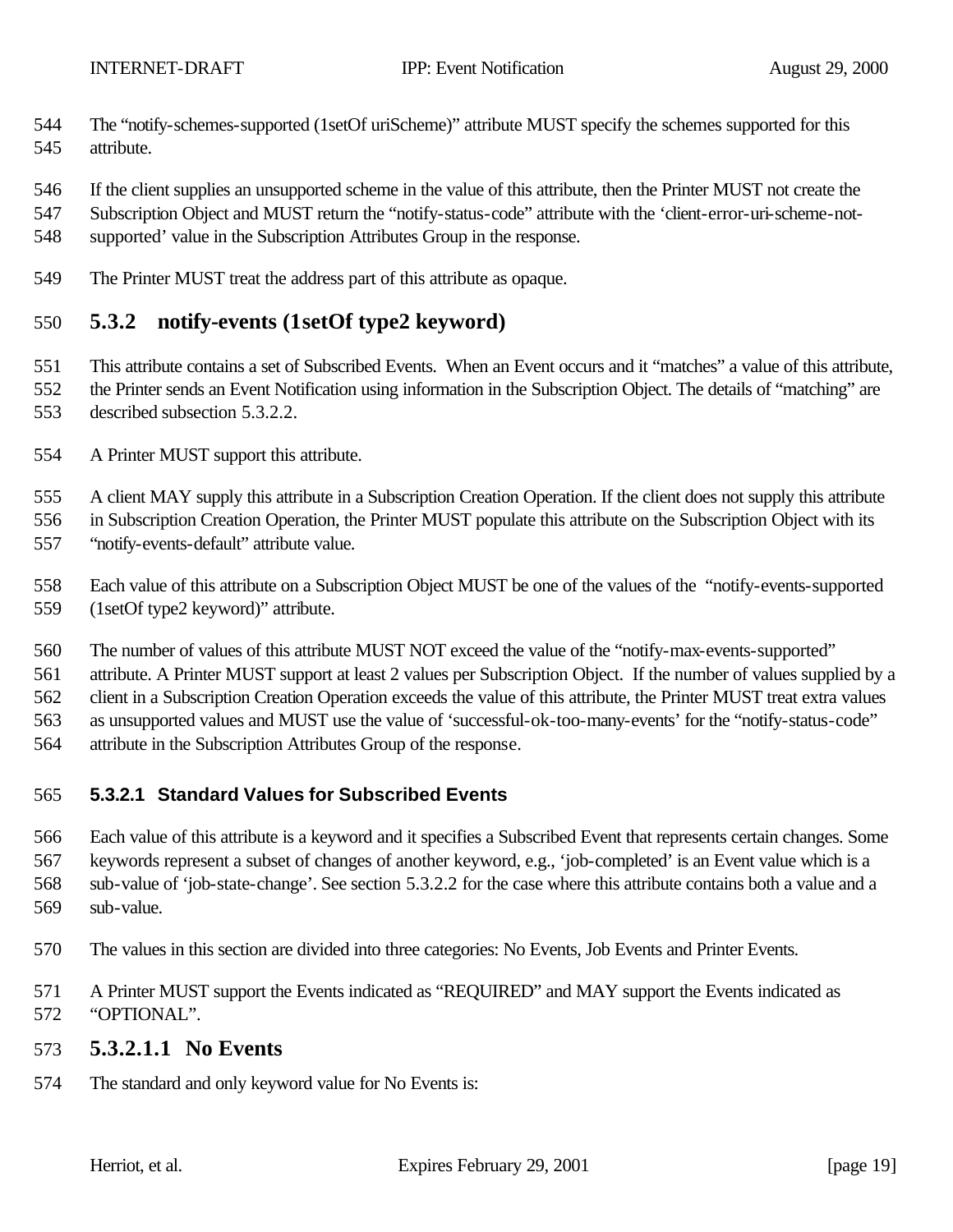**'none':** REQUIRED - no Event Notifications for any Events. As the sole value of "notify-events-supported", this value means that the Printer does not support the sending of Event Notifications. As the sole value of "notify-events-default", this value means that a client MUST specify the "notify-events" attribute in order for a Subscription Creation Operation to succeed. If the Printer receives this value as the sole value of a Subscription Creation Operation, it does not create a Subscription Object. If a Printer receives this value with other values of a Subscription Creation Operation, the Printer MUST treat this value as an unsupported value.

## **5.3.2.1.2 Subscribed Printer Events**

- The standard keyword values for Subscribed Printer Events are:
- **'printer-state-changed'**: REQUIRED the Printer changed state from any state to any other state. Specifically, the value of the Printer's "printer-state", "printer-state-reasons" or "printer-is-accepting-jobs" attributes changed.
- This Subscribed Event value has the following sub-values: 'printer-restarted' and 'printer-shutdown'. A client can listen for any of these sub-values if it doesn't want to listen to all printer-state changes:
- **'printer-restarted'**: OPTIONAL when the printer is powered up .
- **'printer-shutdown'**: OPTIONAL when the device is being powered down .
- **'printer-stopped**: REQUIRED when the printer stops printing, i.e. the value of the "printer-state" Printer attribute becomes 'stopped'.
- **'printer-config-changed'**:OPTIONAL when the configuration of a Printer has changed, i.e., the value of the "printer-message-from-operator" or any "configuration" Printer attribute has changed. A "configuration" Printer attribute is an attribute which can change value because of some human interaction either direct or indirect, and which is not covered by one of the other Events in this section. Examples of "configuration" Printer attributes are any of the Job Template attributes, such as "xxx-supported", "xxx- ready" and "xxx-default". Often, such a change is the result of a client performing a Set-Printer-Attributes operation (see [ipp-set]) on the Printer. The client has to perform a Get-Printer-Attributes to find out the new values of these changed attributes. This Event is useful for GUI clients and drivers to update the available printer capabilities to the user.
- This Event value has the following sub-values: 'printer-media-changed' and 'printer-finishings-changed'. A client can listen for any of these sub-values if it doesn't want to listen to all printer-configuration changes:
- **'printer-media-changed'**:OPTIONAL when the media loaded on a printer has been changed, i.e., the "media-ready" attribute has changed. This Event includes two cases: an input tray that goes empty and an input tray that receives additional media of the same type or of a different type. The client must check the "media-ready" Printer attribute (see [ipp-mod] section 4.2.11) separately to find out what changed.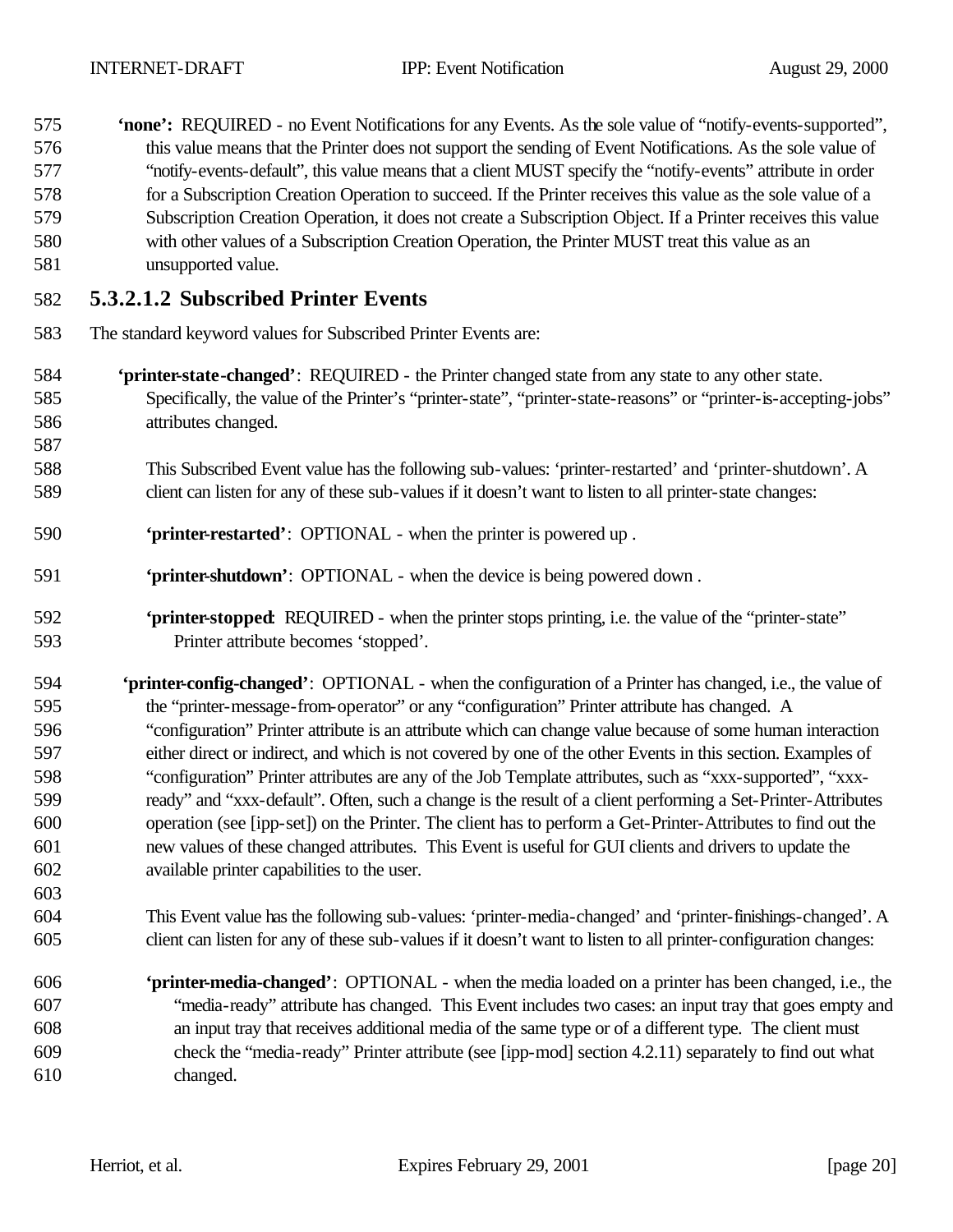- **'printer-finishings-changed'**:OPTIONAL when the finisher on a printer has been changed, i.e., the "finishings-ready" attribute has changed. This Event includes two cases: a finisher that goes empty and a finisher that is refilled (even if it is not full). The client must check the "finishings-ready" Printer attribute separately to find out what changed.
- **'printer-queue-order-changed'**: OPTIONAL the order of jobs in the Printer's queue has changed, so that an application that is monitoring the queue can perform a Get-Jobs operation to determine the new order. This Event does not include when a job enters the queue (the 'job-created' Event covers that) and does not include when a job leaves the queue (the 'job-completed' Event covers that).
- 

#### **5.3.2.1.3 Subscribed Job Events**

- The standard keyword values for Subscribed Job Events are:
- **'job-state-changed'**: REQUIRED the job has changed from any state to any other state. Specifically, the Printer sends this Event whenever the value of the "job-state" attribute or "job-state-reasons" attribute changes. When a Job is removed from the Job History (see [ipp-mod] 4.3.7.1), no Event is generated.
- This Event value has the following sub-values: 'job-created', 'job-completed' and 'job-stopped'. A client can listen for any of these sub-values if it doesn't want to listen to all 'job-state changes'.
- **'job-created'**: REQUIRED the Printer has accepted a Job Creation operation and the job's "time-at- creation" attribute value is set (see [ipp-mod] section 4.3.14.1). The Printer puts the job in the 'pending', 'pending-held' or 'processing' states..
- **'job-completed'**: REQUIRED the job has reached one of the completed states, i.e., the value of the job's "job-state" attribute has changed to: 'completed', 'aborted', or 'canceled'. The Job's "time-at- completed" and "date-time-at-completed" (if supported) attributes are set (see [ipp-mod] section 4.3.14).. The Printer also sends this Event when a Job is removed with the Purge-Job operation. In this case, the Event Notification MUST report the 'job-state' as 'canceled'.
- **'job-stopped**: OPTIONAL when the job stops printing, i.e. the value of the "job-state" Job attribute becomes 'processing-stopped'.
- **'job-config-changed':** OPTIONAL when the configuration of a job has changed, i.e., the value of the "job-message-from-operator" or any of the "configuration" Job attributes have changed. A "configuration" Job attribute is an attribute that can change value because of some human interaction either direct or indirect. Examples of "configuration" Job attributes are any of the job template attributes and the "job- name" attribute. Often, such a change is the result of the user or the Operator performing a Set-Job- Attributes operation (see [ipp-set]) on the Job object. The client performs a Get-Job-Attributes to find out the new values of the changed attributes. This Event is useful for GUI clients and drivers to update the job information to the user.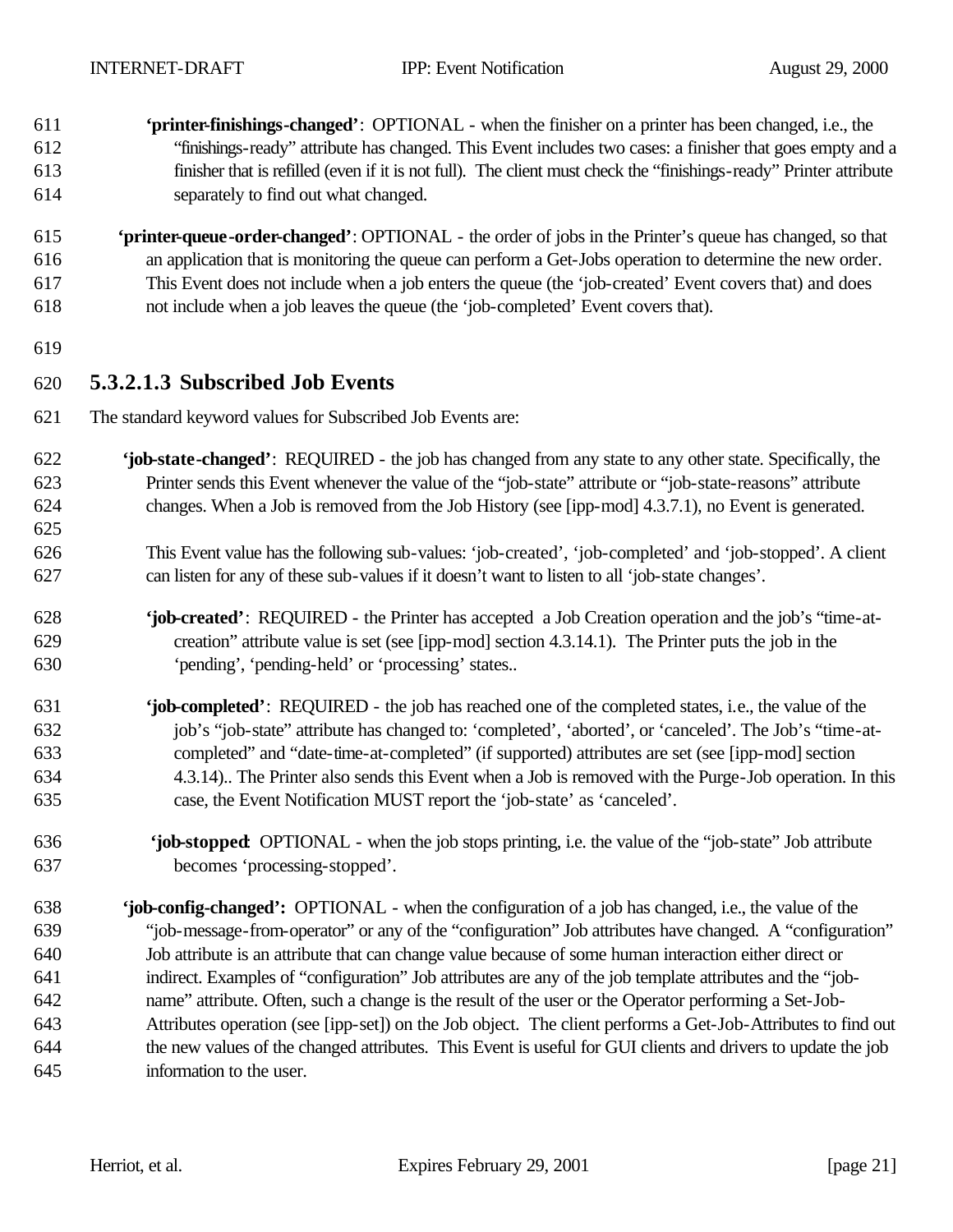646 '**job-progress**'**:** OPTIONAL – when the Printer has completed Printing a sheet. See the separate [ipp-prog] specification for additional attributes that a Printer MAY send in an Event Notification caused by this Event. The "notify-time-interval" attribute affects this Event by causing the Printer NOT to send an Event Notification every time a 'job-progress' Events occurs. See section 5.3.8 for full details.

#### **5.3.2.2 Rules for Matching of Subscribed Events**

 When an Event occurs, the Printer MUST find each Subscription object whose "notify-events" attribute "matches" the Event. The rules for "matching" of Subscribed Events are described separately for Printer Events and for Job Events. This section also describes some special cases.

#### **5.3.2.2.1 Rules for Matching of Printer Events**

Suppose that the Printer causes Printer Event E to occur. For each Per-Job or Per-Printer Subscription S in the

Printer, if E equals a value of this attribute in S or E is a sub-value of a value of this attribute in S, the Printer MUST

generate an Event Notification.

 Consider the example. There are three Subscription Objects each with the Subscribed Printer Event 'printer- state-changed'. Subscription Object A is a Per-Printer Subscription Object. Subscription Object B is a Per- Job Subscription Object for Job 1, and Subscription Object C is a Per-Job Subscription Object for Job 2. When the Printer enters the 'stopped' state, the Printer sends an Event Notification to the Notification Recipients of Subscription Objects A, B, and C because this is a Printer Event. Note if Job 1 has already completed, the Printer would not send an Event Notification for its Subscription Object.

## **5.3.2.2.2 Rules for Matching of Job Events**

Suppose that Job J causes Job Event E to occur.

- 1. For each Per-Printer Subscription S in the Printer, if E equals a value of this attribute in S or E is a sub-value of a value of this attribute in S, the Printer MUST generate an Event Notification.
- 2. For each Per-Job Subscription S associated with Job J, if E equals a value of this attribute in S or E is a sub-value of a value of this attribute in S, the Printer MUST generate an Event Notification.
- 3. For each Per-Job Subscription S that is NOT associated Job J, if E equals a value of this attribute in S or E is a sub-value of a value of this attribute in, the Printer MUST NOT generate an Event Notification from S.
- Consider the example: There are three Subscription Objects listening for the Job Event 'job-completed'. Subscription Object A is a Per-Printer Subscription Object. Subscription Object B is a Per-Job Subscription Object for Job 1, and Subscription Object C is a Per-Job Subscription Object for Job 2. In addition, Per- Printer Subscription Object D is listening for the Job Event 'job-state-changed'. When Job 1 completes, the Printer sends an Event Notification to the Notification Recipient of Subscription Object A (because it is Per- Printer) and Subscription Object B because it is a Per-Job Subscription Object associated with the Job generating the Event. The Printer also sends an Event Notification to the Notification Recipient of Subscription Object D because 'job-completed' is a sub-value of 'job-state-changed' – the value that Subscription Object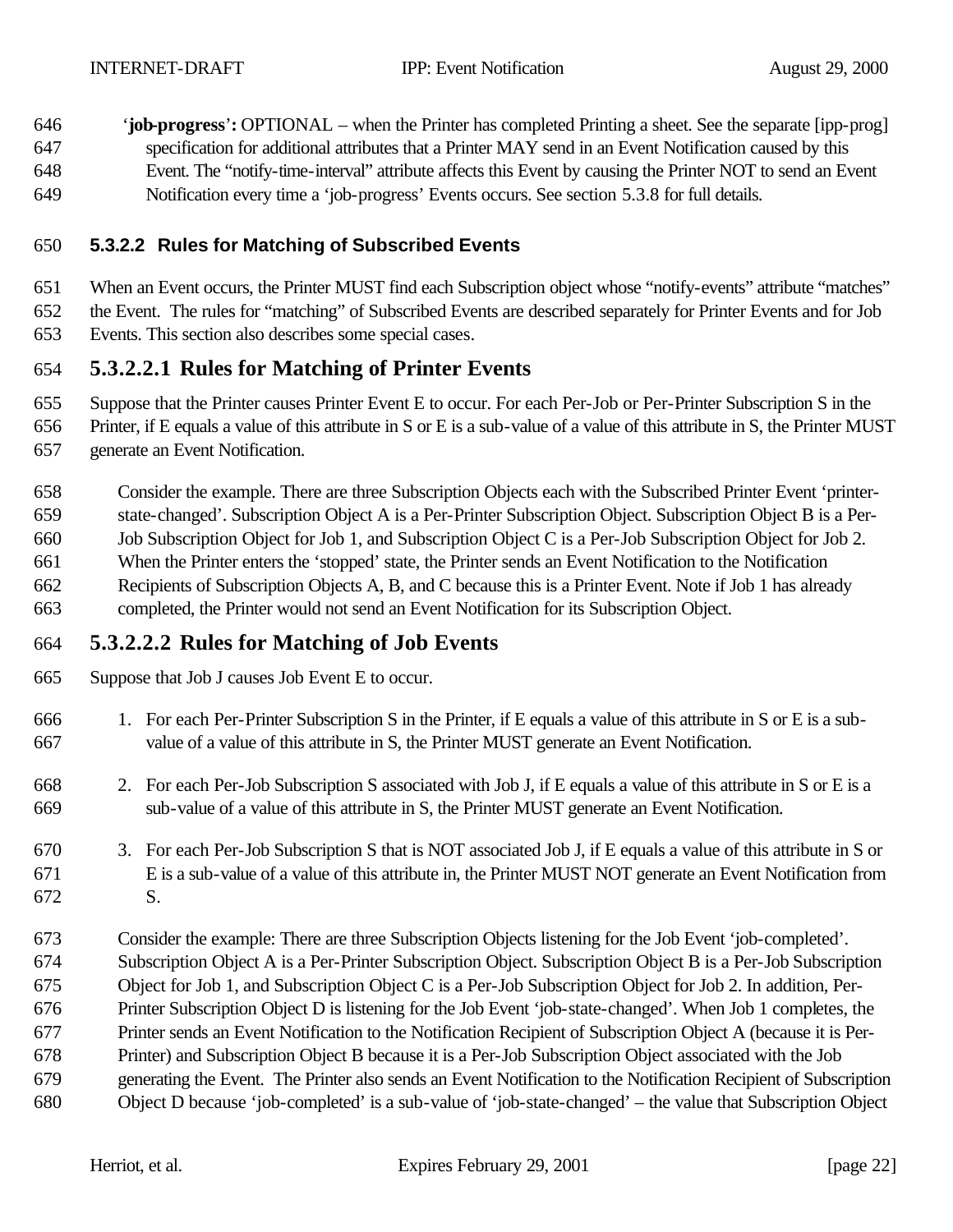- D is listening for. The Printer does not send an Event Notification to the Notification Recipients of Subscription
- Object C because it is a Per-Job Subscription Object associated with some Job other than the Job generating the Event.

## **5.3.2.2.3 Special Cases for Matching Rules**

This section contains rule for special cases.

If an Event matches Subscribed Events in two different Subscription Objects and the Printer would send two

identical Event Notifications (except for the "notify-subscription-id" attribute) to the same Notification Recipient

using the same Delivery Method, the Printer MUST send both Event Notifications. That is, the Printer MUST

- NOT try to consolidate seemingly identical Event Notifications that occur in separate Subscription objects.
- Incidentally, the Printer MUST NOT reject Subscription Creation Operations that would create this scenario.
- If an Event matches two values of this "notify-events" attribute in a single Subscription object (e.g., a value and its
- sub-value), a Printer MAY send one Event Notification for each matched value in the Subscription Object or it

MAY send only one Event Notification per Subscription Object. The rules in sections 5.3.2.2.1 and 5.3.2.2.2 are

purposefully ambiguous about the number of Event Notification sent when Event E matches two or more values in a

- Subscription Object.
- Consider the example: There are two Per-Printer Subscription Objects when a Job completes. Subscription Object A has the Subscribed Job Event 'job-state-changed'. Subscription Object B has the Subscribed Job Events 'job-state-changed' and 'job-completed'. The Printer sends an Event Notification to the Notification Recipient of Subscription Object A with the value of 'job-state-changed' for the "notify-subscribing-event" attribute. The Printer sends either one or two Event Notifications to the Notification Recipient of Subscription Object B, depending on implementation. If it sends two Event Notifications, one has the value of 'job-state- changed' for the "notify-subscribing-event" attribute, and the other has the value of 'job-completed' for the "notify-subscribing-event" attribute. If it sends one Event Notification, it has the value of either 'job-state- changed' or 'job-completed' for the "notify-subscribing-event" attribute, depending on implementation. The algorithm for choosing such a value is implementation dependent.

# **5.3.3 notify-attributes (1setOf type2 keyword)**

 This attribute contains a set of attribute names. When a Printer sends a Machine Consumable Event Notification, it includes a fixed set of attributes (see section 9.1). If this attribute is present and the Event Notification is Machine Consumable, the Printer also includes the attributes specified by this attribute.

A Printer MAY support this attribute.

A client MAY supply this attribute in a Subscription Creation Operation. If the client does not supply this attribute

in Subscription Creation Operation or the Printer does not support this attribute, the Subscription Object MUST

- NOT contain the "notify-attributes" attribute. There is no "notify-attributes-default" attribute.
- Each keyword value of this attribute on a Subscription Object MUST be a value of the "notify-attributes-
- supported (1setOf type2 keyword)" attribute. The "notify-attributes-supported" MAY contain any Printer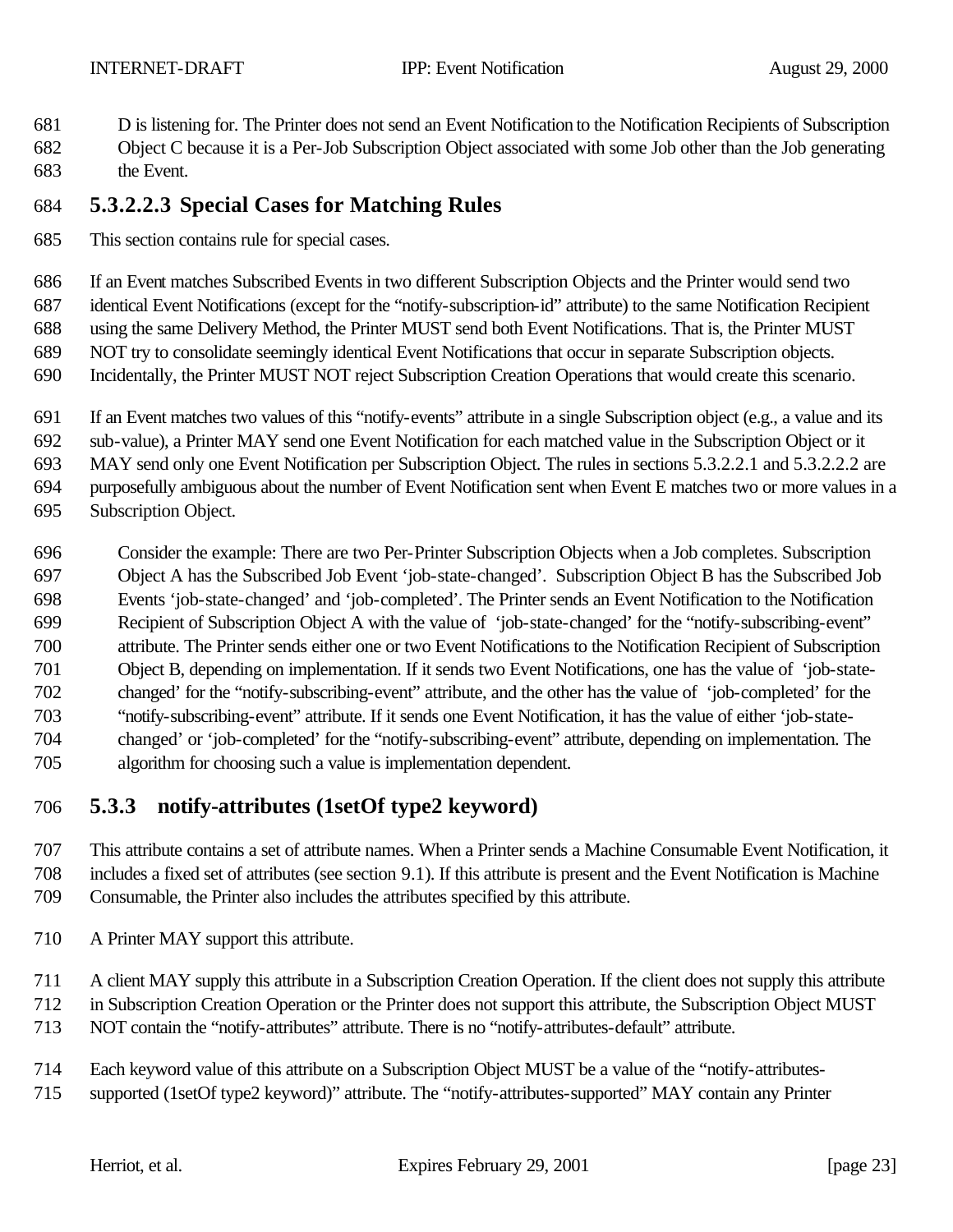- attribute, Job attribute or Subscription Object attribute that the Printer supports in an Event Notification. It MUST
- NOT contain any of the attributes in Section 9.1 that a Printer automatically puts in an Event Notification; it would
- be redundant. If a client supplies an attribute in Section 9.1, the Printer MUST treat it as an unsupported attribute
- value of the "notify-attributes" attribute.
- The following rules apply to each keyword value N of the "notify-attributes" attribute: If the value N names:
- a) a Subscription attribute, the Printer MUST use the attribute N in the Subscription Object that is being used to generate the Event Notification.
- b) a Job attribute and the Printer is generating an Event Notification from a Per-Job Subscription Object S, the Printer MUST use the attribute N in the Job object associated with S.
- c) a Job attribute and the Printer is generating an Event Notification from a Per-Printer Subscription Object and the Event is:
- a Job Event, the Printer MUST use the attribute N in the Job object that caused the Event.
- a Printer Event, the Printer MUST use the attribute N in the active Job.
- If a Printer supports this attribute and a Subscription Object contains this attribute and the Delivery Method generates a Machine Consumable Event Notification, the Printer MUST include in each Event Notification:
- a) the attributes specified in section 9.1 and
- b) each attribute named by this attribute.
- The Printer MUST NOT use this attribute to generate a Human Consumable Event Notification.
- **5.3.4 notify-user-data (octetString(63))**
- This attribute contains opaque data that some Delivery Methods include in each Machine Consumable Event Notification. The opaque data might contain, for example:
- 737 the identity of the Subscriber
- a path or index to some Subscriber information
- a key that identifies to the Notification Recipient the ultimate recipient of the Event Notification
- the id for a Notification Recipient that had previously registered with an Instant Messaging Service
- A Printer MUST support this attribute.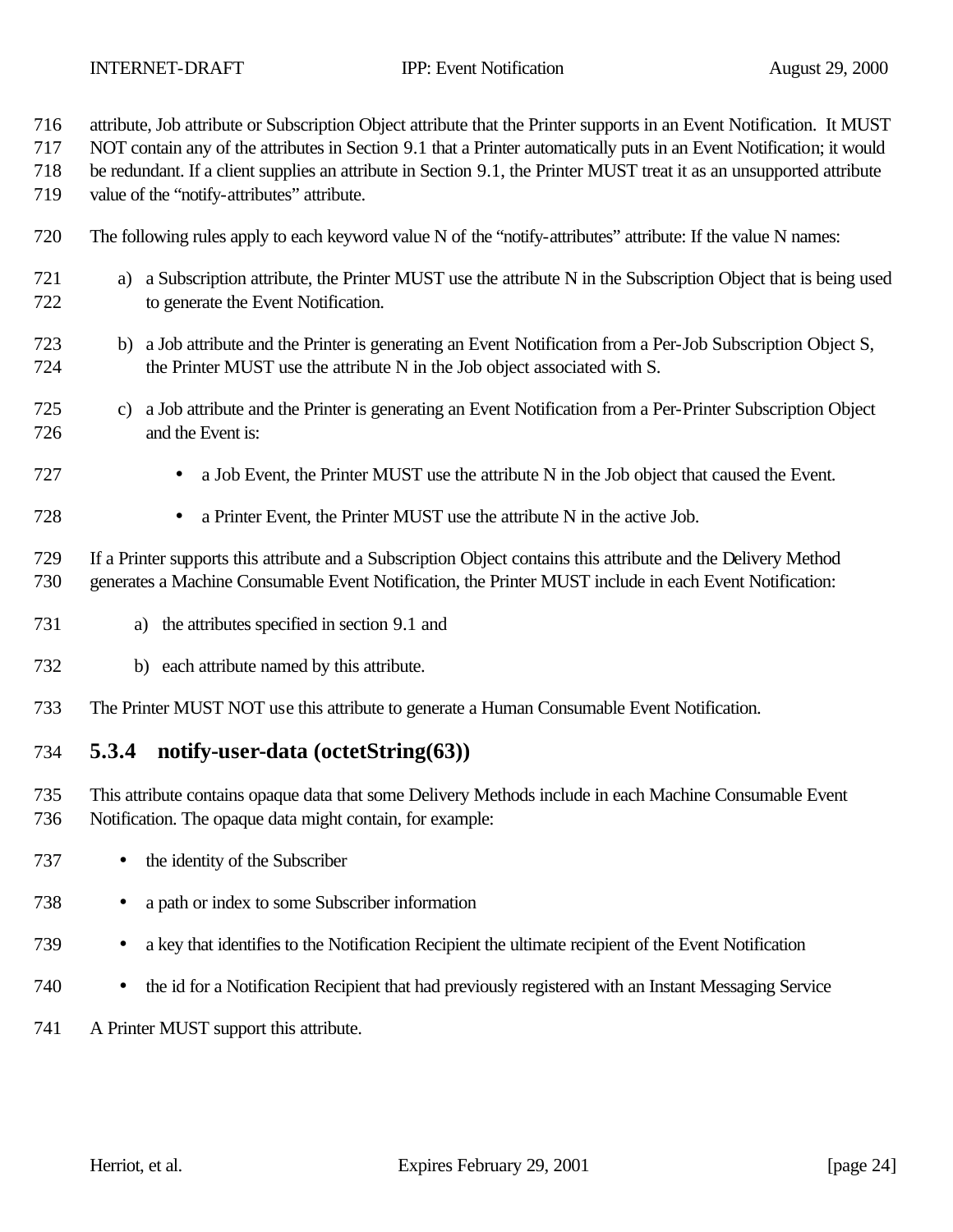- A client MAY supply this attribute in a Subscription Creation Operation. If the client does not supply this attribute
- in Subscription Creation Operation, the Subscription Object MUST NOT contain the "notify-user-data" attribute.
- There is no "notify-user-data-default" attribute.

 There is no "user-data-supported" attribute. Rather, any octetString whose length does not exceed 63 octets is a supported value. If the length exceeds 63 octets, the Printer MUST treat it as an unsupported value.

#### **5.3.5 notify-charset (charset)**

 This attribute specifies the charset to be used in the Event Notification content sent to the Notification Recipient, whether the Event Notification content is Machine Consumable or Human Consumable.

- A Printer MUST support this attribute.
- A client MAY supply this attribute in a Subscription Creation Operation. If the client does not supply this attribute
- in Subscription Creation Operation or supplies an unsupported value, the Printer MUST populate this attribute in

the Subscription Object with the value of the "attributes-charset" operation attribute, which is a REQUIRED

attribute in all IPP requests (see [ipp-mod]). If the value of the "attributes-charset" attribute is unsupported, the

Printer MUST populate this attribute in the Subscription Object with the value of the Printer's "charset-configured"

- attribute. There is no "notify-charset-default" attribute.
- The value of this attribute on a Subscription Object MUST be a value of the "charset-supported (1setOf charset)" attribute.

## **5.3.6 notify-natural-language (naturalLanguage)**

This attribute specifies the natural language to be used in any human consumable text in the Event Notification

content sent to the Notification Recipient, whether the Event Notification content is Machine Consumable or

- Human Consumable.
- A Printer MUST support this attribute.
- A client MAY supply this attribute in a Subscription Creation Operation. If the client does not supply this attribute
- in Subscription Creation Operation or supplies an unsupported value, the Printer MUST populate this attribute in

the Subscription Object with the value of the "attributes-natural-language" operation attribute, which is a

- REQUIRED attribute in all IPP requests (see [ipp-mod]). If the value of the "attributes-natural-language" attribute
- is unsupported, the Printer MUST populate this attribute in the Subscription Object with the value of the Printer's
- "natural-language-configured" attribute. There is no "notify-natural-language-default" attribute.
- The value of this attribute on a Subscription Object MUST be a value of the "generated-natural-language-
- supported (1setOf type2 naturalLanguage)" attribute.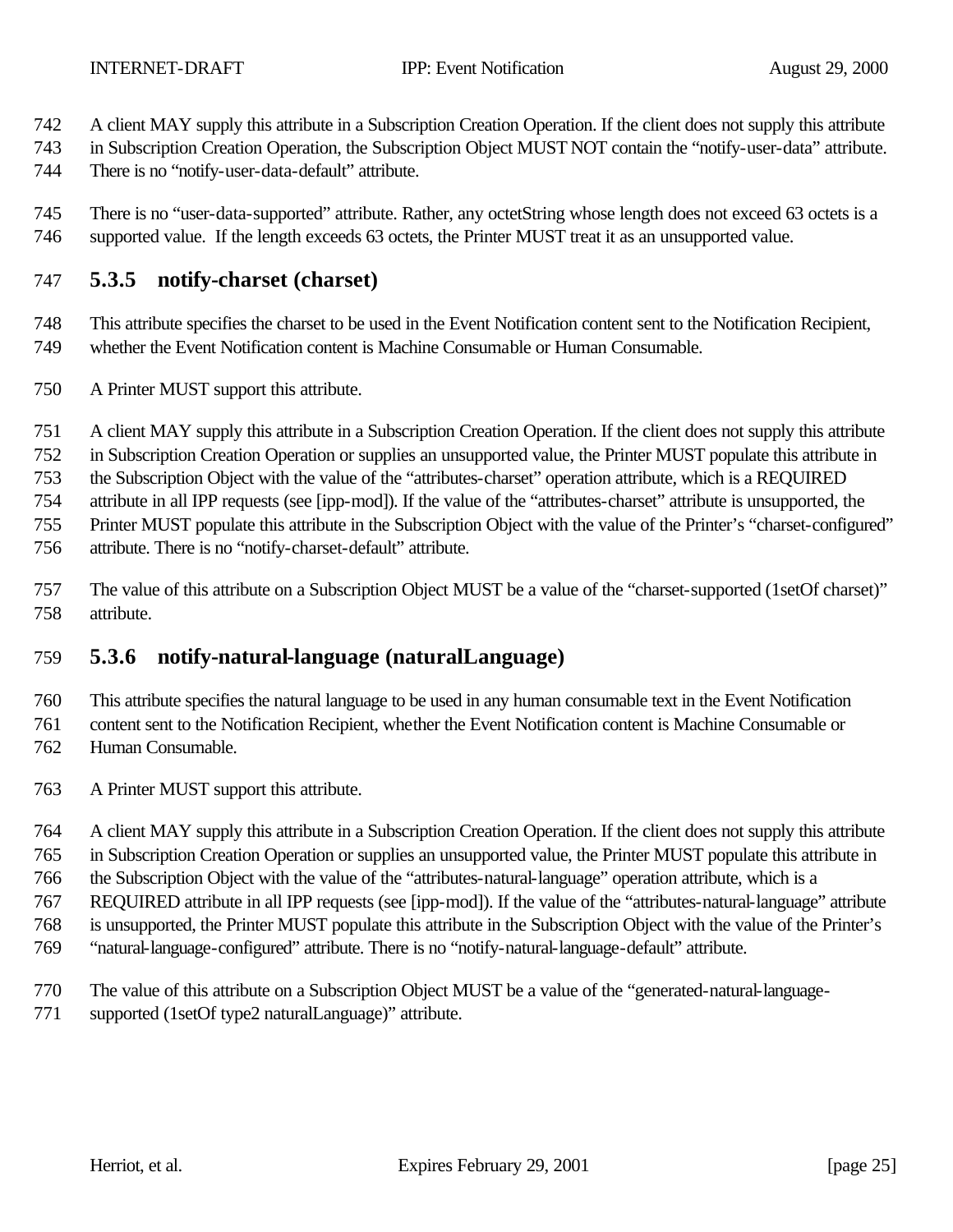## **5.3.7 notify-lease-duration (integer(0:67108863))**

This attribute specifies the duration of the lease (in seconds) associated with the Per-Printer Subscription Object at

 the time the Subscription Object was created or the lease was renewed. The duration of the lease is infinite if the value is 0, i.e., the lease never expires.

 This attribute is not present on a Per-Job Subscription Object because the Subscription Object lasts exactly as long as the associated Job object. See section 5.4.3 on "notify-lease-expiration-time (integer(0:MAX))" for more details.

A Printer MUST support this attribute.

 For a Subscription Object Creation operation of a Per-Job Subscription Object, the client MUST NOT supply this attribute. If the client does supply this attribute, the Printer MUST treat it as an unsupported attribute.

For a Subscription Creation Operation of a Per-Printer Subscription Object or a Renew-Subscription operation, a

client MAY supply this attribute. If the client does not supply this attribute, the Printer MUST populate this attribute

with its "notify-lease-duration-default" (0:67108863) attribute value. If the client supplies this attribute with an

unsupported value, the Printer MUST populate this attribute with a supported value, and this value SHOULD be

as close as possible to the value requested by the client. Note: this rule implies that a Printer doesn't assign the

- value of 0 (infinite) unless the client requests it.
- After the Printer has populated this attribute with a supported value, the value represents the "granted duration" of
- the lease in seconds and the Printer sets the value of the Subscription Object's "notify-lease-expiration-time" attribute as specified in section 5.4.3.
- The value of this attribute on a Subscription Object MUST be a value of the "notify-lease-duration-supported"
- (1setOf (integer(0:67108863) | rangeOfInteger(0:67108863))) attribute.
- A Printer MAY require authentication in order to return the value of 0 (the lease never expires) as one of the values of "notify-lease-duration-supported", and to allow 0 as a value of the "notify-lease-duration" attribute.
- Note: The maximum value 67,108,863 is 2 raised to the 26 power minus 1 and is about 2 years in seconds. The value is considerably less than MAX so that there is virtually no chance of an overflow when it is added to "printer-up-time" to produce "notify-lease-expiration-time".

## **5.3.8 notify-time-interval (integer(0:MAX))**

 The 'job-progress' Event occurs each time that a Printer completes a sheet. Some Notification Recipients do not want to receive an Event Notification every time this Event occurs. This attribute allows a Subscribing Client to

request how often it wants to receive Event Notifications for 'job-progress' Events. The value of this attribute

MAY be any nonnegative integer (0,MAX) indicating the minimum number of seconds between 'job-progress'

- Event Notifications.
- The Printer MUST support this attribute if and only if the Printer supports the 'job-progress' Event.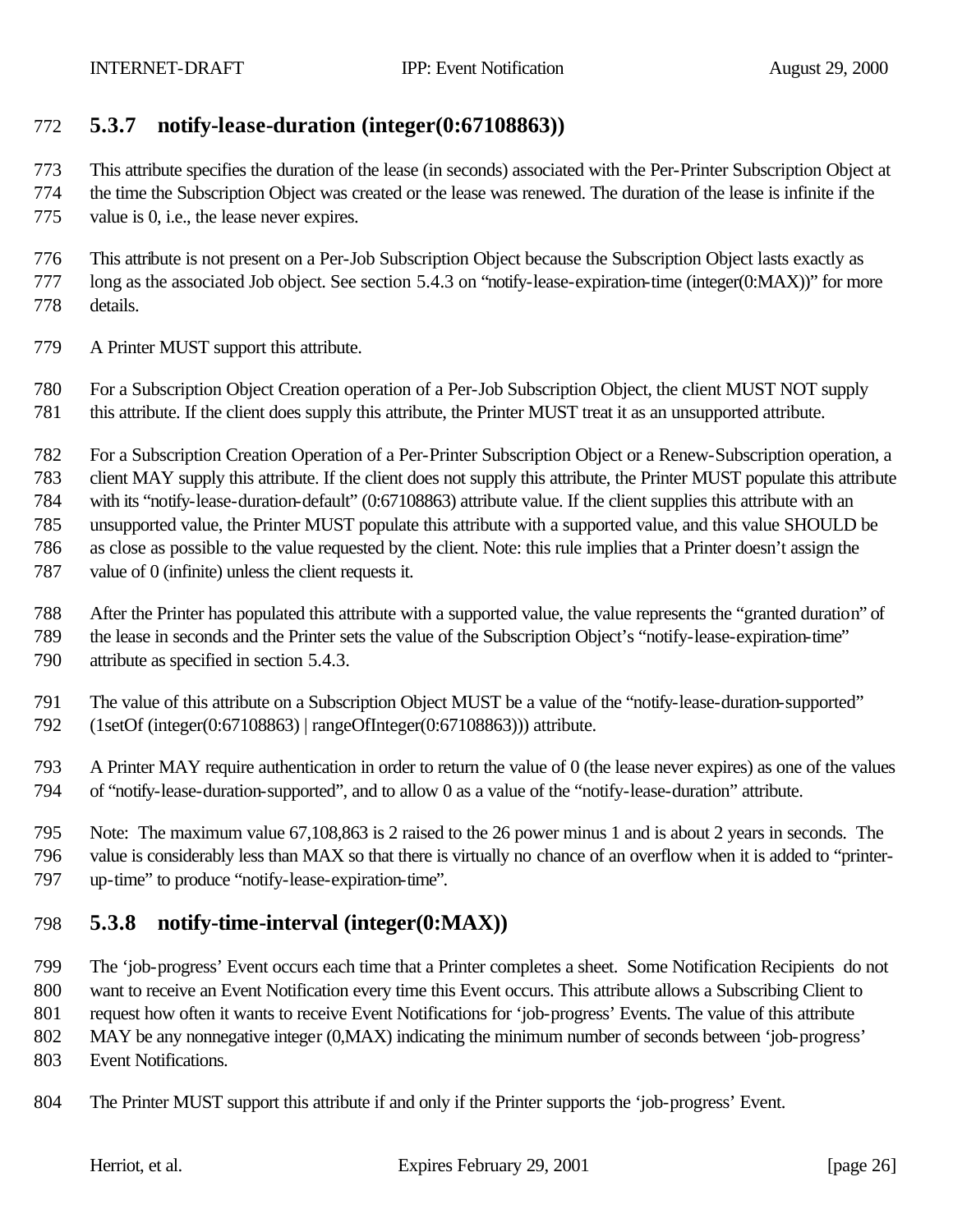A client MAY supply this attribute in a Subscription Creation Operation. If the client does not supply this attribute,

806 the Printer MUST not populate this attribute on the Subscription Object. There is no "notify-time-interval-default" attribute.

There is no "notify-time-interval-supported" attribute.

 If the 'job-progress' Event occurs and a Subscription Object contains the 'job-progress' Event as a value of the 'notify-events' attribute, there are two cases to consider:

- 811 1. This attribute is not present on the Subscription Object or has the value of 0. The Printer MUST generate and send an Event Notification (as is the case with other Events).
- 2. This attribute is present with a nonzero value of N:
- a) If the Printer has not sent an Event Notification for the 'job-progress' Event for the associated Subscription Object within the past N seconds, the Printer MUST send an Event Notification for the Event that just occurred. Note when the Printer completes the first page of a Job, this rule implies that 817 the Printer sends an Event Notification for a Per-Job Subscription Objects.
- b) Otherwise, the Printer MUST NOT generate or send an Event Notification for the associated Subscription Object. The Printer MUST NOT increase the value of the "notify-sequence-number" Subscription Object attribute (i.e., the sequence of values of the "notify-sequence-number" attribute counts the Event Notifications that the Printer sent and not the Events that do not cause an Event Notification to be sent).

 It is RECOMMENDED that a Subscribing Client use this attribute when it subscribes to the 'job-progress' Event, and that the value be sufficiently large to limit the frequency with which the Printer sends Event Notifications requests.

This attribute MUST NOT effect any Events other than 'job-progress'.

## **5.4 Subscription Description Attributes**

 Subscription Description Attributes are those attributes that a Printer adds to a Subscription Object at the time of its creation.

- A Printer MUST support all attributes in this Table 2.
- A client MUST NOT supply the attributes in Table 2 in a Subscription Template Attributes Group of a
- Subscription Creation Operation. If the client supplies them, the Printer MUST NOT set them and MUST treat
- them as unsupported attributes. There are no corresponding default or supported attributes.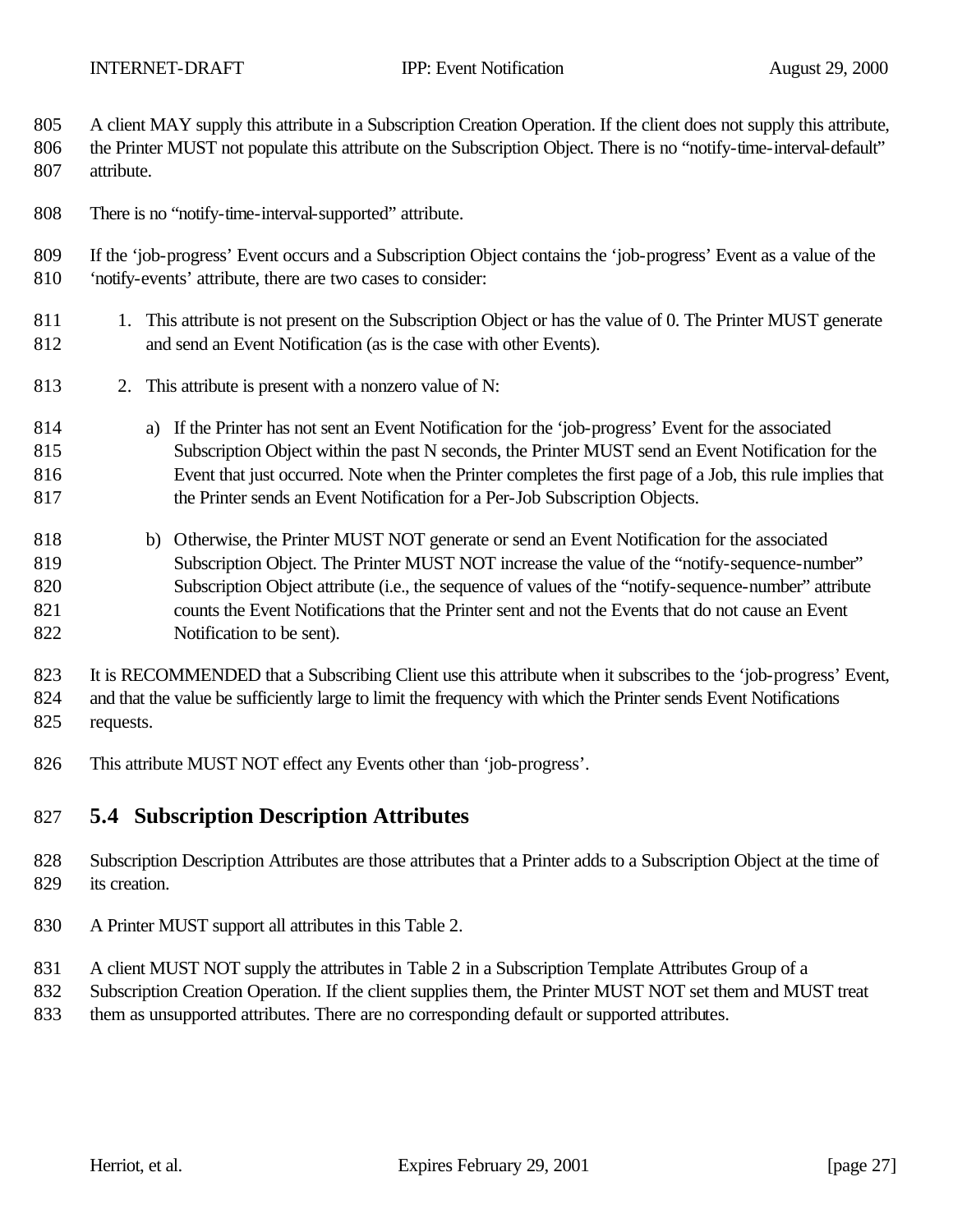#### **Table 2 – Subscription Description Attributes**

| <b>Subscription Object attributes:</b>        |  |
|-----------------------------------------------|--|
| notify-subscription-id (integer(1:MAX))       |  |
| notify-sequence-number (integer(0:MAX))       |  |
| notify-lease-expiration-time (integer(0:MAX)) |  |
| notify-printer-up-time (integer(1:MAX))       |  |
| notify-printer-uri (uri)                      |  |
| notify-job-id (integer $(1:MAX)$ )            |  |
| notify-subscriber-user-name (name(MAX))       |  |

# **5.4.1 notify-subscription-id (integer (1:MAX))**

 This attribute identifies a Subscription Object instance with a number that is unique within the context of the Printer. The Printer generates this value at the time it creates the Subscription Object.

A Printer MUST support this attribute.

The Printer SHOULD NOT assign the value of this attribute sequentially as it creates Subscription Objects.

 Sequential assignment makes it easy for rogue clients to guess the value of this attribute on other Subscription Objects.

The Printer SHOULD avoid re-using recent values of this attribute during continuous operation of the Printer as

well as across power cycles. Then a Subscribing Client is unlikely to find that a stale reference accesses a new

Subscription Object.

 The 0 value is not permitted in order to allow for compatibility with "job-id" and with SNMP index values, which also cannot be 0.

## **5.4.2 notify-sequence-number (integer (0:MAX))**

The value of this attribute indicates the number of times that the Printer has generated and attempted to send an

Event Notification. When an Event Notification contains this attribute, the Notification Recipient can determine

whether it missed some Event Notifications (i.e., numbers skipped) or received duplicates (i.e., same number

- twice).
- A Printer MUST support this attribute.

 When the Printer creates a Subscription Object, it MUST set the value of this attribute to 0. This value indicates that the Printer has not sent any Event Notifications for this Subscription Object.

Each time the Printer sends a newly generated Event Notification, it MUST increase the value of this attribute by 1.

For some Delivery Methods, the Printer MUST include this attribute in each Event Notification, and the value

MUST be the value after it is increased by 1. That is, the value of this attribute in the first Event Notification after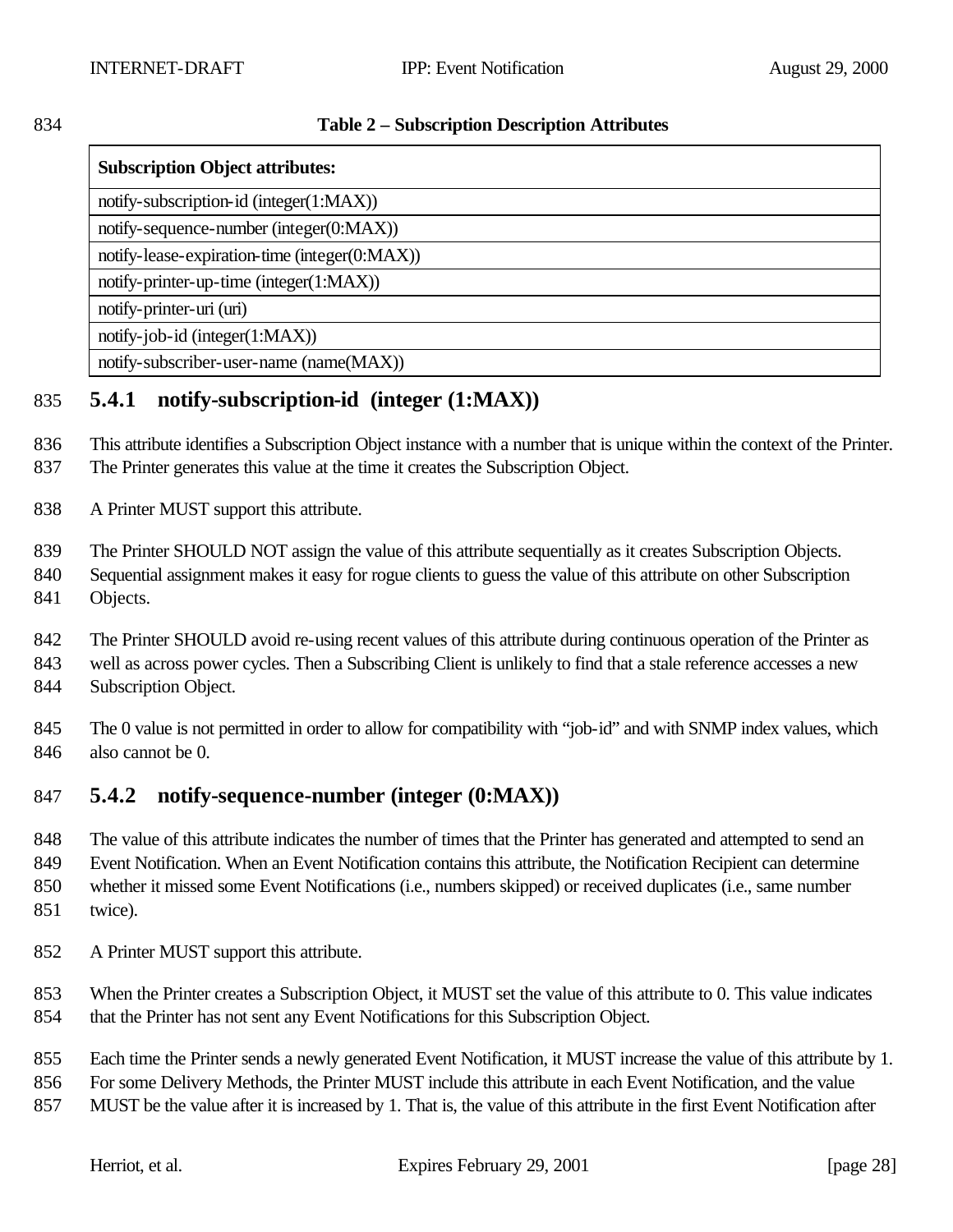- Subscription object creation MUST be 1, the second MUST be 2, etc. If a Delivery Method is defined such that
- the Notification Recipient returns a response, the Printer can re-try sending an Event Notification a certain number
- of times with the same sequence number when the Notification Recipient fails to return a response.
- 861 If a Subscription Object lasts long enough to reach the value of MAX, its next value MUST be 0, i.e., it wraps.

## **5.4.3 notify-lease-expiration-time (integer(0:MAX))**

 This attribute specifies the time in the future when the lease on the Per-Printer Subscription Object will expire, i.e. the "printer-up-time" value at which the lease will expire. If the value is 0, the lease never expires.

A Printer MUST support this attribute.

 When the Printer creates a Per-Job Subscription Object, this attribute MUST NOT be present – the Subscription Object lasts exactly as long as the associated Job object.

 When the Printer creates a Per-Printer Subscription Object, it populates this attribute with a value that is the sum of the values of the Printer's "printer-up-time" attribute and the Subscription Object's "notify-lease-duration" attribute with the following exception. If the value of the Subscription Object's "notify-lease-duration" attribute is 0 (i.e., no 871 expiration time), then the value of this attribute MUST be set to 0 (i.e., no expiration time).

 When the Printer powers up, it MUST set the value of this attribute in each persistent Subscription Object using the algorithm in the previous paragraph.

874 When the "printer-up-time" equals the value of this attribute, the Printer MUST delete the Subscription Object. A client can extend a lease of a Per-Printer Subscription Object with the Renew-Subscription operation (see section 11.2.5).

Note: In order to compute the number of seconds remaining in a lease for a Per-Printer Subscription Object, a

 client can subtract the Subscription's "notify-printer-up-time" attribute (see section 5.4.4) from the Subscription's "notify-lease-expiration-time" attribute.

## **5.4.4 notify-printer-up-time (integer(1:MAX))**

This attribute is an alias for the Printer's "printer-up-time" attribute " (see [ipp-mod] section 4.4.29).

A Printer MUST support this attribute.

 When the Printer creates a Per-Job Subscription Object, this attribute MUST NOT be present. When the Printer creates a Per-Printer Subscription Object, this attribute MUST be present.

Note: this attribute exists in a Per-Printer Subscription Object so that a client using the Get-Subscription-Attributes

886 or Get-Subscription operations can convert the Per-Printer Subscription's "notify-lease-expiration-time" attribute

to wall clock time with one request. If the value of the "notify-lease-expiration-time" attribute is not 0 (i.e., no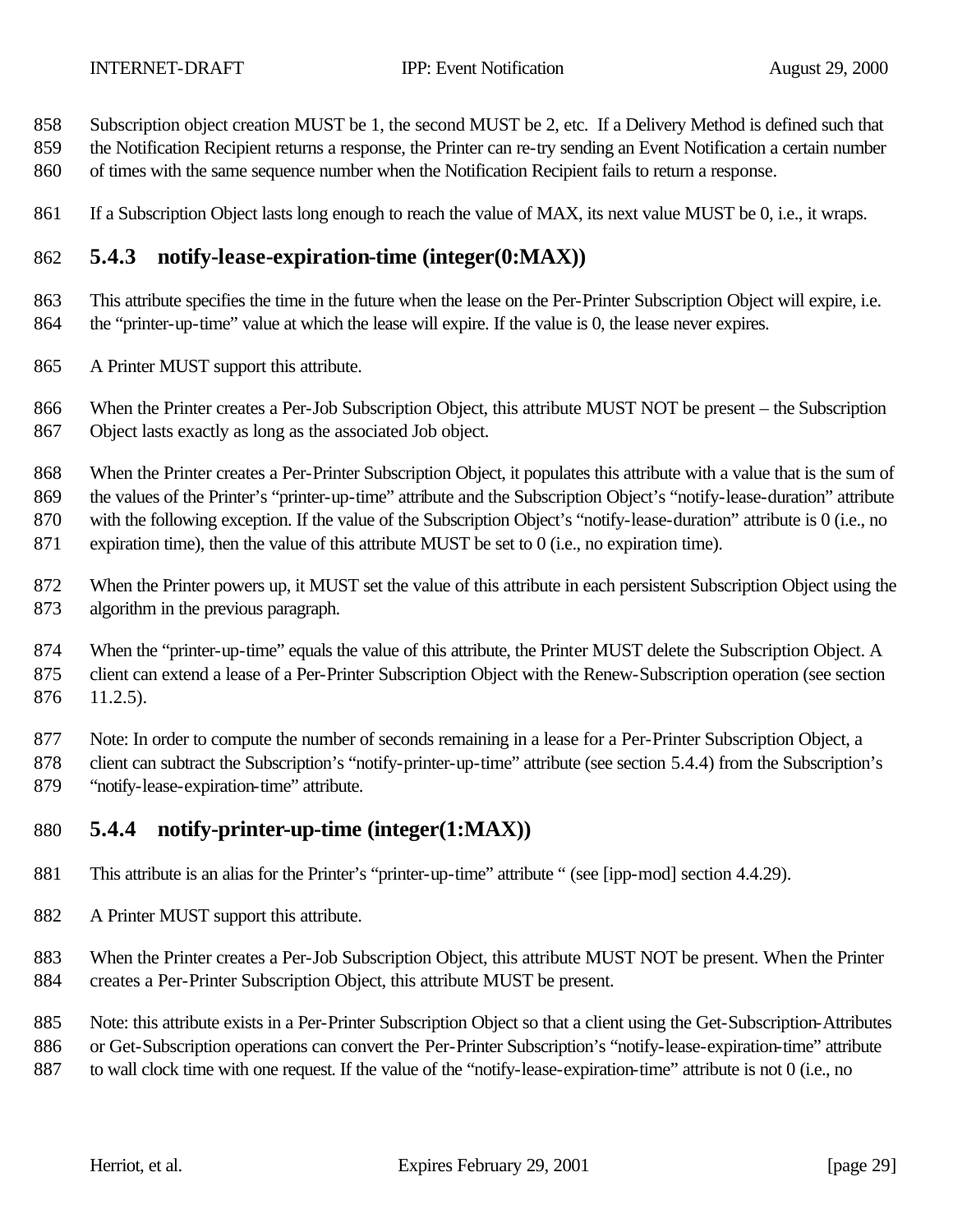expiration time), then the difference between the "notify-lease-expiration-time" attribute and the "notify-printer-up-time" is the remaining number of seconds on the lease from the current time.

#### **5.4.5 notify-printer-uri (uri)**

- This attribute identifies the Printer object that created this Subscription Object.
- A Printer MUST support this attribute.
- During a Subscription Creation Operation, the Printer MUST populate this attribute with the value of the "printer-894 uri" operation attribute in the request. From the Printer URI, the client can, for example, determine what security scheme was used.

#### **5.4.6 notify-job-id (integer(1:MAX))**

 This attribute specifies whether the containing Subscription Object is a Per-Job or Per-Printer Subscription Object, and for Per-Job Subscription Objects, it specifies the associated Job.

A Printer MUST support this attribute.

If this attribute is not present, the Subscription Object MUST be a Per-Printer Subscription. If this attribute is

 present, the Subscription Object MUST be a Per-Job Subscription Object and this attribute MUST identify the Job with which the Subscription Object is associated.

 Note: This attribute could be useful to a Notification Recipient that receives an Event Notification generated from a Per-Job Subscription Object and caused by a Printer Event. The Event Notification gives access to the Printer and 905 the Subscription Object. The Event Notification gives access to the associated Job only via this attribute.

#### **5.4.7 notify-subscriber-user-name (name(MAX))**

- This attribute contains the name of the user who performed the Subscription Creation Operation.
- A Printer MUST support this attribute.

The Printer sets this attribute to the most authenticated printable name that it can obtain from the authentication

service over which the Subscription Creation Operation was received. The Printer uses the same mechanism for

- determining the value of this attribute as it does for a Job's "job-originating-user-name" (see [ipp-mod] section 4.3.6).
- Note: To help with authentication, a Subscription Object may have additional private attributes about the user,
- e.g., a credential of a principal. Such private attributes are implementation-dependent and not defined in this
- document.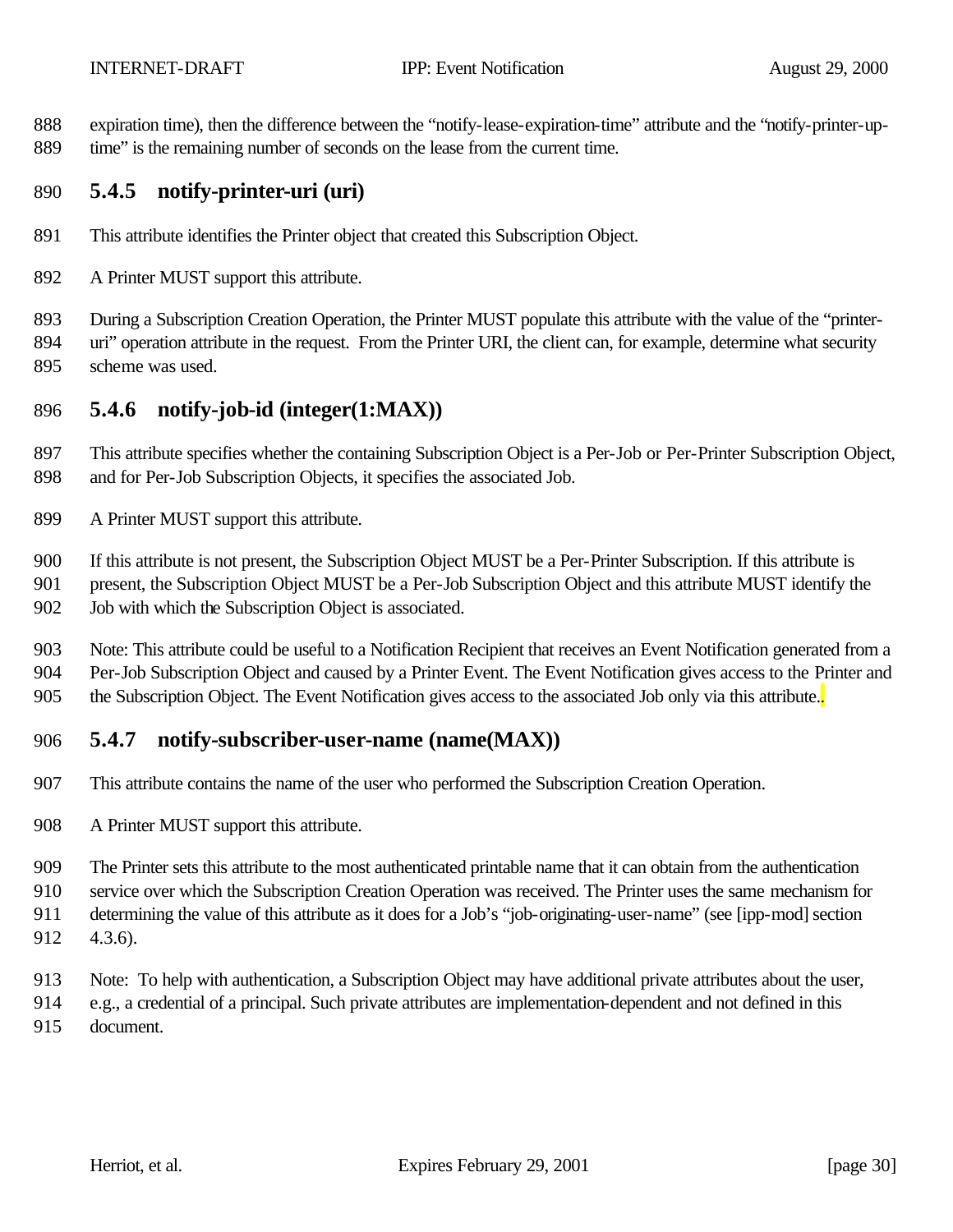# **6 Printer Description Attributes Related to Notification**

This section defines the Printer Description attributes that are related to Notification. Table 3 lists the Printer

Description attributes, indicates the Printer support required for conformance, and whether or not the attribute is

- READ-ONLY (see section 3.1):
- 

#### **Table 3 – Printer Description Attributes Associated with Notification**

| <b>Printer object attributes:</b>          | <b>REQUIRED</b> | <b>READ-ONLY</b> |
|--------------------------------------------|-----------------|------------------|
| printer-state-change-time (integer(1:MAX)) | N <sub>0</sub>  | Yes              |
| printer-state-change-date-time (dateTime)  | N <sub>0</sub>  | Yes              |

#### **6.1 printer-state-change-time (integer(1:MAX))**

This attribute records the most recent time at which the **'**printer-state-changed' Printer Event occurred whether or

not any Subscription objects were listening for this event. This attribute helps a client or operator to determine how

long the Printer has been in its current state.

A Printer MAY support this attribute and if so, the attribute MUST be READ-ONLY.

 On power-up, the Printer MUST set the value of this attribute to be the value of its "printer-up-time" attribute, so that it always has a value. Whenever the **'**printer-state-changed' Printer Event occurs, the Printer MUST set this attribute to the value of the Printer's "printer-up-time" attribute.

## **6.2 printer-state-change-date-time (dateTime)**

This attribute records the most recent time at which the **'**printer-state-changed' Printer Event occurred whether or

 not there were any Subscription Objects listening for this event. This attribute helps a client or operator to determine how long the Printer has been in its current state.

A Printer MAY support this attribute and if so, the attribute MUST be READ-ONLY.

 On power-up, the Printer MUST set the value of this attribute to be the value of its "printer-current-time" attribute, so that it always has a value (see [ipp-mod] section 4.4.30 on "printer-current-time"). Whenever the **'**printer-state-

changed' Printer Event occurs, the Printer MUST set this attribute to the value of the Printer's "printer-current-

- - 937 time" attribute.

# **7 New Values for Existing Printer Description Attributes**

This section contains those attributes for which additional values are added.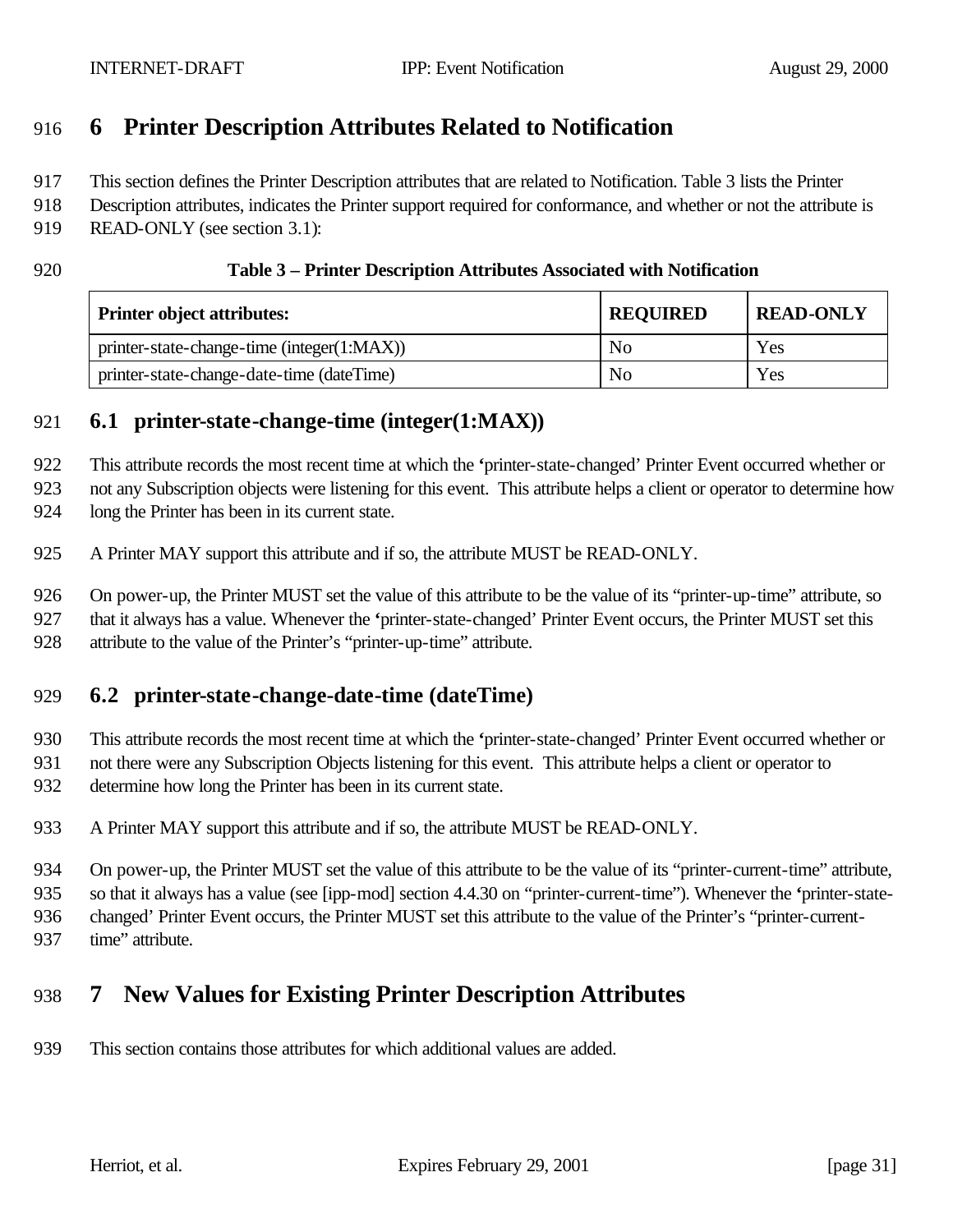#### **7.1 operations-supported (1setOf type2 enum)**

The following "operation-id" values are added in order to support the new operations defined in this document:

#### **Table 4 – Operation-id assignments**

| Value  | <b>Operation Name</b>               |
|--------|-------------------------------------|
| 0x0016 | <b>Create-Printer-Subscriptions</b> |
| 0x0017 | Create-Job-Subscriptions            |
| 0x0018 | Get-Subscription-Attributes         |
| 0x0019 | Get-Subscriptions                   |
| 0x001A | Renew-Subscription                  |
| 0x001B | Cancel-Subscription                 |

## **8 Attributes Only in Event Notifications**

This section contains those attributes that exist only in Event Notifications and do not exist in any objects.

#### **8.1 notify-subscribed-event (type2 keyword)**

 This attribute indicates the Subscribed Event that caused the Printer to send this Event Notification. This attribute exists only in Event Notifications.

 This attribute MUST contain one of the values of the "notify-events" attribute in the Subscription Object, i.e., one of the Subscribed Event values. Its value is the Subscribed Event that "matches" the Event that caused the Printer to send this Event Notification. This Subscribed Event value may be identical to the Event or the Event may be a sub-value of the Subscribed Event. For example, the 'job-completed' Event (which is a sub-event of the 'job- state-changed' event) would cause the Printer to send an Event Notification for either the 'job-completed' or 'job- state-changed' Subscribed Events and to send the 'job-completed' or 'job-state-changed' value for this attribute, respectively,. See section 5.3.2.2 for the "matching" rules of Subscribed Events and for additional examples.

 The Delivery Method Document specifies whether the Printer includes the value of this attribute in an Event Notification.

#### **8.2 notify-text (text(MAX))**

 This attribute contains a Human Consumable text message (see section 9.2). This message describes the Event and is encoded as plain text, i.e., 'text/plain' with the charset specified by Subscription Object's "notify-charset" attribute.

The Delivery Method Document specifies whether the Printer includes this attribute in an Event Notification.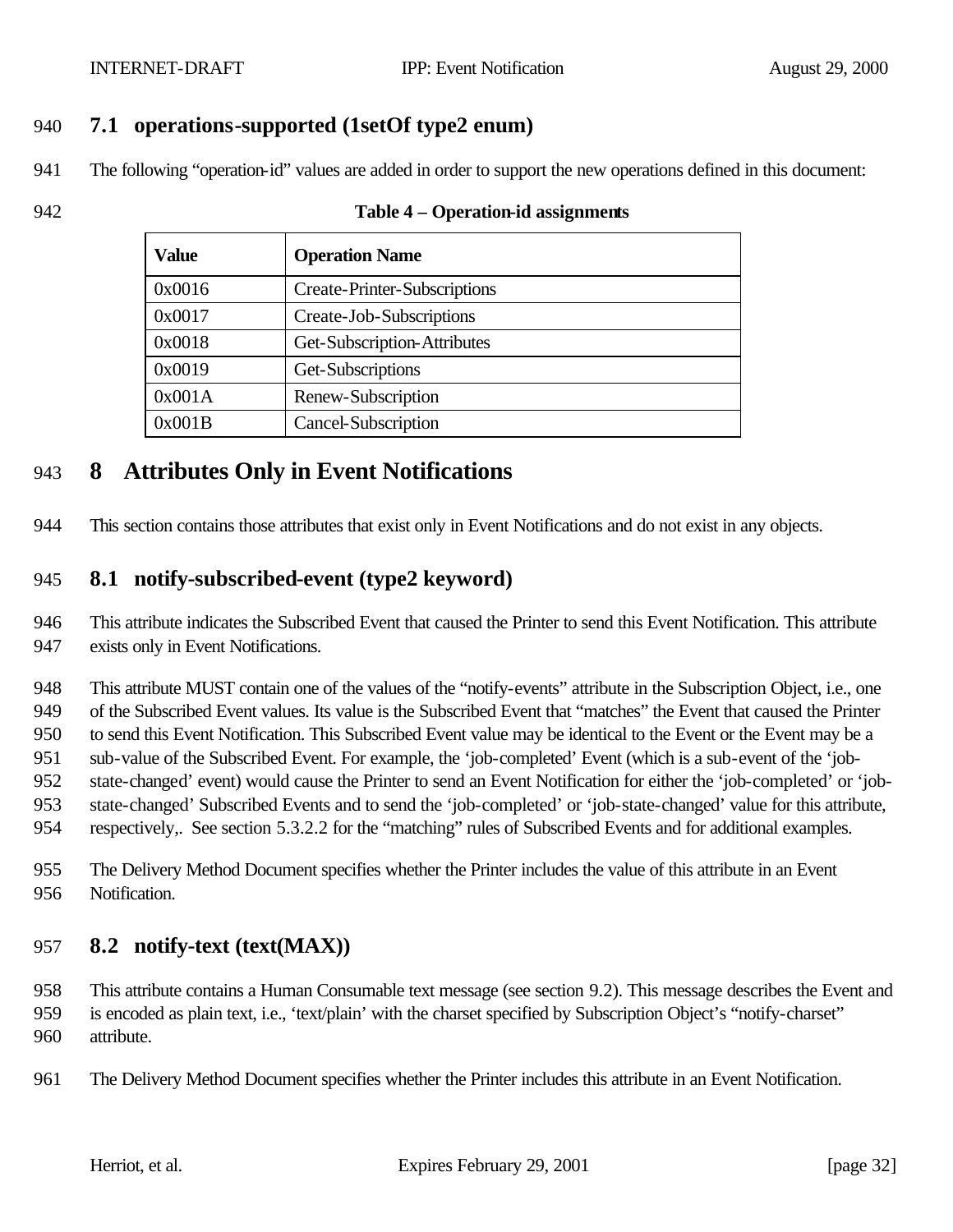# **9 Event Notification Content**

This section defines the Event Notification content that the Printer sends when an Event occurs.

 When an Event occurs, the Printer MUST find each Subscription object whose "notify-events" attribute "matches" the Event. See section 5.3.2.2 for details on "matching". For each matched Subscription Object, the Printer MUST create an Event Notification with the content and format that the Delivery Method Document specifies. The content contains the value of attributes specified by the Delivery Method Document. The Printer obtains the values immediately after the Event occurs. For example, if the "printer-state" attribute changes from 'idle' to 'processing', the Event 'printer-state-changed' occurs and the Printer puts various attributes into the Event Notification, including "printer-up-time" and "printer-state" with the values that they have immediately after the Event occurs, i.e., the 971 value of "printer-state" is 'processing'.

- If two different Events occur simultaneously, or nearly so (e.g., "printer-up-time" has the same value for both), the
- Printer MUST create a separate Event Notification for each Event, even if the associated Subscription Object is

the same for both Events. However, the Printer MAY combine these distinct Event Notifications into a single

Compound Event Notification if the Delivery Method supports Compound Event Notifications For example,

suppose that two nearly-simultaneously Events represent two successive 'printer-state-changed' Events, one from

- 'idle' to 'processing' and another from 'processing' to 'stopped'. These two Events have the same name but are
- different instances of the Event. Then the Printer MUST create a separate Event Notification for each Event and
- SHOULD accurately report the "printer-state" of the first Event as 'processing' and the second Event as
- 'stopped'.

If a Subscription Object contains more than one Subscribed Event, and several Events occur in quick succession

each matching a different Subscribed Event in the Subscription Object, the Printer MUST NOT generate a single

Event Notification from several of these Events, but MAY combine distinct Event Notifications into a single

- Compound Event Notification if the Delivery Method supports Compound Event Notifications.
- After the Printer has created the Event Notification, the Printer delivers it via either a:
- Push Delivery Method: The Printer sends the Event Notification shortly after an Event occurs. For some Push Delivery Methods, the Notification Recipient MUST send a response; for others it MUST NOT send a response.

#### Pull Delivery Method: The Printer saves Event Notifications for some event-lease time and expects the Notification Recipient to request Event Notifications. The Printer returns the Event Notifications in a response to such a request.

- If an error that meets the following conditions occurs, the Printer MUST cancel the Subscription Object.
- a) the error occurs during the sending of an Event Notification generated from Subscription Object S AND
- b) the error would continue to occur every time the Printer sends an Event Notification generated from Subscription Object S in the future.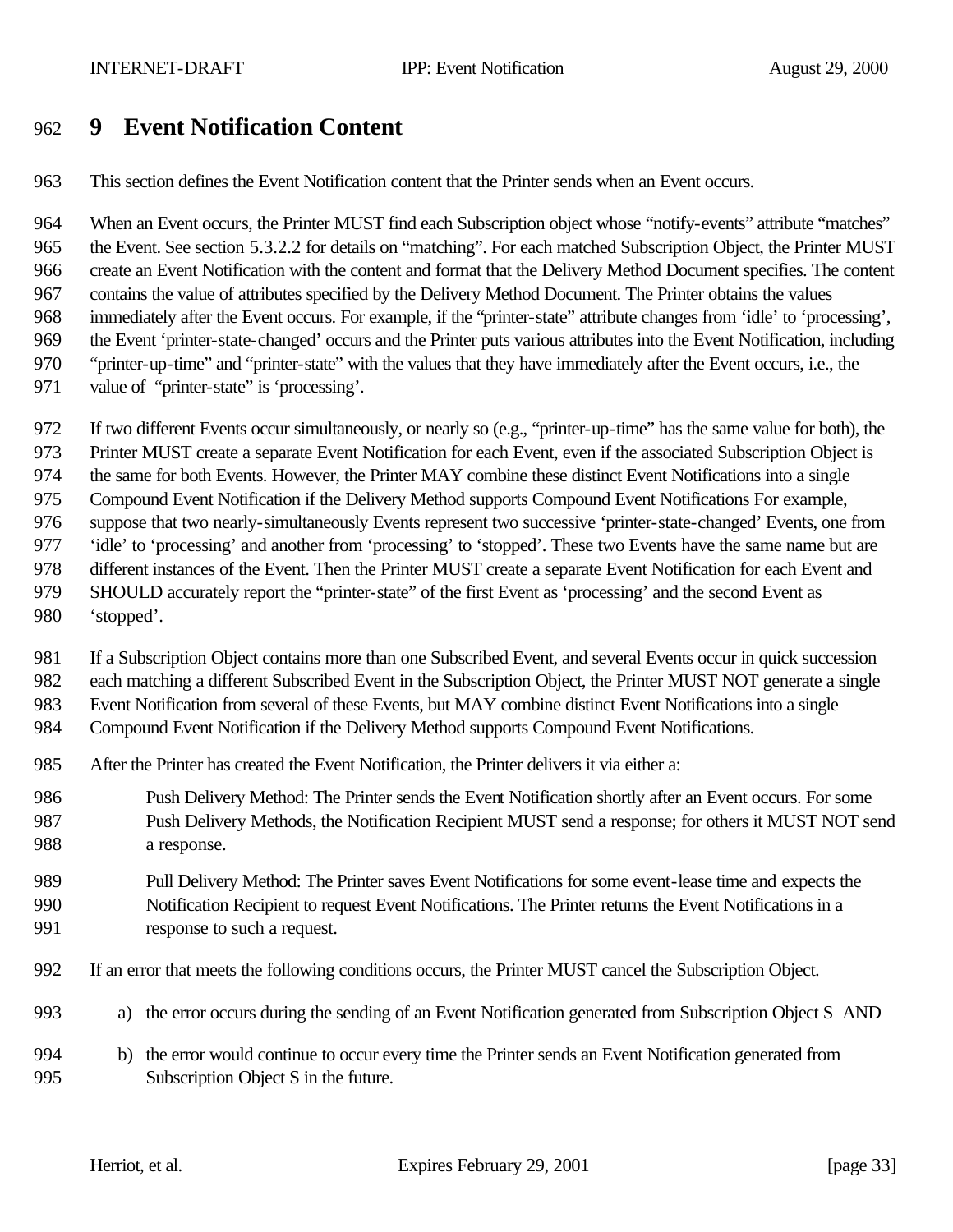| 996          | From example, if the address of the "notify-recipient-uri" of Subscription Object A references a non-existent target                                                                                            |
|--------------|-----------------------------------------------------------------------------------------------------------------------------------------------------------------------------------------------------------------|
| 997          | and the Printer determines that this fact, it MUST delete Subscription Object A.                                                                                                                                |
| 998          | The next two sections describe the values that a Printer sends in the content of Machine Consumable and Human                                                                                                   |
| 999          | Consumable Event Notifications, respectively.                                                                                                                                                                   |
| 1000         | The tables in the sub-sections of this section contain the following columns:                                                                                                                                   |
| 1001         | a) Source Value: the name of the attribute that supplies the value for the Event Notification. Asterisks in                                                                                                     |
| 1002         | this field refer to a note below the table.                                                                                                                                                                     |
| 1003<br>1004 | <b>Sends:</b> if the Printer supports the value (column 1) on the Source Object (column 3) the Delivery<br>b)<br>Method MUST specify:                                                                           |
| 1005         | <b>MUST:</b> that the Printer MUST send the value.                                                                                                                                                              |
| 1006         | <b>SHOULD:</b> either that the Printer MUST send the value or that the value is incompatible with the                                                                                                           |
| 1007         | Delivery Method.                                                                                                                                                                                                |
| 1008         | MAY: that the Printer MUST, SHOULD, MAY, MUST NOT, SHOULD NOT, or NEED NOT                                                                                                                                      |
| 1009         | send the value. The Delivery Method specifies the level of conformance for the Printer.                                                                                                                         |
| 1010<br>1011 | Source Object: the object from which the source value comes. If the object is "Event Notification",<br>$\mathcal{C}$ )<br>the Printer fabricates the value when it sends the Event Notification. See section 8. |
| 1012         | 9.1 Content of Machine Consumable Event Notifications                                                                                                                                                           |
| 1013         | This section defines the attributes that a Delivery Method MUST mention in a Delivery Method Document when                                                                                                      |
| 1014         | specifying the Machine Consumable Event Notification's contents.                                                                                                                                                |
| 1015         | This document does not define the order of attributes in Event Notifications. However, Delivery Method                                                                                                          |
| 1016         | Documents MAY define the order of some or all of the attributes.                                                                                                                                                |
| 1017         | A Delivery Method Document MUST specify additional attributes (if any) that a Printer implementation sends in a                                                                                                 |
| 1018         | Machine Consumable Event Notification.                                                                                                                                                                          |

Notification Recipients MUST be able to accept Event Notifications containing attributes they do not recognize.

What a Notification Recipient does with an unrecognized attribute is implementation-dependent. Notification

- Recipients MAY attempt to display unrecognized attributes anyway or MAY ignore them.
- The next three sections define the attributes in Event Notification Contents that are:
- a) for all Events
- b) for Job Events only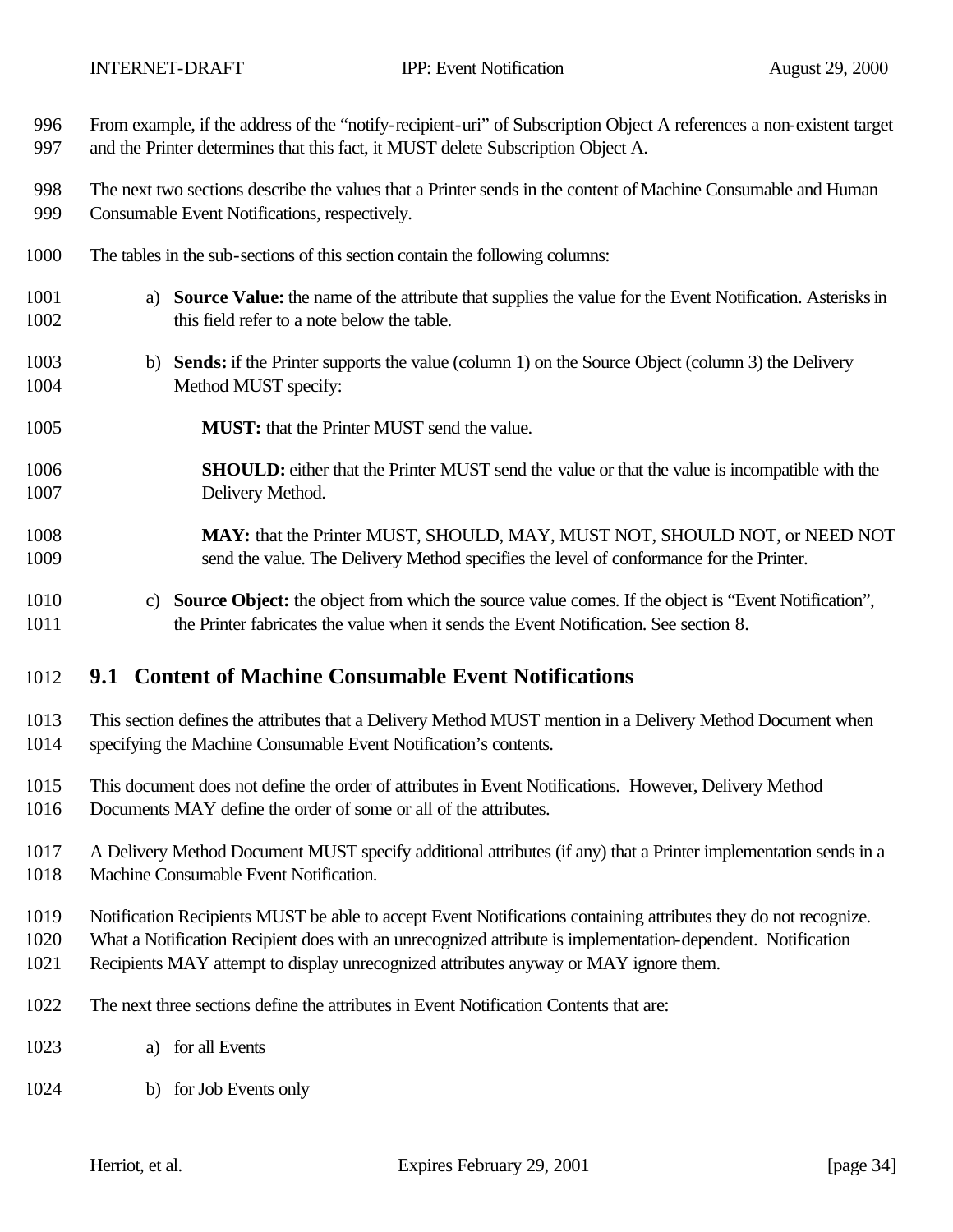1025 c) for Printer Events only

## 1026 **9.1.1 Event Notification Content Common to All Events**

- 1027 This section lists the attributes that a Delivery Method Document MUST specify for all Events.
- 1028 Table 5 lists potential values in each Event Notification.
- 

#### 1029 **Table 5 – Attributes in Event Notification Content**

| <b>Source Value</b>                                   | <b>Sends</b>  | <b>Source Object</b>      |
|-------------------------------------------------------|---------------|---------------------------|
| notify-subscription-id (integer(1:MAX))               | <b>MUST</b>   | Subscription              |
| notify-printer-uri (uri)                              | <b>MUST</b>   | Subscription              |
| notify-subscribed-event (type2 keyword)               | <b>MUST</b>   | <b>Event Notification</b> |
| printer-up-time (integer(MIN:MAX))                    | <b>MUST</b>   | Printer                   |
| printer-current-time (dateTime) *                     | <b>MUST</b>   | Printer                   |
| notify-sequence-number (integer (0:MAX))              | <b>SHOULD</b> | Subscription              |
| notify-charset (charset)                              | <b>SHOULD</b> | Subscription              |
| notify-natural-language (naturalLanguage)             | <b>SHOULD</b> | Subscription              |
| notify-user-data (octetString(63)) **                 | <b>SHOULD</b> | Subscription              |
| notify-text (text)                                    | <b>SHOULD</b> | <b>Event Notification</b> |
| attributes from the "notify-attributes" attribute *** | <b>MAY</b>    | Printer                   |
| attributes from the "notify-attributes" attribute *** | <b>MAY</b>    | Job                       |
| attributes from the "notify-attributes" attribute *** | <b>MAY</b>    | Subscription              |

1030 \*A Printer MUST send this value only if and only if it supports the Printer's "printer-current-time" attribute.

1031 \*\* If the Subscription Object does not contain a "notify-user-data" attribute and the Delivery Method document

- 1032 REQUIRES the Printer to send the "notify-user-data" source value in the Event Notification, the Printer MUST
- 1033 send an octet-string of length 0.

1034 \*\*\* The last three rows represent additional attributes that a client MAY request via the "notify-attributes" attribute. A Printer MAY support the "notify-attributes" attribute. The Delivery Method MUST say that the Printer MUST, SHOULD, MAY, MUST NOT, SHOULD NOT, or NEED NOT support the "notify-attributes" attribute and specific values of this attribute. The Delivery Method MAY say that support for the "notify-attributes" is conditioned on support of the attribute by the Printer or it MAY say that Printer MUST support the "notify-

1039 attributes" attribute if the Printer supports the Delivery Method.

# 1040 **9.1.2 Additional Event Notification Content for Job Events**

1041 This section lists the additional attributes that a Delivery Method Document MUST specify for Job Events. See 1042 Table 6.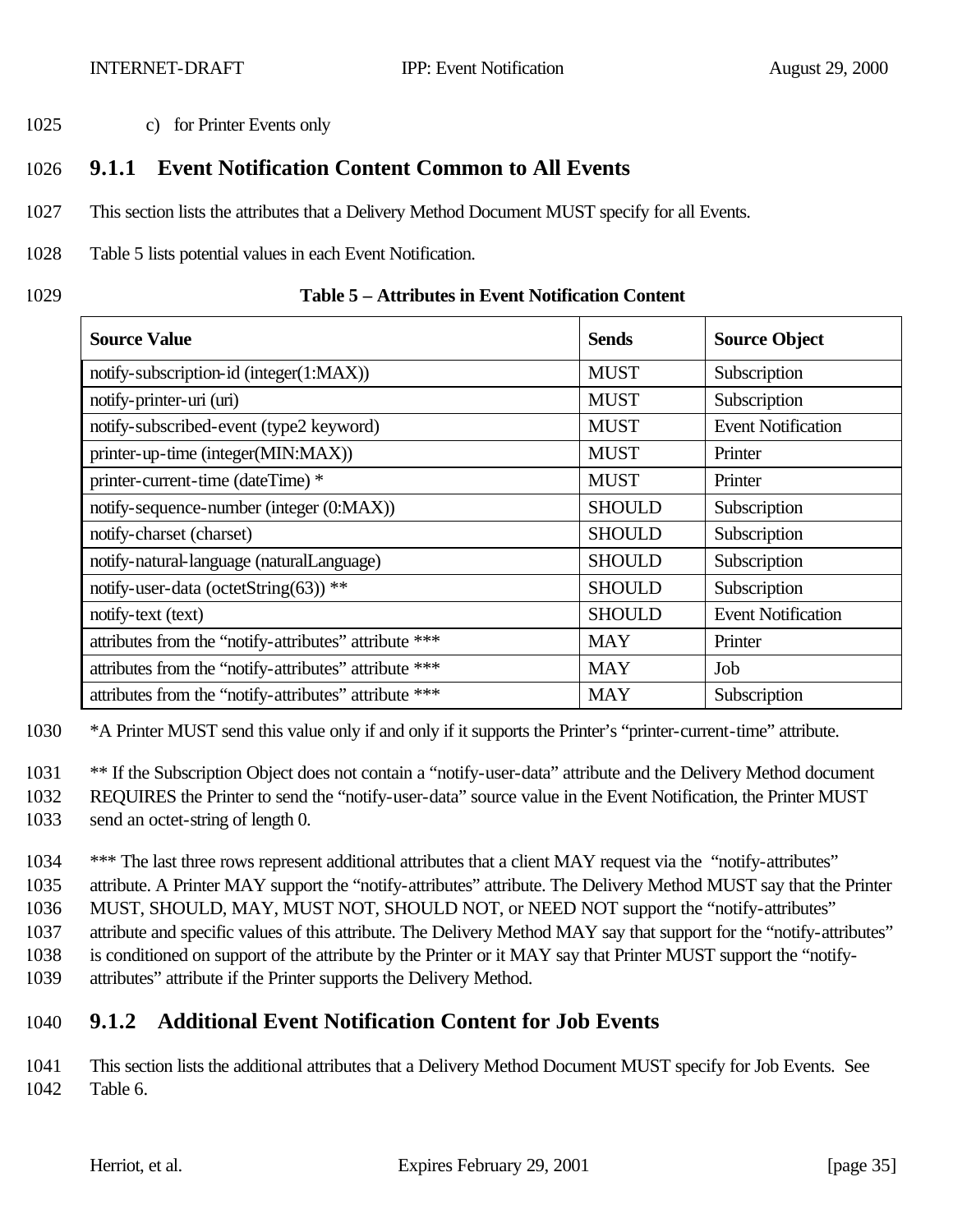| 1043 | Table 6 – Additional Event Notification Content for Job Events |
|------|----------------------------------------------------------------|
|------|----------------------------------------------------------------|

| <b>Source Value</b>                          | <b>Sends</b> | <b>Source Object</b> |
|----------------------------------------------|--------------|----------------------|
| $job-id$ (integer $(1:MAX)$ )                | <b>MUST</b>  | Job                  |
| job-state (type1 enum)                       | <b>MUST</b>  | Job                  |
| job-state-reasons (1setOf type2 keyword)     | <b>MUST</b>  | Job                  |
| job-impressions-completed (integer(0:MAX)) * | <b>MUST</b>  | Job                  |

1044 \* The Printer MUST send the "job-impressions-completed" attribute in an Event Notification only for the

1045 combinations of Events and Subscribed Events shown in Table 7.

#### 1046 **Table 7 – Combinations of Events and Subscribed Events for "job-impressions-completed"**

| <b>Job Event</b> | <b>Subscribed Job Event</b> |
|------------------|-----------------------------|
| 'job-progress'   | 'job-progress'              |
| 'job-completed'  | 'job-completed'             |
| 'job-completed'  | 'job-state-changed'         |

#### 1047

# 1048 **9.1.3 Additional Event Notification Content for Printer Events**

- 1049 This section lists the additional attributes that a Delivery Method Document MUST specify for Printer Events. See 1050 Table 8.
- 

#### 1051 **Table 8 – Additional Event Notification Content for Printer Events**

| <b>Source Value</b>                          | <b>Sends</b> | <b>Source Object</b> |
|----------------------------------------------|--------------|----------------------|
| printer-state (type1 enum)                   | <b>MUST</b>  | Printer              |
| printer-state-reasons (1setOf type2 keyword) | <b>MUST</b>  | Printer              |
| printer-is-accepting-jobs (boolean)          | <b>MUST</b>  | Printer              |

## 1052 **9.2 Content of Human Consumable Event Notification**

1053 This section defines the information that a Delivery Method MUST mention in a Delivery Method Document when

1054 specifying the Human Consumable Event Notifications contents or the value of the "notify-text" attribute.

- 1055 Such a Delivery Method MUST specify the following information and a Printer SHOULD send it:
- 1056 a) the Printer name (see Table 9)
- 1057 b) the time of the Event (see Table 11)
- 1058 c) for Printer Events only:
- 1059 i) the Event (see Table 10) and/or Printer state information (see Table 14)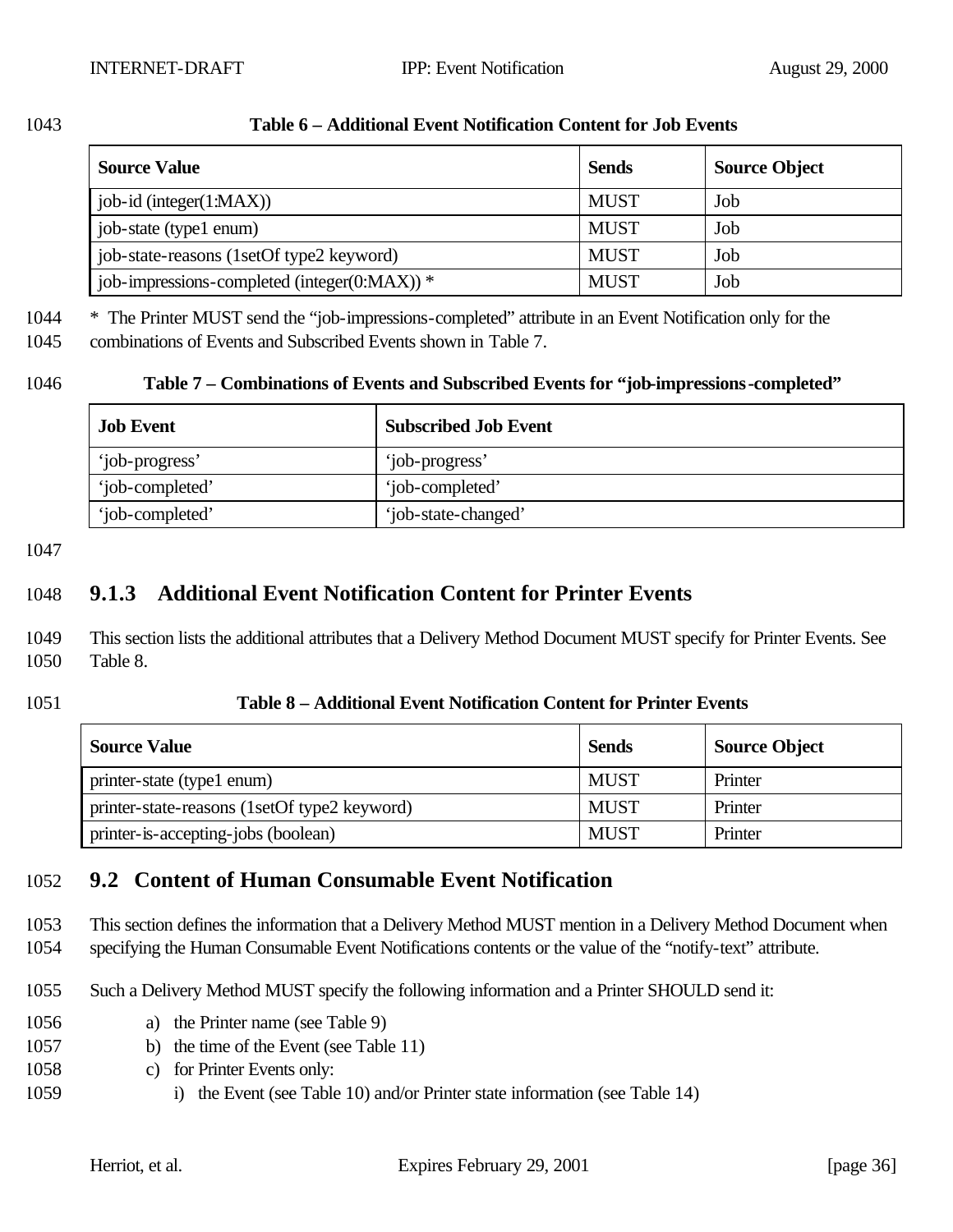- d) for Job Events only:
- 1061 i) the job identity (see Table 12)
- ii) the Event (see Table 10) and/or Job state information (see Table 13)
- The subsections of this section specify the attributes that a Printer MUST use to obtain this information.
- A Delivery Method Document MUST specify additional information (if any) that a Printer implementation sends in a Human Consumable Event Notification or in the "notify-text" attribute.
- A client MUST NOT request additional attributes via the "notify-attributes" attribute because this attribute works only for Machine Consumable Event Notifications.
- Notification Recipients MUST NOT expect to be able to parse the Human Consumable Event Notification contents or the value of the "notify-text" attribute.
- The next three sections define the attributes in Event Notification Contents that are:
- a) for all Events
- b) for Job Events only
- c) for Printer Events only

#### **9.2.1 Event Notification Content Common to All Events**

This section lists the source of the information that a Delivery Method MUST specify for all Events.

There is a separate table for each piece of information. Each row in the table represents a source value for the

information and the values are listed in order of preference, with the first one being the preferred one. An

implementation SHOULD use the source value from the earliest row in each table. It MAY use the source value

- from another row instead, or it MAY combine the source values from several rows. An implementation is free to
- determine the best way to present this information.
- In all tables of this section, all rows contain a "MAY" in order to state that the Delivery Method specifies the conformance.

Table 9 lists the source of the information for the Printer Name. The "printer-name" is more user-friendly unless the

Notification Recipient is in a place where the Printer name is not meaningful. For example, an implementation could

have the intelligence to send the value of the "printer-name" attribute to a Notification Recipient that can access the

Printer via value of the "printer-name" attribute and otherwise send the value of the "notify-printer-uri" attribute.

#### **Table 9 – Printer Name in Event Notification Content**

| <b>Source Value</b>          | <b>Sends</b> | <b>Source Object</b> |
|------------------------------|--------------|----------------------|
| printer-name (name $(127)$ ) | <b>MAY</b>   | Printer              |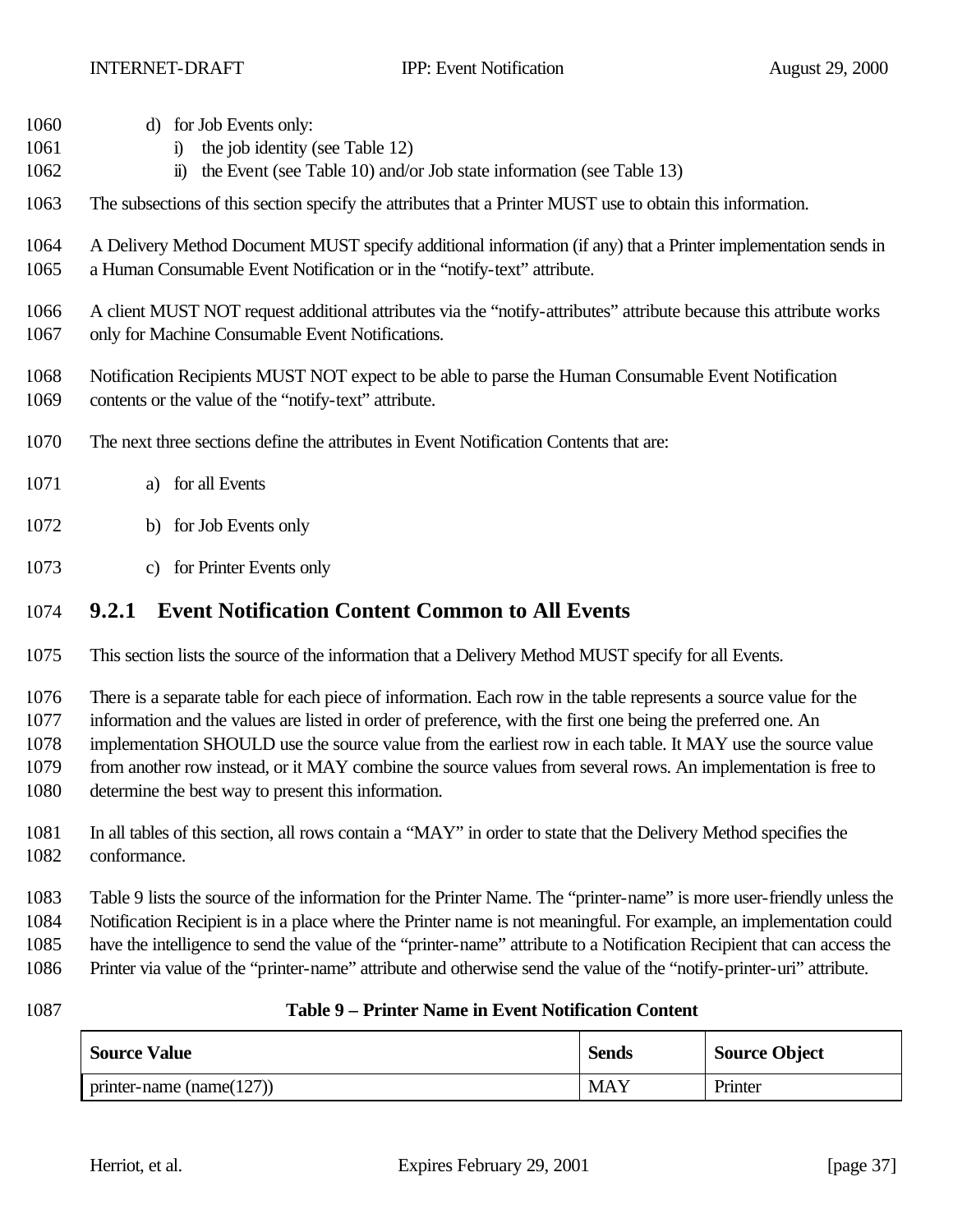| <b>Source Value</b>      | <b>Sends</b> | <b>Source Object</b> |
|--------------------------|--------------|----------------------|
| notify-printer-uri (uri) | <b>MAY</b>   | Subscription         |

 Table 10 lists the source of the information for the Event name. A Printer MAY combine this information with state information described for Jobs in Table 13 or for Printers in Table 14.

#### **Table 10 – Event Name in Event Notification Content**

| <b>Source Value</b>                     | <b>Sends</b> | <b>Source Object</b> |
|-----------------------------------------|--------------|----------------------|
| notify-subscribed-event (type2 keyword) | MAY          | Subscription         |

 Table 11 lists the source of the information for the time that the Event occurred. A Printer can send this value only if it supports the Printer's "printer-current-time" attribute. If a Printer does not support the

"printer-current-time" attribute, it MUST NOT send the "printer-up-time" value instead, since it is not an allowed

option for human consumable information.

#### **Table 11 – Event Time in Event Notification Content**

| <b>Source Value</b>             | <b>Sends</b> | <b>Source Object</b> |
|---------------------------------|--------------|----------------------|
| printer-current-time (dateTime) | MAY          | Printer              |

## **9.2.2 Additional Event Notification Content for Job Events**

This section lists the source of the additional information that a Delivery Method MUST specify for Job Events.

 Table 12 lists the source of the information for the job name. The "job-name" is likely more meaningful to a user than "job-id".

#### **Table 12 – Job Name in Event Notification Content**

| <b>Source Value</b>         | <b>Sends</b> | <b>Source Object</b> |
|-----------------------------|--------------|----------------------|
| job-name (name $(MAX)$ )    | <b>MAY</b>   | Job                  |
| job-id (integer $(1:MAX)$ ) | <b>MAY</b>   | Job                  |

Table 13 lists the source of the information for the job state. If a Printer supports the "job-state-message" and

"job-detailed-state-message" attributes, it SHOULD use those attributes for the job state information, otherwise, it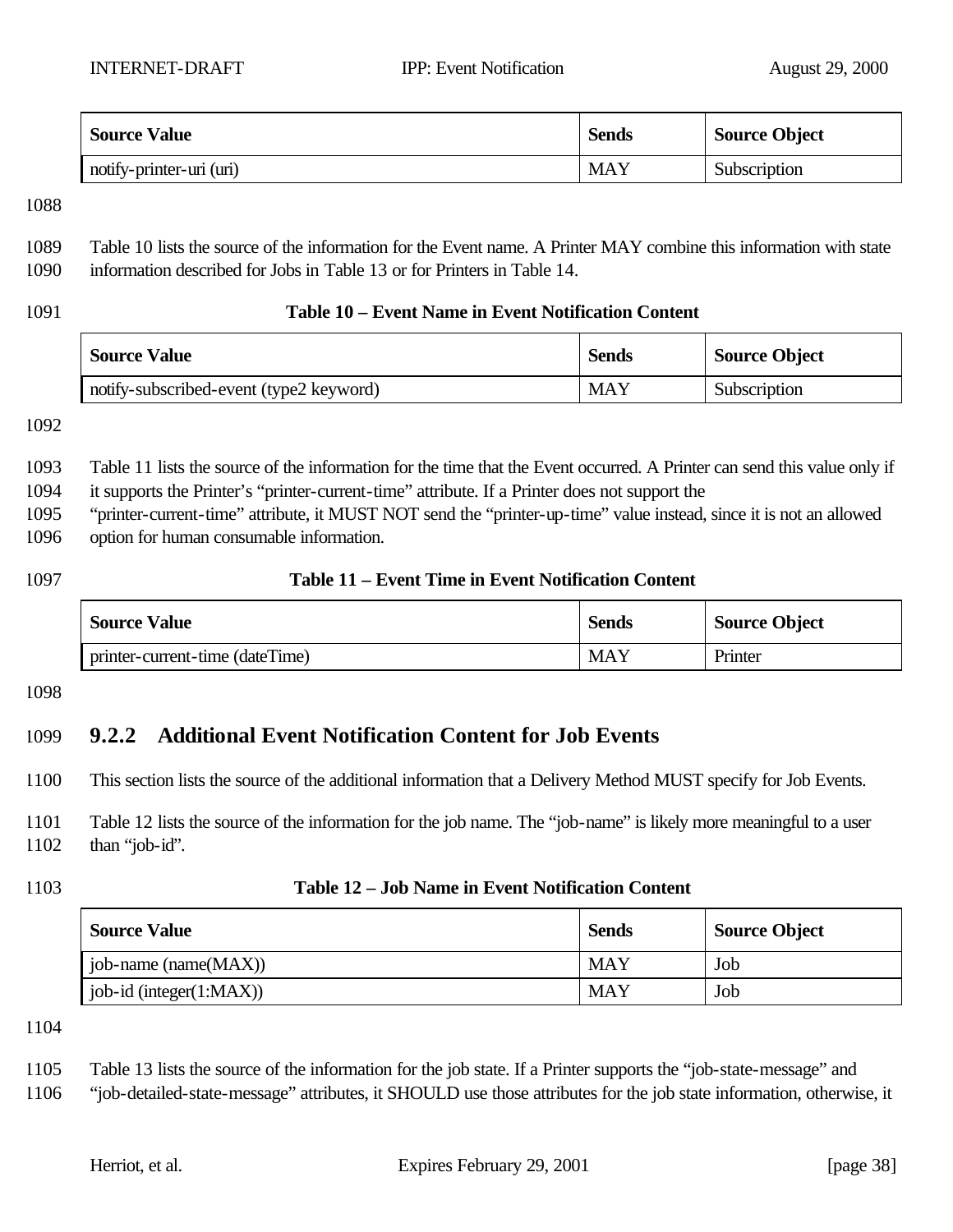1107 should fabricate such information from the "job-state" and "job-state-reasons". For some Events, a Printer MAY

- 1108 combine this information with Event information.
- 

#### 1109 **Table 13 – Job State in Event Notification Content**

| <b>Source Value</b>                             | <b>Sends</b> | <b>Source Object</b> |
|-------------------------------------------------|--------------|----------------------|
| job-state-message (text(MAX))                   | <b>MAY</b>   | Job                  |
| job-detailed-status-messages (1setOf text(MAX)) | <b>MAY</b>   | Job                  |
| job-state (type1 enum)                          | <b>MAY</b>   | Job                  |
| job-state-reasons (1setOf type2 keyword)        | MAY          | Job                  |

## 1110 **9.2.3 Additional Event Notification Content for Printer Events**

1111 This section lists the source of the additional information that a Delivery Method MUST specify for Printer Events.

1112 Table 14 lists the source of the information for the printer state. If a Printer supports the "printer-state-message", it

1113 SHOULD use that attribute for the job state information, otherwise it SHOULD fabricate such information from

1114 the "printer-state" and "printer-state-reasons". For some Events, a Printer MAY combine this information with

- 1115 Event information.
- 

#### 1116 **Table 14 – Printer State in Event Notification Content**

| <b>Source Value</b>                          | <b>Sends</b> | <b>Source Object</b> |
|----------------------------------------------|--------------|----------------------|
| printer-state-message (text(MAX))            | <b>MAY</b>   | Printer              |
| printer-state (type1 enum)                   | <b>MAY</b>   | Printer              |
| printer-state-reasons (1setOf type2 keyword) | <b>MAY</b>   | Printer              |
| printer-is-accepting-jobs (boolean)          | <b>MAY</b>   | Printer              |

# 1117 **10 Delivery Methods**

1118 A Delivery Method is the mechanism, i.e., protocol, by which the Printer delivers an Event Notification to a

1119 Notification Recipient. There are several potential Delivery Methods for Event Notifications, standardized, as well

1120 as proprietary. This document does not define any of these delivery mechanisms. Each Delivery Method MUST

1121 be defined in a Delivery Method Document that is separate from this document. New Delivery Methods will be

1122 created as needed using an extension to the registration procedures defined in [ipp-mod]. Such documents are

1123 registered with IANA (see section 13).

- 1124 The following sorts of Delivery Methods are expected:
- 1125 The Notification Recipient polls for Event Notifications at intervals directed by the Printer
- 1126 The Printer sends Event Notifications to the Notification Recipient using http as the transport.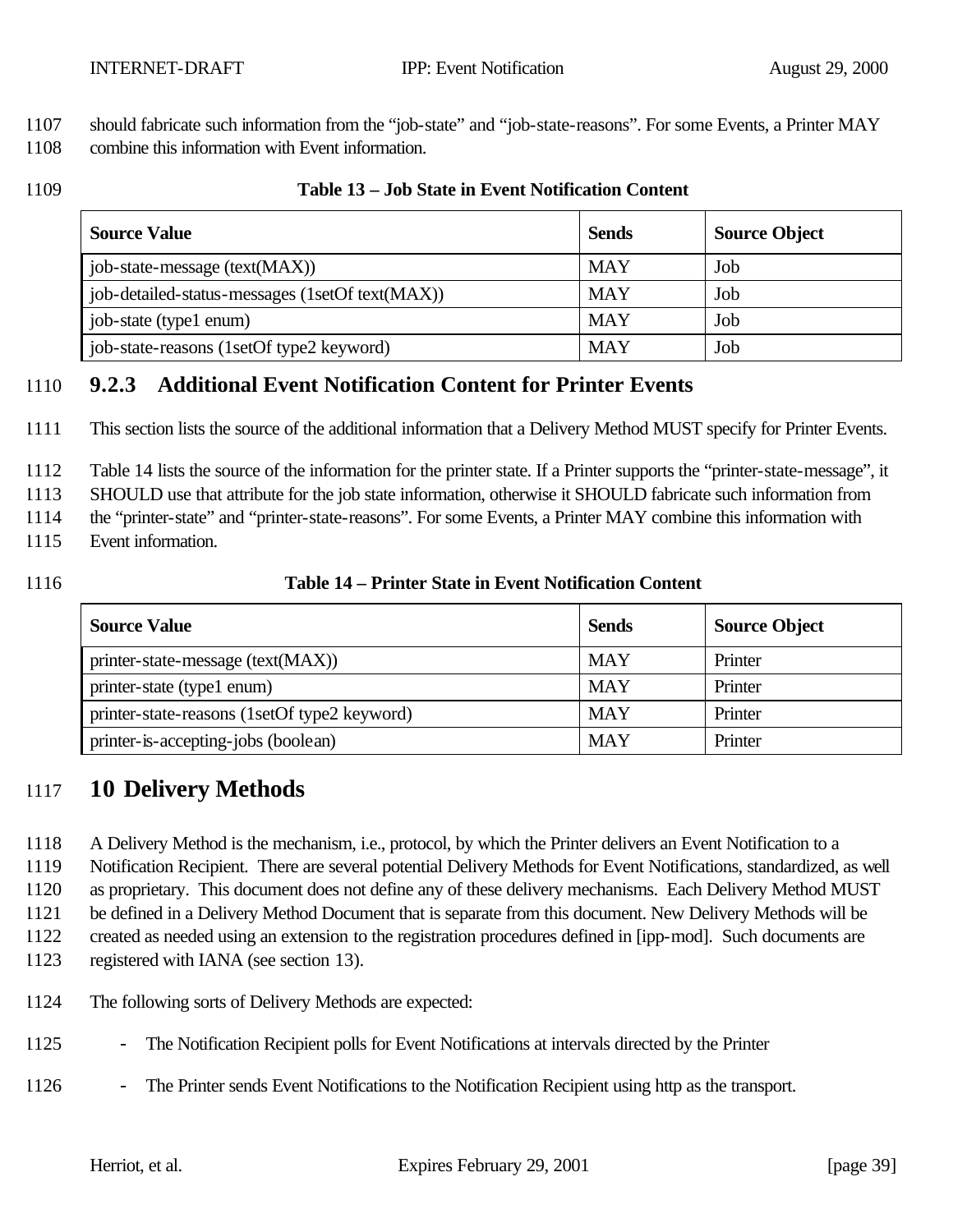- 1127 The Printer sends an email message.
- 1128 This section specifies how to define a Delivery Method Document and what to put in such a document.
- 1129 A Delivery Method Document MUST contain an exact copy of the following paragraph, caption and table. In
- 1130 addition, column 2 of the table in the Delivery Method Document MUST contain answers to questions in column 1
- 1131 for the Delivery Method. Also, the Delivery Method document MUST contain a reference to this document and
- 1132 call that reference [ipp-ntfy] because the table contains an [ipp-ntfy] reference.
- 1133 If a Printer supports this Delivery Method, the following are its characteristics.
- 

#### 1134 **Table 15 – Information about the Delivery Method**

| <b>Document Method Conformance Requirement</b> |                                                                                                                                                                                                                                                                                                                                                                                                                    | <b>Delivery Method Realization</b> |
|------------------------------------------------|--------------------------------------------------------------------------------------------------------------------------------------------------------------------------------------------------------------------------------------------------------------------------------------------------------------------------------------------------------------------------------------------------------------------|------------------------------------|
|                                                | 1. What is the URL scheme name for the Delivery<br>Method?                                                                                                                                                                                                                                                                                                                                                         |                                    |
| 2.                                             | Is the Delivery Method REQUIRED,<br>RECOMMENDED, or OPTIONAL for an IPP<br>Printer to support?                                                                                                                                                                                                                                                                                                                     |                                    |
| 3.                                             | What transport and delivery protocols does the<br>Printer use to deliver the Event Notification<br>Content, i.e., what is the entire network stack?                                                                                                                                                                                                                                                                |                                    |
|                                                | 4. Can several Event Notifications be combined<br>into a Compound Event Notification?                                                                                                                                                                                                                                                                                                                              |                                    |
| 5.                                             | Is the Delivery Method initiated by the<br>Notification Recipient (pull), or by the Printer<br>$(push)$ ?                                                                                                                                                                                                                                                                                                          |                                    |
|                                                | Is the Event Notification content Machine<br>Consumable or Human Consumable?                                                                                                                                                                                                                                                                                                                                       |                                    |
| $7_{\scriptscriptstyle{\ddots}}$               | What section in this document answers the<br>following question? For a Machine Consumable<br>Event Notification, what is the representation and<br>encoding of values defined in section 9.1 of [ipp-<br>ntfy] and the conformance requirements thereof?<br>For a Human Consumable Event Notification,<br>what is the representation and encoding of pieces<br>of information defined in section 9.2 of [ipp-ntfy] |                                    |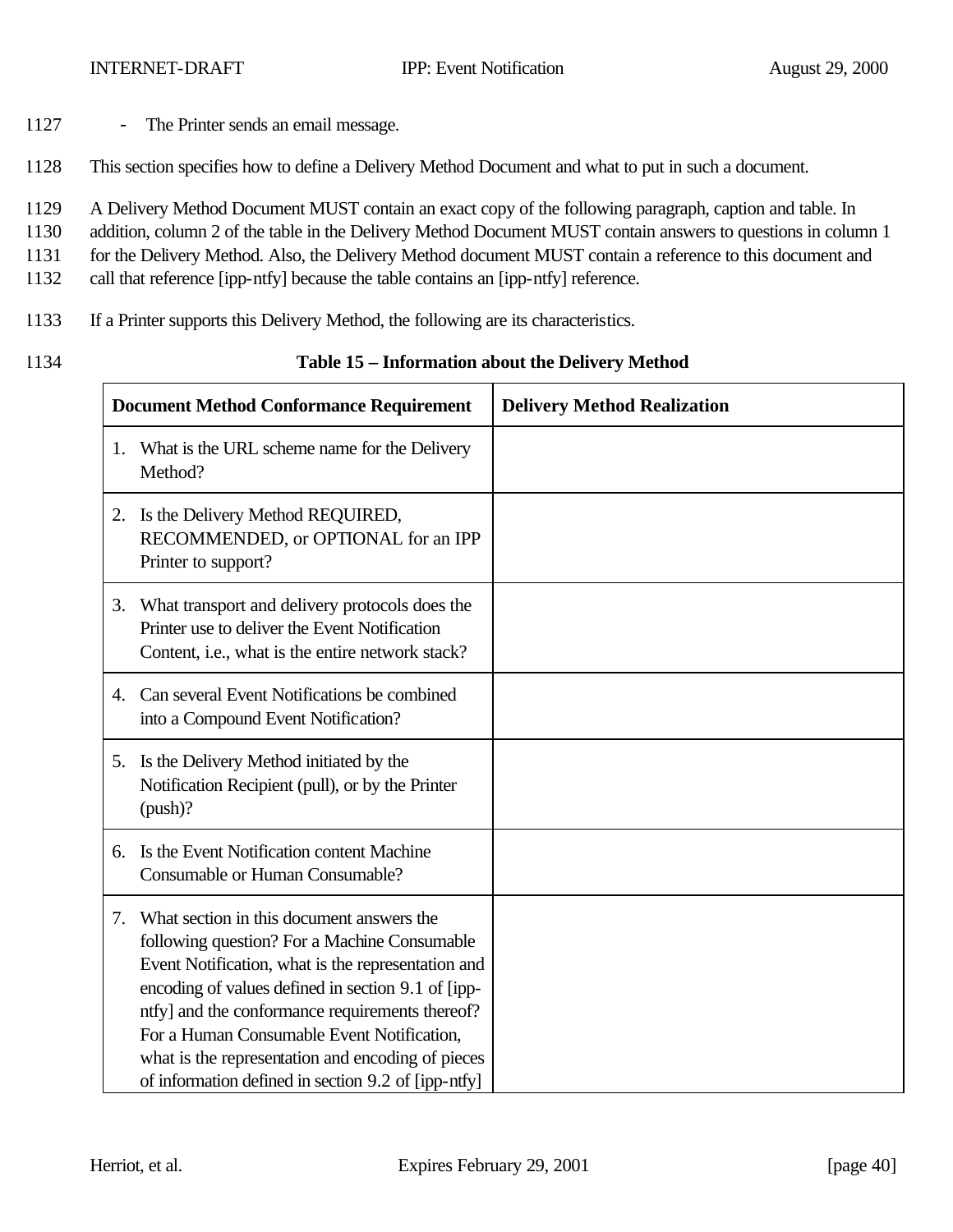| and the conformance requirements thereof?                                                                                                                            |  |
|----------------------------------------------------------------------------------------------------------------------------------------------------------------------|--|
| What are the latency and reliability of the<br>8.<br>transport and delivery protocol?                                                                                |  |
| What are the security aspects of the transport<br>9.<br>and delivery protocol, e.g., how it is handled in<br>firewalls?                                              |  |
| 10. What are the content length restrictions?                                                                                                                        |  |
| 11. What are the additional values or pieces of<br>information that a Printer sends in an Event<br>Notification content and the conformance<br>requirements thereof? |  |
| 12. What are the additional Subscription Template<br>and/or Subscription Description attributes and<br>the conformance requirements thereof?                         |  |
| 13. What are the additional Printer Description<br>attributes and the conformance requirements<br>thereof?                                                           |  |

1135

# 1136 **11 Operations for Notification**

1137 This section defines all of the operations for Notification. Section 7.1 assigns the "operation-id" for each operation.

1138 The following two sub-sections define Subscription Creation Operations, and other operations.

# 1139 *11.1* **Subscription Creation Operations**

1140 This section defines the Subscription Creation Operations. The first section on Create-Job-Subscriptions gives

1141 most of the information. The other Subscription Creation Operations refer to the section on Create-Job-

1142 Subscriptions, even though the Create-Job-Subscriptions operation is the only OPTIONAL operation in this

1143 document (see section 12).

1144 A Printer MUST support Create-Printer-Subscriptions and the Subscription Template Attributes Group in Job

1145 Creation operations. It MAY support Create-Job-Subscriptions operations.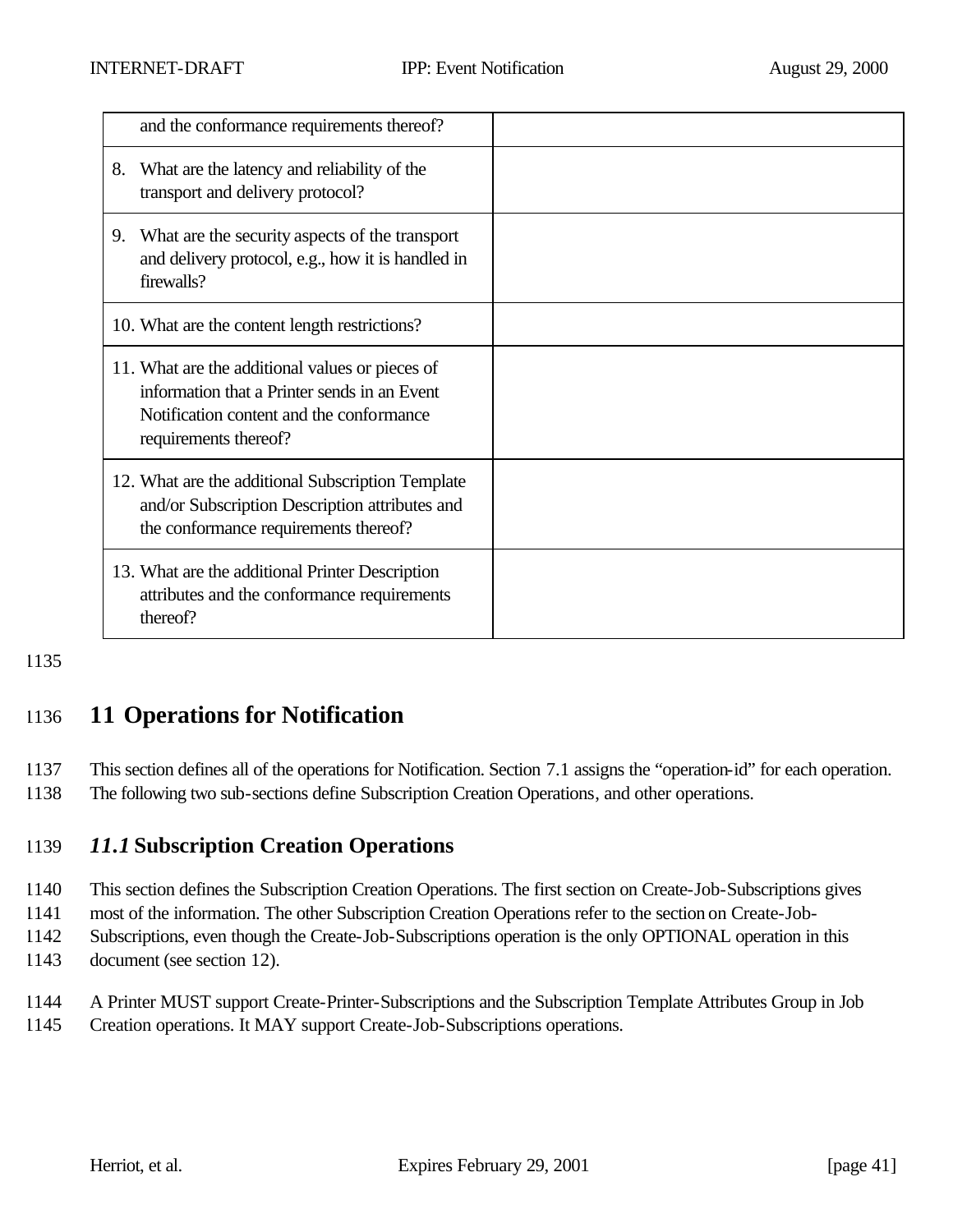## **11.1.1 Create-Job-Subscriptions Operation**

 The operation creates one or more Per-Job Subscription Objects. The client supplies one or more Subscription Template Attributes Groups each containing one or more of Subscription Template Attributes (defined in section 5.3).

- Except for errors, the Printer MUST create exactly one Per-Job Subscription Object from each Subscription
- Template Attributes Group in the request, even if the newly created Subscription Object would have identical
- behavior to some existing Subscription Object. The Printer MUST associate each newly created Per-Job
- Subscription Object with the target Job, which is specified by the "notify-job-id" operation attribute.
- The Printer MUST accept the request in any of the target job's 'not-completed' states, i.e., 'pending', 'pending-
- held', 'processing', or 'processing-stopped'. The Printer MUST NOT change the job's "job-state" attribute
- because of this operation. If the target job is in any of the 'completed' states, i.e., 'completed', 'canceled', or
- 'aborted, then the Printer MUST reject the request and return the 'client-error-not-possible' status code; the
- response MUST NOT contain any Subscription Attribute Groups.

Access Rights: To create Per-Job Subscription Objects, the authenticated user (see [IPP-MOD] section 8.3)

performing this operation MUST either be the job owner or have Operator or Administrator access rights for this

- Printer (see [IPP-MOD] sections 1 and 8.5). Otherwise the Printer MUST reject the operation and return: the
- 'client-error-forbidden', 'client-error-not-authenticated', or 'client-error-not-authorized' status code as
- appropriate.

# **11.1.1.1Create-Job-Subscriptions Request**

- The following groups of attributes are part of the Create-Job-Subscriptions Request:
- Group 1: Operation Attributes
- Natural Language and Character Set:
- The "attributes-charset" and "attributes-natural-language" attributes as described in [ipp-mod] section 3.1.4.1.
- 

- Target:
- The "printer-uri" attribute which defines the target for this operation as described in [ipp-mod] section 3.1.5.
- 
- Requesting User Name:
- The "requesting-user-name" attribute SHOULD be supplied by the client as described in [ipp-mod] 1177 section 8.3.

notify-job-id (integer(1:MAX)):

 The client MUST supply this attribute and it MUST specify the Job object to associate the Per-Job Subscription with. The value of "notify-job-id" MUST be the value of the "job-id" of the associated Job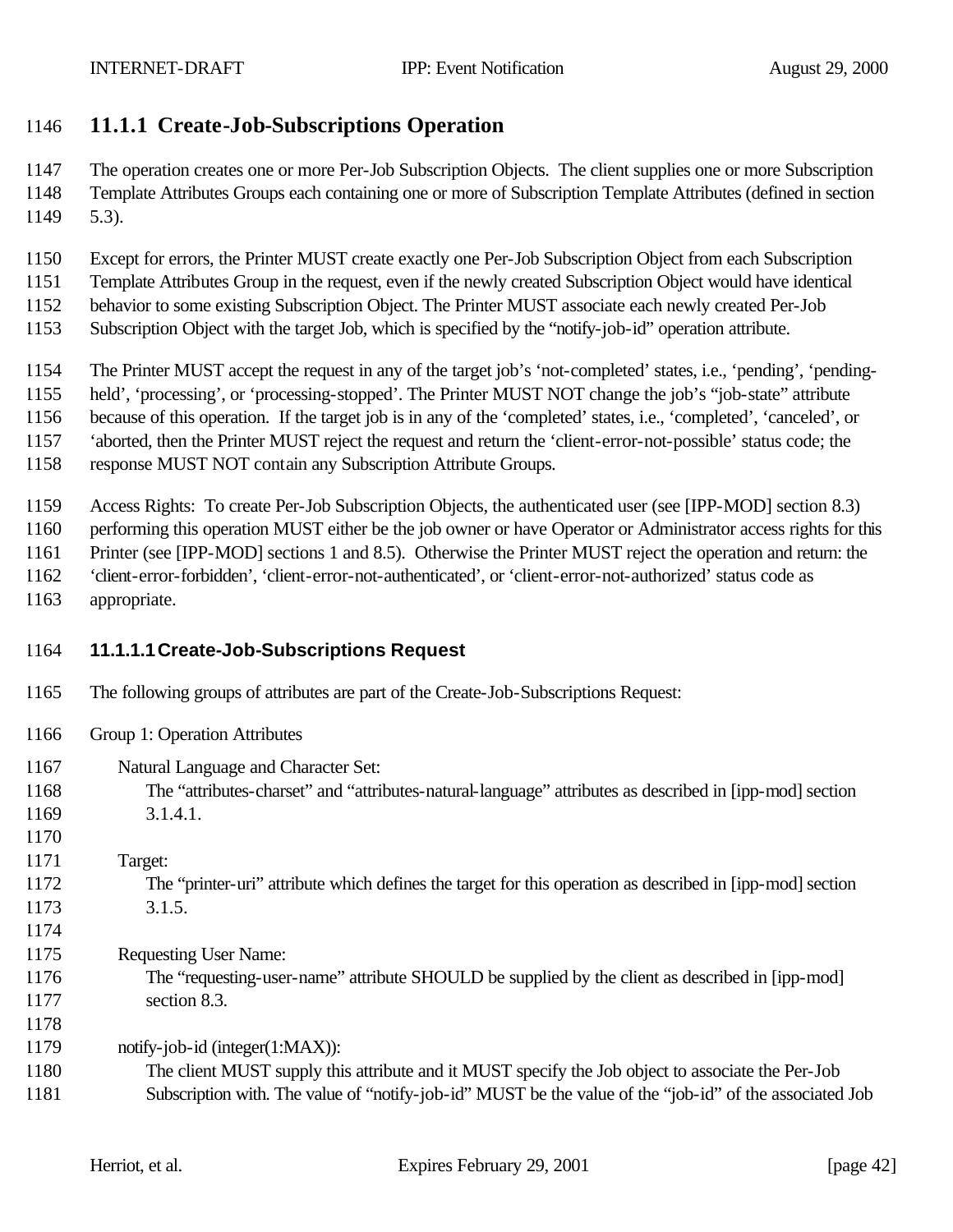- object. If the client does not supply this attribute, the Printer MUST reject this request with a 'client-error-bad-request' status code.
- Group 2-N: Subscription Template Attributes
- For each occurrence of this group:
- 1186 The client MUST supply one or more Subscription Template Attributes in any order. See section 5.3 for a description of each such attribute. See section 5.2 for details on processing these attributes.
- **11.1.1.2Create-Job-Subscriptions Response**
- The Printer MUST return to the client the following sets of attributes as part of a Create-Job-Subscriptions response:
- Group 1: Operation Attributes
- Status Message:
- As defined in [ipp-mod].
- In this group, the Printer can return any status codes defined in [ipp-mod] and section 16. The following is a description of the important status codes:
- **successful-ok:** the Printer created all Subscription Objects requested.
- **successful-ok-ignored-subscriptions:** the Printer created some Subscription Objects requested but some failed. The Subscription Attributes Groups with a "notify-status-code" attribute are the ones 1201 that failed.
- **client-error-ignored-all-subscriptions:** the Printer created no Subscription Objects requested and all failed. The Subscription Attributes Groups with a "notify-status-code" attribute are the ones that failed
- **client-error-not-possible:** For this operation and other Per-Job Subscription operations, this error can occur because the specified Job has already completed.
- Natural Language and Character Set:
- The "attributes-charset" and "attributes-natural-language" attributes as described in [ipp-mod] section 3.1.4.2.
- 

- Group 2: Unsupported Attributes
- See [ipp-mod] section 3.1.7 for details on returning Unsupported Attributes. This group does not contain any unsupported Subscription Template Attributes; they are returned in the Subscription Attributes Group (see below).
- 
- Group 3-N: Subscription Attributes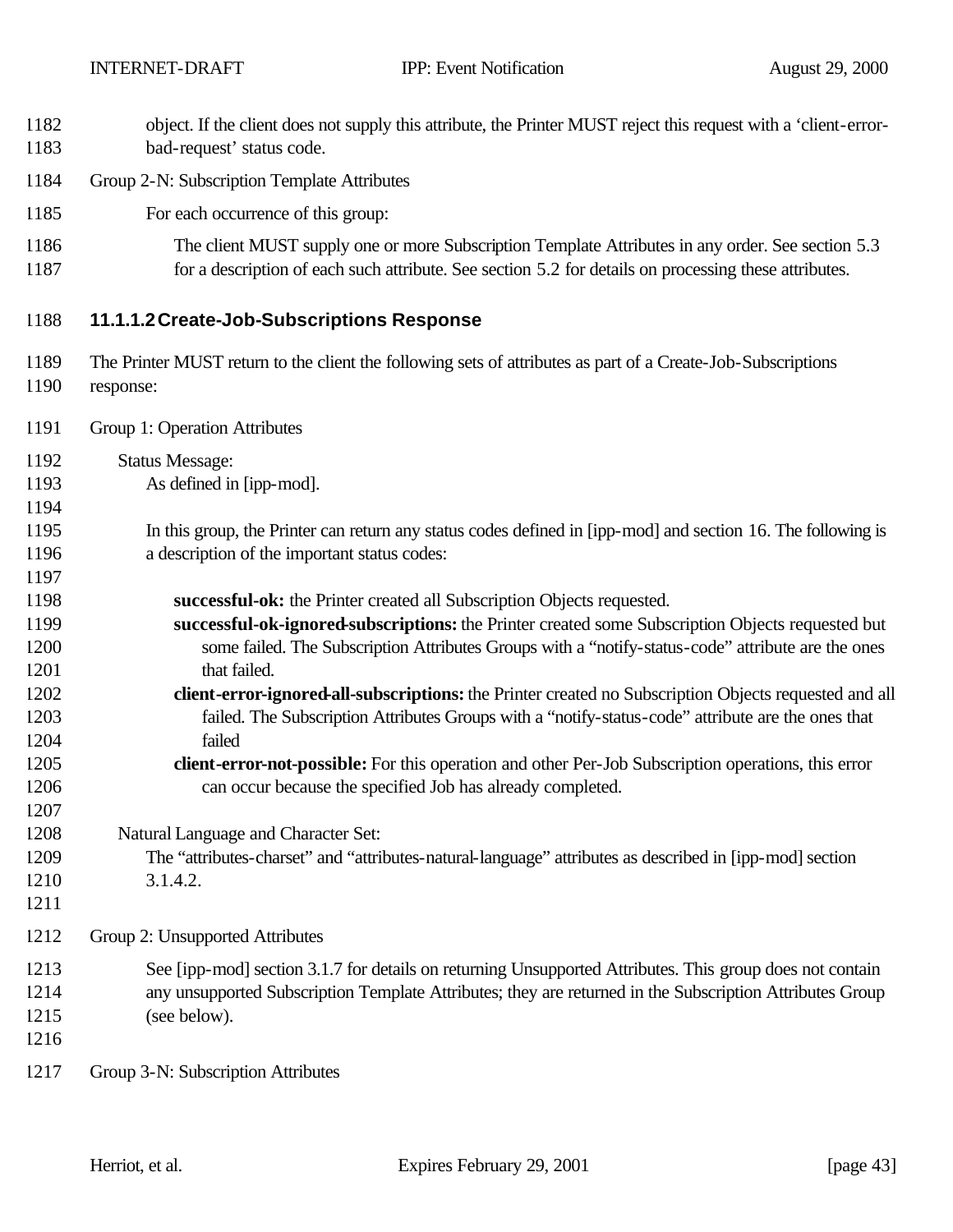- These groups MUST be returned if and only if the "status-code" parameter returned in Group 1 has the
- values: 'successful-ok', 'successful-ok-ignored-subscriptions', or 'client-error-ignored-all-subscriptions'.
- See section 5.2 for details on the contents of each occurrence of this group.

#### **11.1.2 Create-Printer-Subscriptions operation**

The operation is identical to Create-Job-Subscriptions with exceptions noted in this section.

 The operation creates Per-Printer Subscription Objects instead of Per-Job Subscription Objects, and associates each newly created Per-Printer Subscription Object with the Printer specified by the operation target rather than with a specific Job.

- The Printer MUST accept the request in any of its states, i.e., 'idle', 'processing', or 'stopped'. The Printer MUST NOT change its "printer-state" attribute because of this operation.
- Access Rights: To create Per-Printer Subscription Objects, the authenticated user (see [IPP-MOD] section 8.3)
- performing this operation MUST have Operator or Administrator access rights for this Printer (see [IPP-MOD]
- sections 1 and 8.5). Otherwise, the Printer MUST reject the operation and return: the 'client-error-forbidden',
- 'client-error-not-authenticated', or 'client-error-not-authorized' status code as appropriate.

#### **11.1.2.1Create-Printer-Subscriptions Request**

- The groups are identical to the Create-Job-Subscriptions (see section 11.1.1.1) except that the Operation
- Attributes group MUST NOT contain the "notify-job-id" attribute. If the client does supply the "notify-job-id"
- attribute, then the Printer MUST treat it as any other unsupported Operation attribute and MUST return it in the
- Unsupported Attributes group.

#### **11.1.2.2Create-Printer-Subscriptions Response**

- The groups are identical to the Create-Job-Subscriptions (see section 11.1.1.2).
- 

# **11.1.3 Job Creation Operation – Extensions for Notification**

- This document extends the Job Creation operations to create Subscription Objects as a part of the operation.
- The operation is identical to Create-Job-Subscriptions with exceptions noted in this section.
- Unlike the Create-Job-Subscriptions operation, this operation associates the newly created Subscription Objects
- with the Job object created by this operation. The operation succeeds if and only if the Job creation succeeds. If
- the Printer does not create some or all of the requested Subscription Objects, the Printer MUST return a
- 'successful-ok-ignored-subscriptions' status-code instead of a 'successful-ok' status-code, but the Printer MUST
- NOT reject the operation because of a failure to create Subscription Objects.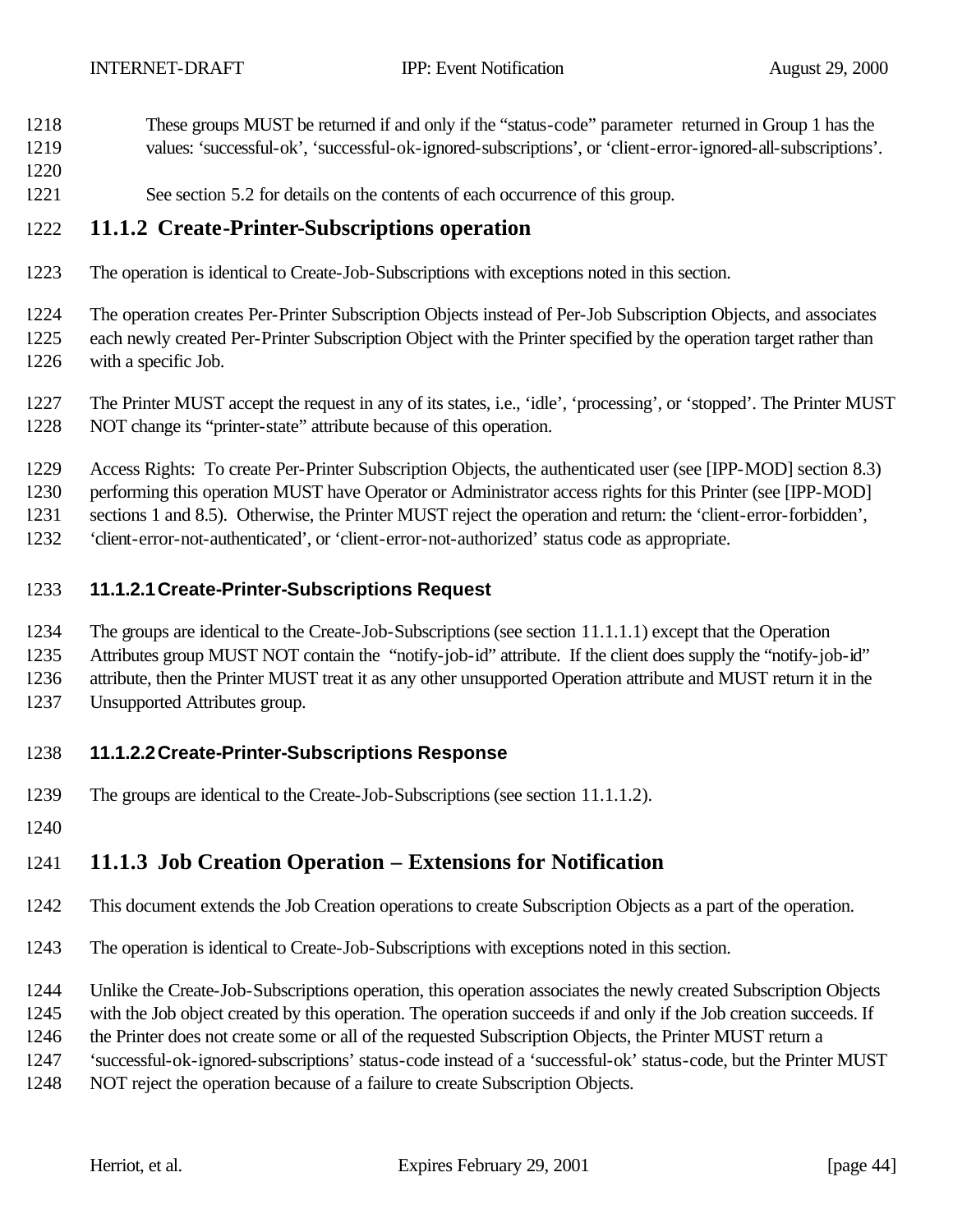If the operation includes a Job Template group, the client MUST supply it after the Operation Attributes group and

- before the first Subscription Template Attributes Group.
- If a Printer does not support this Notification specification, then it MUST treat the Subscription Attributes Group
- like an unknown group and ignore it (see [ipp-mod] section 5.2.2). Because the Printer ignores the Subscription
- Attributes Group, it doesn't return them in the response either, thus indicating to the client that the Printer doesn't
- support Notification.

Access Rights: To create Per-Job Subscription Objects, the authenticated user (see [IPP-MOD] section 8.3)

1256 performing this operation MUST either have permission to create Jobs on the Printer. Otherwise the Printer

MUST reject the operation and return: the 'client-error-forbidden', 'client-error-not-authenticated', or 'client-

error-not-authorized' status code as appropriate.

## **11.1.3.1Job Creation Request**

 The groups for this operation are sufficiently different from the Create-Job-Subscriptions operation that they are all presented here. The following groups of attributes are supplied as part of a Job Creation Request:

- Group 1: Operation Attributes
- Same as defined in [ipp-mod] for Print-Job, Print-URI, and Create-Job requests.
- Group 2: Job Template Attributes
- The client OPTIONALLY supplies a set of Job Template attributes as defined in [ipp-mod] section 4.2.
- Group 3 to N: Subscription Template Attributes
- 1267 The same as Group 2-N in Create-Job-Subscriptions. See section 11.1.1.1.
- Group N+1: Document Content (Print-Job only)
- The client MUST supply the document data to be processed.

# **11.1.3.2Job Creation Response**

 The Printer MUST return to the client the following sets of attributes as part of a Print-Job, Print-URI, and Create-Job Response:

Group 1: Operation Attributes

 Status Message: As defined in [ipp-mod] for Print-Job, Print-URI, and Create-Job requests. In this group, the Printer can return any status codes defined in [ipp-mod] and section 16. The following is a description of the important status codes: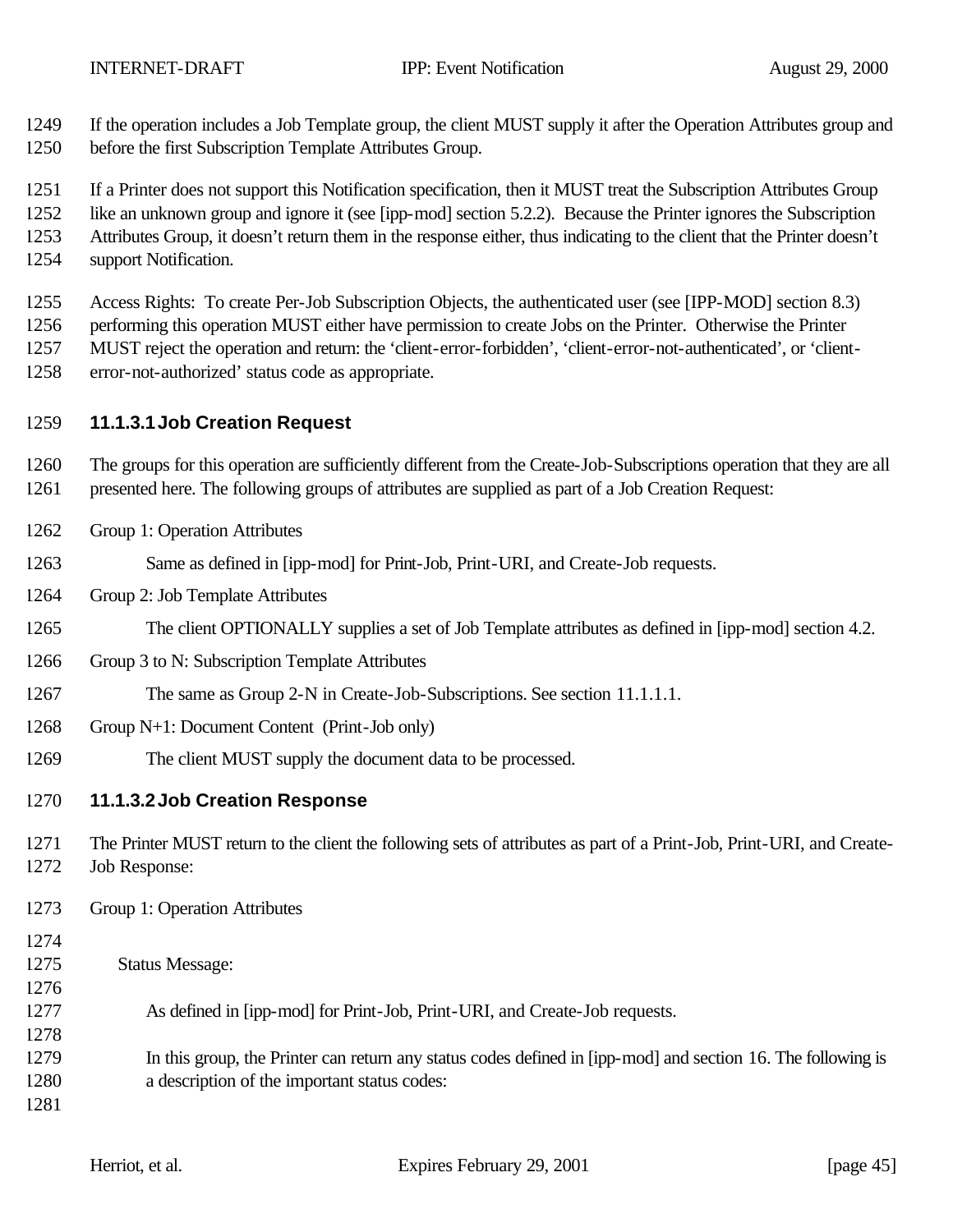| 1282<br>1283<br>1284<br>1285<br>1286<br>1287<br>1288<br>1289 | successful-ok: the Printer created the Job and all Subscription Objects requested.<br>successful-ok-ignored-subscriptions: the Printer created the Job and not all of the Subscription<br>Objects requested. This status-code hides 'successful-ok-xxx' status-codes that could reveal<br>problems in Job creation. The Printer MUST not return the 'client-error-ignored-all-subscriptions'<br>status code for Job Creation operations because the Printer returns an error status-code only when<br>it fails to create a Job.<br>Natural Language and Character Set: |
|--------------------------------------------------------------|------------------------------------------------------------------------------------------------------------------------------------------------------------------------------------------------------------------------------------------------------------------------------------------------------------------------------------------------------------------------------------------------------------------------------------------------------------------------------------------------------------------------------------------------------------------------|
| 1290<br>1291<br>1292                                         | The "attributes-charset" and "attributes-natural-language" attributes as described in [ipp-mod] section<br>3.1.4.2.                                                                                                                                                                                                                                                                                                                                                                                                                                                    |
| 1293                                                         | Group 2: Unsupported Attributes                                                                                                                                                                                                                                                                                                                                                                                                                                                                                                                                        |
| 1294<br>1295<br>1296<br>1297                                 | See [ipp-mod] section 3.1.7 for details on returning Unsupported Attributes. This group does not contain<br>any unsupported Subscription Template Attributes; they are returned in the Subscription Attributes Group<br>(see below).                                                                                                                                                                                                                                                                                                                                   |
| 1298                                                         | Group 3: Job Object Attributes                                                                                                                                                                                                                                                                                                                                                                                                                                                                                                                                         |
| 1299<br>1300                                                 | As defined in [ipp-mod] for Print-Job, Print-URI, and Create-Job requests.                                                                                                                                                                                                                                                                                                                                                                                                                                                                                             |
| 1301                                                         | Group 4 to N: Subscription Attributes                                                                                                                                                                                                                                                                                                                                                                                                                                                                                                                                  |
| 1302<br>1303<br>1304                                         | These groups MUST be returned if and only if the client supplied Subscription Template Attributes and the<br>operation was accepted.                                                                                                                                                                                                                                                                                                                                                                                                                                   |
| 1305<br>1306                                                 | See section 5.2 for details on the contents of each occurrence of this group.                                                                                                                                                                                                                                                                                                                                                                                                                                                                                          |
| 1307                                                         | <b>11.2 Other Operations</b>                                                                                                                                                                                                                                                                                                                                                                                                                                                                                                                                           |
| 1308                                                         | This section defines other operations on Subscription objects.                                                                                                                                                                                                                                                                                                                                                                                                                                                                                                         |
| 1309                                                         | 11.2.1 Validate-Job Operation - Extensions for Notification                                                                                                                                                                                                                                                                                                                                                                                                                                                                                                            |
| 1310<br>1311<br>1312                                         | A client can test whether one or more Subscription Objects could be created using the Validate-Job operation.<br>The client supplies one or more Subscription Template Attributes Groups (defined in section 5.3), just as in a Job<br>Creation request.                                                                                                                                                                                                                                                                                                               |

- A Printer MUST support this extension to this operation.
- The Printer MUST accept requests that are identical to the Job Creation request defined in section 11.1.3.1,
- except that the request MUST not contain document data.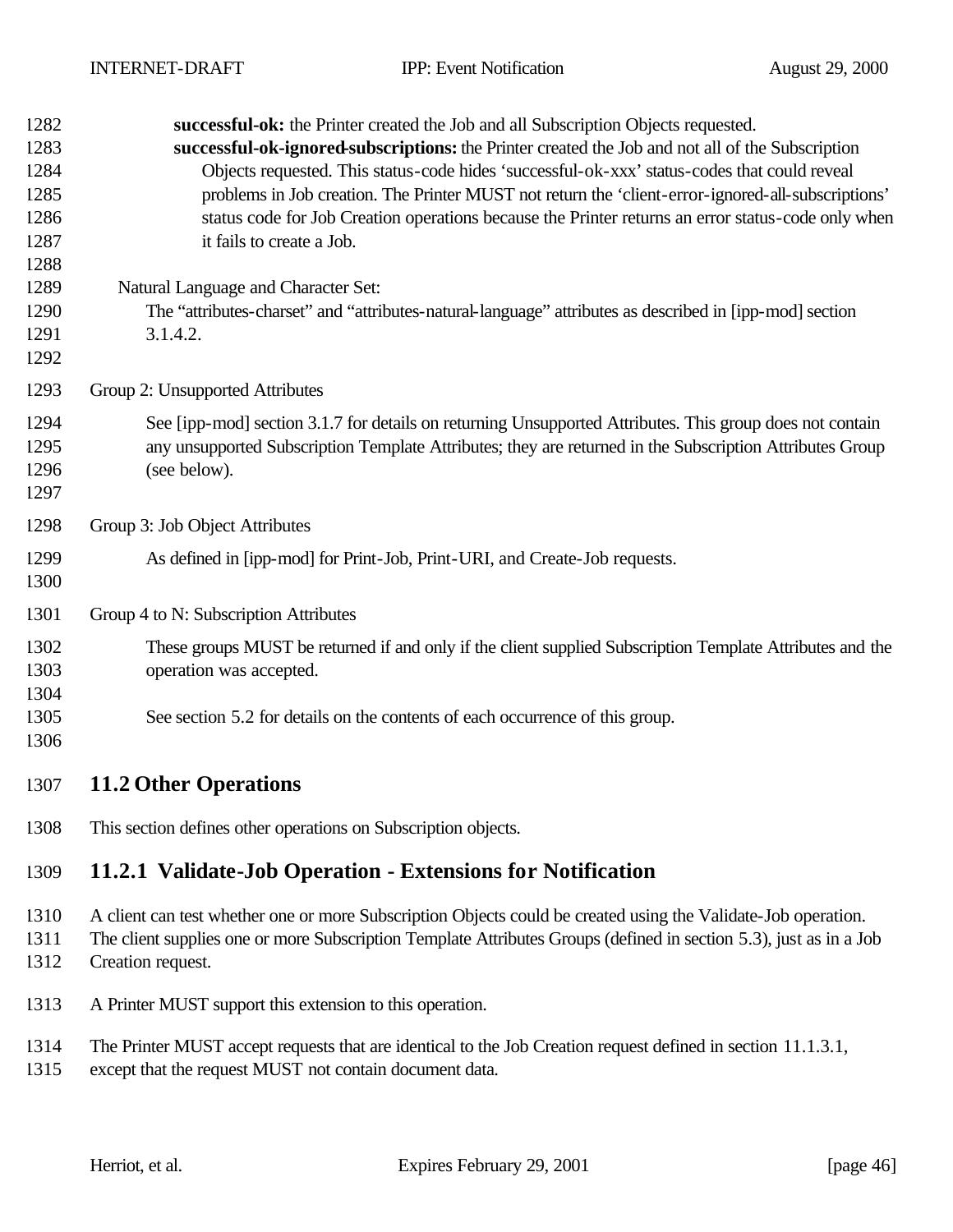- The Printer MUST return the same groups and attributes as the Print-Job operation (section 11.1.3.1) with the
- following exceptions. The Printer MUST NOT return a Job Object Attributes Group because no Job is created.
- The Printer MUST NOT return the "notify-subscription-id" attribute in any Subscription Attribute Group because
- no Subscription Object is created.
- If the Printer would succeed in creating a Subscription Object, the corresponding Subscription Attributes Group
- either has no 'status-code' attribute or a 'status-code' attribute with a value of 'successful-ok-too-many-events'
- or 'successful-ok-ignored-or-substituted-attributes' (see sections 5.2 and 17). The status-codes have the same
- meaning as in Job Creation except the results state what "would happen".
- The Printer MUST validate Subscription Template Attributes Groups in the same manner as the Job Creation operations.

#### **11.2.2 Get-Printer-Attributes - Extensions for Notification**

- This operation is extended so that it returns Printer attributes defined in this document.
- A Printer MUST support this extension to this operation.

In addition to the requirements of [ipp-mod] section 3.2.5, a Printer MUST support the following additional values

for the "requested-attributes" Operation attribute in this operation and return such attributes in the Printer Object

- Attributes group of its response.
- 1. **Subscription Template Attributes:** Each supported attribute in column 2 of Table 1.
- 2. **New Printer Description Attributes:** Each supported attribute in section 6.
- 3. **New Group Name:** The 'subscription-template' group name, which names all supported Subscription Template Attribute in column 2 of Table 1. This group name is also used in the Get-Subscription-Attributes and Get-Subscriptions operation with an analogous meaning.
- 4. **Extended Group Name:** The 'all' group name, which names all Printer attributes according to [ipp-mod] section 3.2.5. In this extension 'all' names all attributes specified in [ipp-mod] plus those named in items 1 and 2 of this list.
- 

# **11.2.3 Get-Subscription-Attributes operation**

- This operation allows a client to request the values of the attributes of a Subscription Object.
- A Printer MUST support this operation.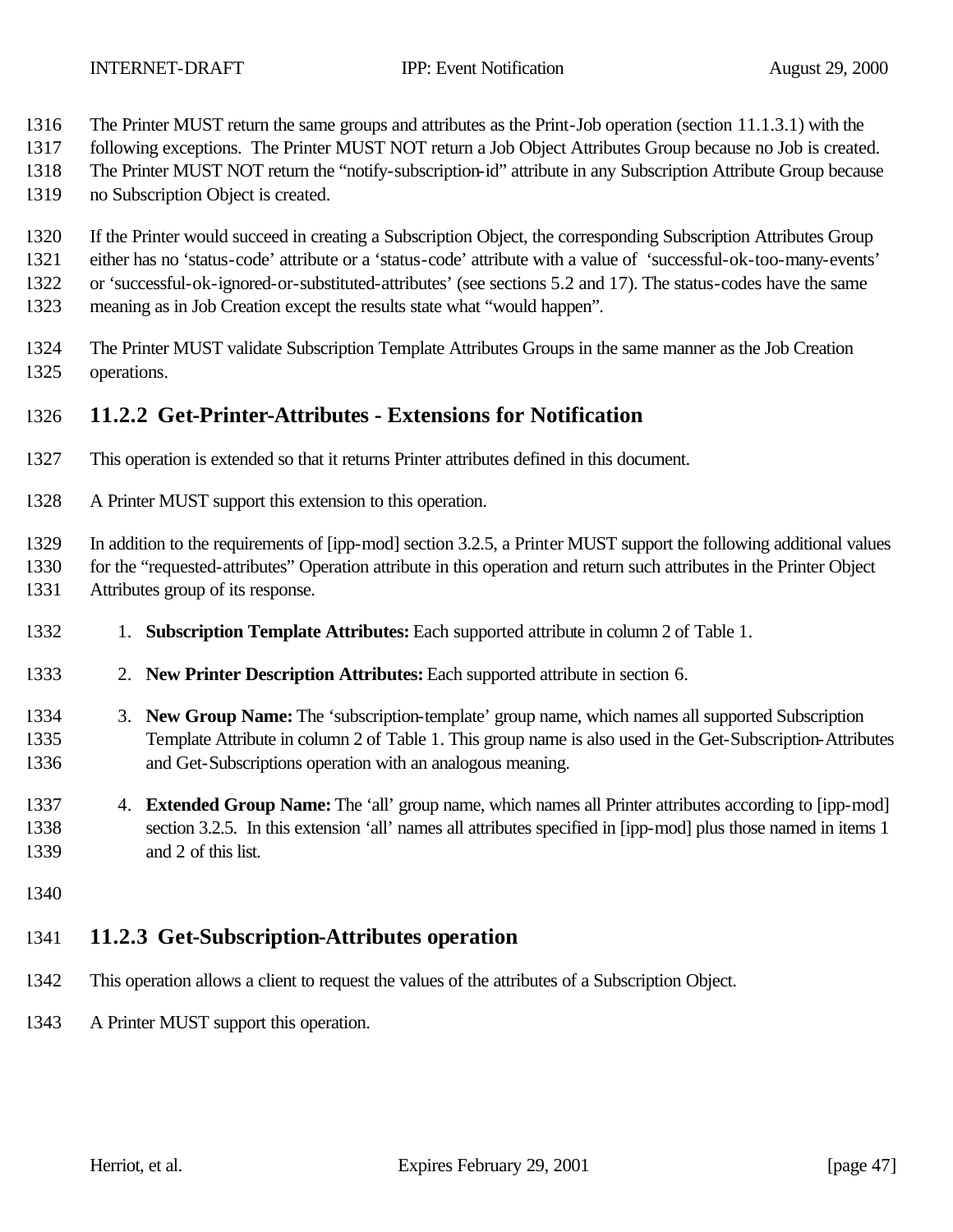This operation is almost identical to the Get-Job-Attributes operation (see [ipp-mod] section 3.3.4). The only

 differences are that the operation is directed at a Subscription Object rather than a Job object, and the returned attribute group contains Subscription Object attributes rather than Job object attributes.

#### **11.2.3.1Get-Subscription-Attributes Request**

- The following groups of attributes are part of the Get-Subscription-Attributes request:
- Group 1: Operation Attributes
- Natural Language and Character Set: The "attributes-charset" and "attributes-natural-language" attributes as described in section [ipp-mod] 3.1.4.1.
- Target:

- The "printer-uri" attribute which defines the target for this operation as described in [ipp-mod] section 3.1.5.
- "notify-subscription-id" (integer (1:MAX)):
- The client MUST supply this attribute. The Printer MUST support this attribute. This attribute specifies the Subscription Object from which the client is requesting attributes. If the client omits this attribute, the Printer MUST reject this request with the 'client-error-bad-request' status code.
- Requesting User Name:
- The "requesting-user-name" attribute SHOULD be supplied by the client as described in [ipp-mod] section 8.3.
- 1367 "requested-attributes" (1setOf keyword):
- The client OPTIONALLY supplies this attribute. The Printer MUST support this attribute. This attribute specifies the attributes of the specified Subscription Object that the Printer MUST return in the response. Each value of this attribute is either an attribute name (defined in sections 5.3 and 5.4) or an attribute group name. The attribute group names are:
- 1373 'subscription-template': all attributes that are both defined in section 5.3 and present on the specified Subscription Object (column 1 of Table 1).
- 1375 'subscription-description': all attributes that are both defined in section 5.4 and present on the specified Subscription Object (Table 2).
- 'all': all attributes that are present on the specified Subscription Object.
- A Printer MUST support all these group names.
- If the client omits this attribute, the Printer MUST respond as if this attribute had been supplied with a value of 'all'.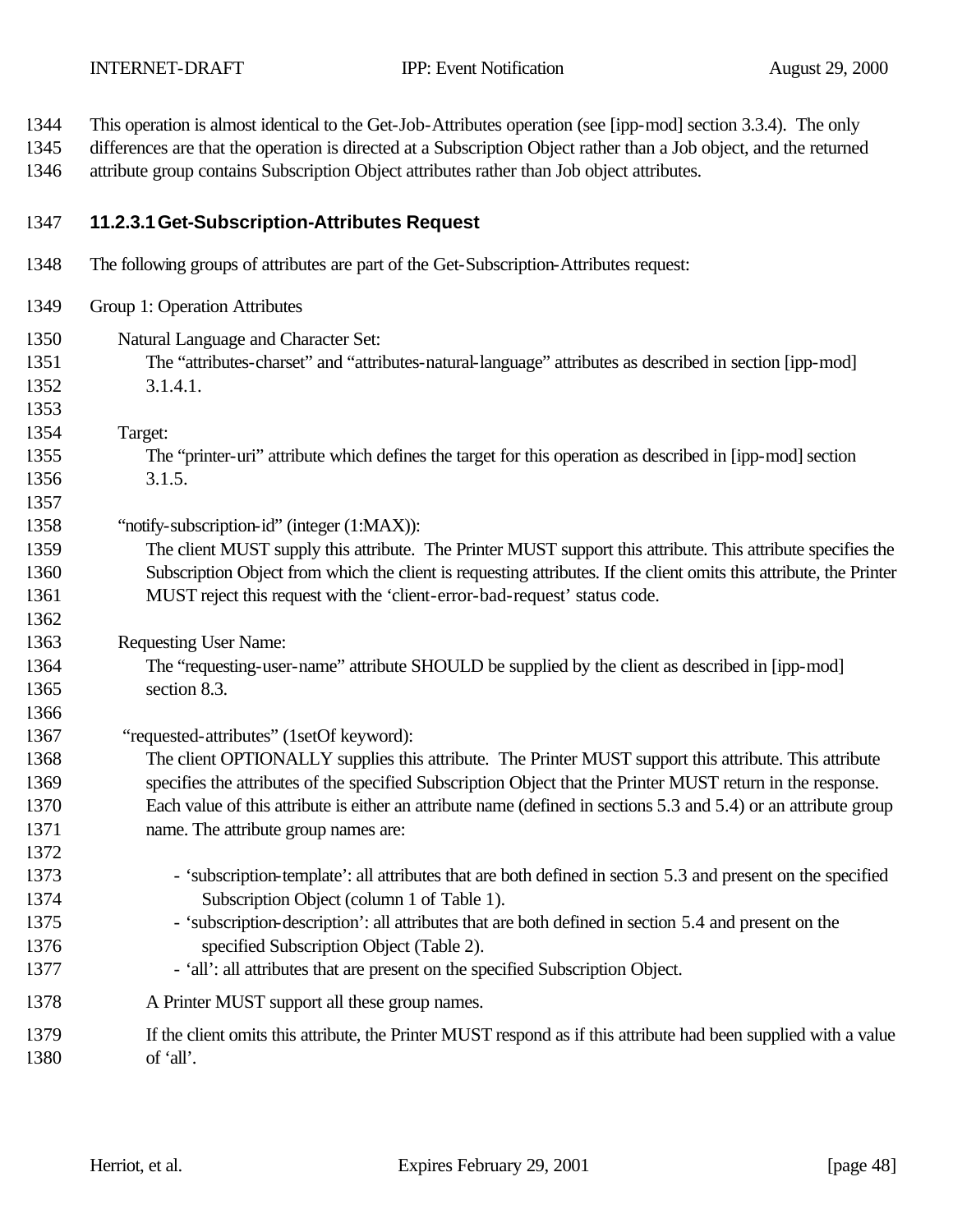| 1381                                                         | 11.2.3.2 Get-Subscription-Attributes Response                                                                                                                                                                                                                                                                                                                                                                                                                                                                                                                                                   |
|--------------------------------------------------------------|-------------------------------------------------------------------------------------------------------------------------------------------------------------------------------------------------------------------------------------------------------------------------------------------------------------------------------------------------------------------------------------------------------------------------------------------------------------------------------------------------------------------------------------------------------------------------------------------------|
| 1382                                                         | The Printer returns the following sets of attributes as part of the Get-Subscription-Attributes Response:                                                                                                                                                                                                                                                                                                                                                                                                                                                                                       |
| 1383                                                         | Group 1: Operation Attributes                                                                                                                                                                                                                                                                                                                                                                                                                                                                                                                                                                   |
| 1384<br>1385<br>1386<br>1387<br>1388<br>1389<br>1390<br>1391 | <b>Status Message:</b><br>Same as [ipp-mod].<br>Natural Language and Character Set:<br>The "attributes-charset" and "attributes-natural-language" attributes as described in [ipp-mod] section<br>3.1.4.2. The "attributes-natural-language" MAY be the natural language of the Subscription Object, rather<br>than the one requested.                                                                                                                                                                                                                                                          |
| 1392                                                         | Group 2: Unsupported Attributes                                                                                                                                                                                                                                                                                                                                                                                                                                                                                                                                                                 |
| 1393<br>1394<br>1395<br>1396<br>1397<br>1398<br>1399<br>1400 | See [ipp-mod] section 3.1.7 for details on returning Unsupported Attributes.<br>The response NEED NOT contain the "requested-attributes" operation attribute with any supplied values<br>(attribute keywords) that were requested by the client but are not supported by the Printer. If the Printer<br>does return unsupported attributes referenced in the "requested-attributes" operation attribute and that<br>attribute included group names, such as 'all', the unsupported attributes MUST NOT include attributes<br>described in the standard but not supported by the implementation. |
| 1401                                                         | Group 3: Subscription Attributes                                                                                                                                                                                                                                                                                                                                                                                                                                                                                                                                                                |
| 1402                                                         | This group contains a set of attributes with their current values. Each attribute in this group:                                                                                                                                                                                                                                                                                                                                                                                                                                                                                                |
| 1403                                                         | MUST be specified by the "requested-attributes" attribute in the request, AND<br>a)                                                                                                                                                                                                                                                                                                                                                                                                                                                                                                             |
| 1404                                                         | MUST be present on the specified Subscription Object AND<br>b)                                                                                                                                                                                                                                                                                                                                                                                                                                                                                                                                  |
| 1405<br>1406<br>1407                                         | c) MUST NOT be restricted by the security policy in force. For example, a Printer MAY prohibit a<br>client who is not the creator of a Subscription Object from seeing some or all of its attributes. See [ipp-<br>mod] section 8.                                                                                                                                                                                                                                                                                                                                                              |
| 1408<br>1409                                                 | The Printer can return the attributes of the Subscription Object in any order. The client MUST accept the<br>attributes in any order.                                                                                                                                                                                                                                                                                                                                                                                                                                                           |
| 1410                                                         | 11.2.4 Get-Subscriptions operation                                                                                                                                                                                                                                                                                                                                                                                                                                                                                                                                                              |
| 1411<br>1412                                                 | This operation allows a client to retrieve the values of attributes of all Subscription Objects belonging to a Job or<br>Printer.                                                                                                                                                                                                                                                                                                                                                                                                                                                               |
| 1413                                                         | A Printer MUST supported this operation.                                                                                                                                                                                                                                                                                                                                                                                                                                                                                                                                                        |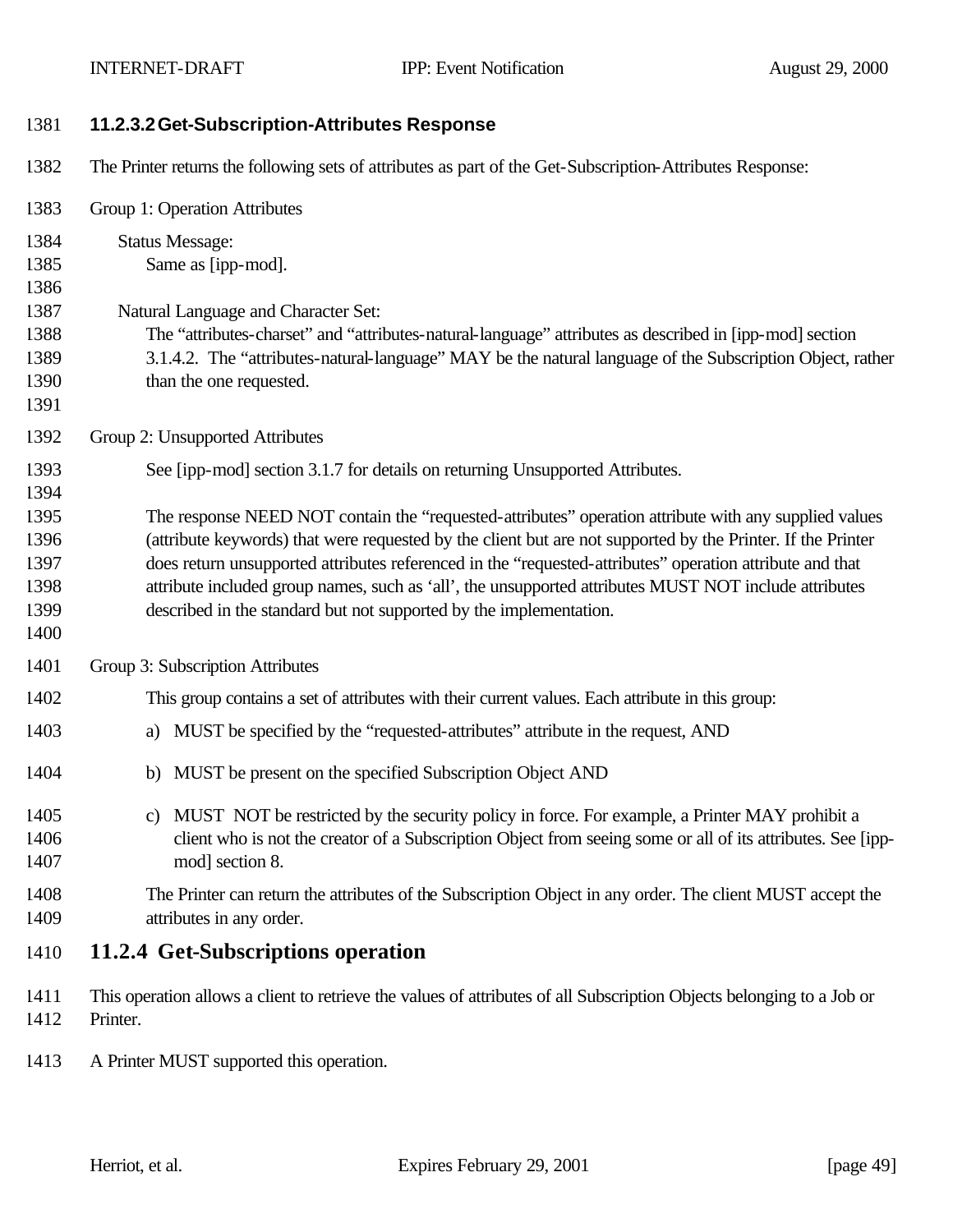- This operation is similar to the Get-Subscription-Attributes operation, except that this Get-Subscriptions operation returns attributes from possibly more than one object. This operation is similar to the Get-Jobs operation (see [ipp-mod] section 3.2.6), except that the operation returns Subscription Objects rather than Job objects. **11.2.4.1Get-Subscriptions Request** The following groups of attributes are part of the Get-Subscriptions request: Group 1: Operation Attributes
- Natural Language and Character Set:
- The "attributes-charset" and "attributes-natural-language" attributes as described in [ipp-mod] section 3.1.4.1.
- 

- Target:
- The "printer-uri" attribute which defines the target for this operation as described in [ipp-mod] section 3.1.5.
- Requesting User Name:
- The "requesting-user-name" attribute SHOULD be supplied by the client as described in [ipp-mod] section 8.3.
- "notify-job-id" (integer(1:MAX)):

#### If the client specifies this attribute, the Printer returns the specified attributes of all Per-Job Subscription Objects associated with the Job whose "job-id" attribute value equals the value of this attribute. If the client does not specify this attribute, the Printer returns the specified attributes of all Per-Printer Subscription Objects. Note: there is no way to get all Per-Job Subscriptions.

"limit" (integer(1:MAX)):

 The client OPTIONALLY supplies this attribute. The Printer MUST support this attribute. It is an integer value that determines the maximum number of Subscription Objects that a client will receive from the Printer even if the "my-subscriptions" attribute constrains which Subscription Objects are returned. The limit is a "stateless limit" in that if the value supplied by the client is 'N', then only the first 'N' Subscription Objects are returned in the Get-Subscriptions Response. There is no mechanism to allow for the next 'M' Subscription Objects after the first 'N' Subscription Objects. If the client does not supply this attribute, the Printer responds with all applicable Subscription Objects.

"requested-attributes" (1setOf type2 keyword):

- The client OPTIONALLY supplies this attribute. The Printer MUST support this attribute. This attribute specifies the attributes of the specified Subscription Objects that the Printer MUST return in the response. Each value of this attribute is either an attribute name (defined in sections 5.3 and 5.4) or an attribute group
	-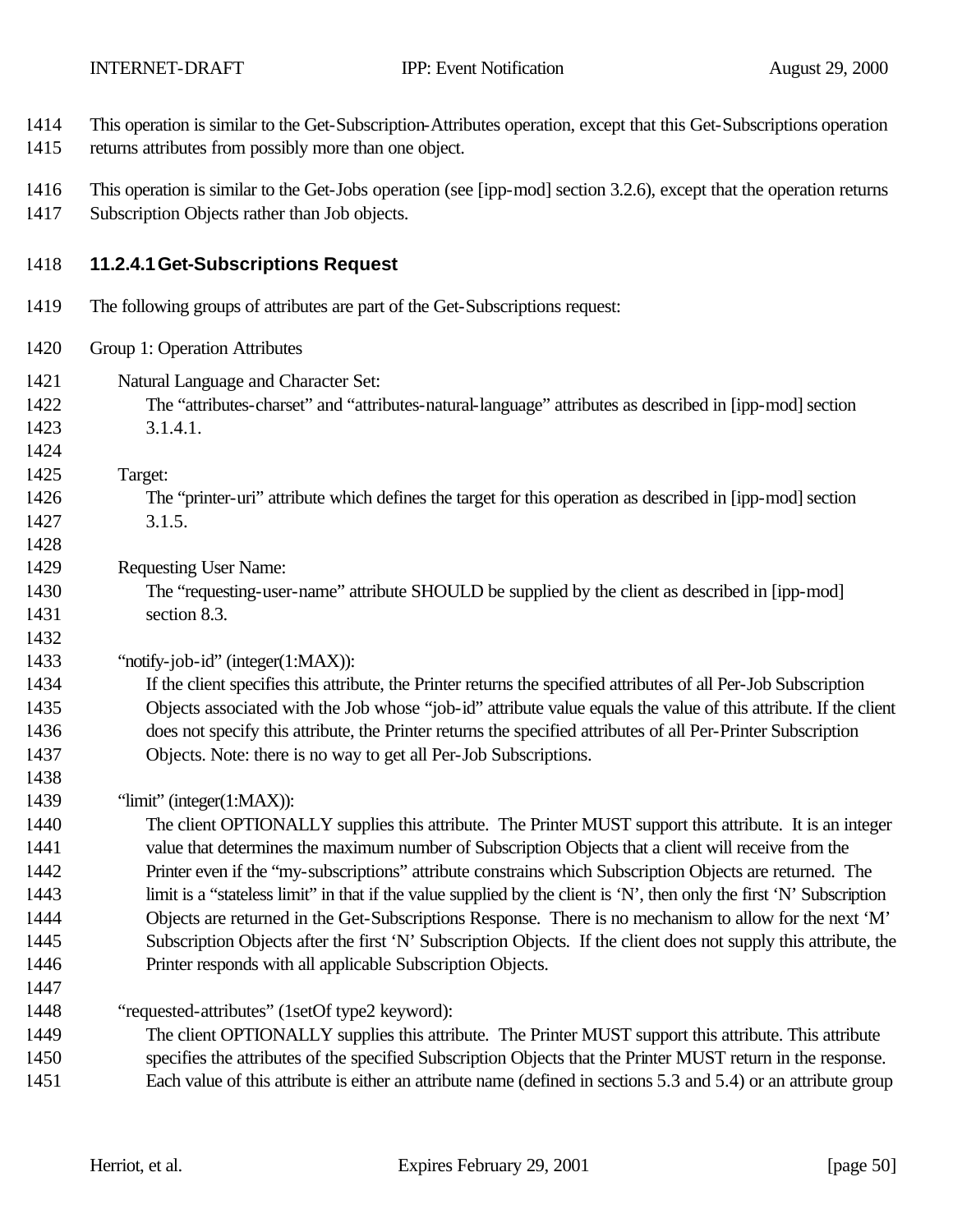| 1452<br>1453 | name (defined in section 11.2.3.1). If the client omits this attribute, the Printer MUST respond as if the<br>client had supplied this attribute with the one value: 'notify-subscription-id'. |
|--------------|------------------------------------------------------------------------------------------------------------------------------------------------------------------------------------------------|
| 1454         |                                                                                                                                                                                                |
| 1455         | "my-subscriptions" (boolean):                                                                                                                                                                  |
| 1456         | The client OPTIONALLY supplies this attribute. The Printer MUST support this attribute. If the value is                                                                                        |
| 1457         | 'false', the Printer MUST consider the Subscription Objects from all users as candidates. If the value is                                                                                      |
| 1458         | 'true', the Printer MUST return the Subscription Objects created by the requesting user of this request. If                                                                                    |
| 1459         | the client does not supply this attribute, the Printer MUST respond as if the client had supplied the attribute                                                                                |
| 1460         | with a value of 'false'. The means for authenticating the requesting user and matching the Subscription                                                                                        |
| 1461         | Objects is similar to that for Jobs which is described in [ipp-mod] section 8.                                                                                                                 |
| 1462         | 11.2.4.2 Get-Subscriptions Response                                                                                                                                                            |
| 1463         | The Printer returns the following sets of attributes as part of the Get-Subscriptions Response:                                                                                                |
| 1464         | Group 1: Operation Attributes                                                                                                                                                                  |
| 1465         | <b>Status Message:</b>                                                                                                                                                                         |
| 1466         | Same as [ipp-mod].                                                                                                                                                                             |
| 1467         |                                                                                                                                                                                                |
| 1468         | Natural Language and Character Set:                                                                                                                                                            |
| 1469         | The "attributes-charset" and "attributes-natural-language" attributes as described in [ipp-mod] section                                                                                        |
| 1470         | 3.1.4.2.                                                                                                                                                                                       |
| 1471         |                                                                                                                                                                                                |
| 1472         | Group 2: Unsupported Attributes                                                                                                                                                                |
| 1473<br>1474 | Same as for Get-Subscription-Attributes.                                                                                                                                                       |
| 1475         | Groups 3 to N: Subscription Attributes                                                                                                                                                         |
| 1476         |                                                                                                                                                                                                |
| 1477         | The Printer responds with one Subscription Attributes Group for each requested Subscription Object (see<br>the "notify-job-id" attribute in the Operation Attributes Group of this operation). |
| 1478         |                                                                                                                                                                                                |
| 1479         | The Printer returns Subscription Objects in any order.                                                                                                                                         |
| 1480         |                                                                                                                                                                                                |
| 1481         | If the "limit" attribute is present in the Operation Attributes group of the request, the number of                                                                                            |
| 1482         | Subscription Attributes Groups in the response MUST NOT exceed the value of the "limit" attribute.                                                                                             |
| 1483         |                                                                                                                                                                                                |
| 1484         | It there are no Subscription Objects associated with the specified Job or Printer, the Printer MUST return                                                                                     |
| 1485         | zero Subscription Attributes Groups and it MUST NOT treat this case as an error, i.e., the status-code                                                                                         |
| 1486         | MUST be 'successful-ok' unless something else causes the status code to have some other value.                                                                                                 |
| 1487         |                                                                                                                                                                                                |
| 1488         | See the Group 3 response (Subscription Attributes Group) of the Get-Subscription-Attributes operation                                                                                          |
| 1489         | (section 11.2.3.2) for the attributes that a Printer returns in this group.                                                                                                                    |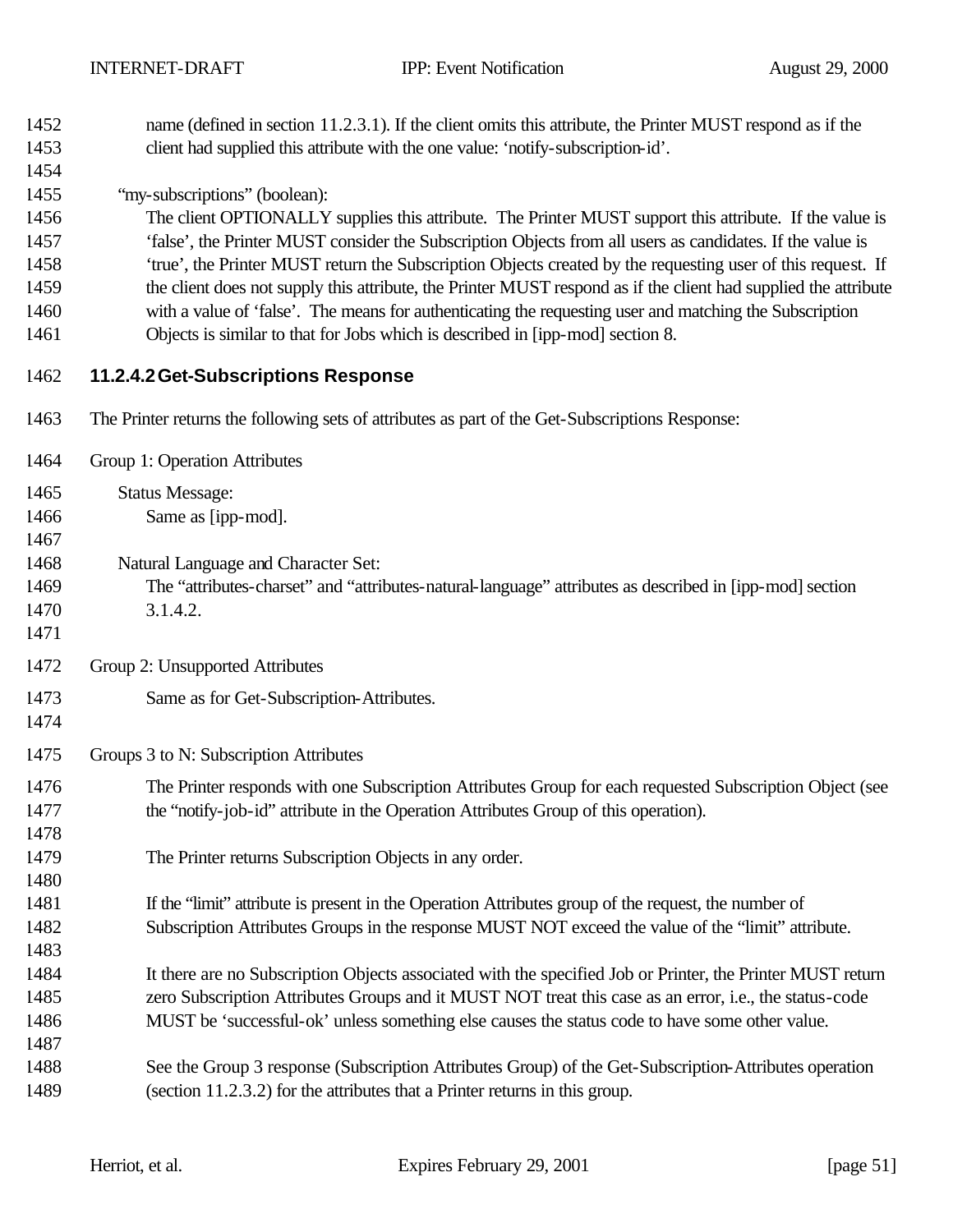## **11.2.5 Renew-Subscription operation**

- This operation allows a client to request the Printer to extend the lease on a Per-Printer Subscription Object.
- The Printer MUST support this operation.

 The Printer MUST accept this request for a Per-Printer Subscription Object in any of the target Printer's states, i.e., 'idle', 'processing', or 'stopped', but MUST NOT change the Printer's "printer-state" attribute.

 The Printer MUST reject this request for a Per-Job Subscription Object because it has no lease (see section 5.4.3). The status code returned MUST be 'client-error-not-possible'.

*Access Rights*: The authenticated user (see [IPP-MOD] section 8.3) performing this operation MUST either be

the owner of the Per-Printer Subscription Object or have Operator or Administrator access rights for the Printer

- (see [IPP-MOD] sections 1 and 8.5). Otherwise, the Printer MUST reject the operation and return: the 'client-
- error-forbidden', 'client-error-not-authenticated', or 'client-error-not-authorized' status code as appropriate.

#### **11.2.5.1Renew-Subscription Request**

- The following groups of attributes are part of the Renew-Subscription Request:
- Group 1: Operation Attributes
- Natural Language and Character Set:
- The "attributes-charset" and "attributes-natural-language" attributes as described in [ipp-mod] section 3.1.4.1.
- Target: The "printer-uri" attribute which defines the target for this operation as described in [ipp-mod] section
- 3.1.5.
- "notify-subscription-id" (integer (1:MAX)):
- The client MUST supply this attribute. The Printer MUST support this attribute. This attribute specifies the Per-Printer Subscription Object whose lease the Printer MUST renew. If the client omits this attribute, the Printer MUST reject this request with the 'client-error-bad-request' status code.
- Requesting User Name:
- The "requesting-user-name" (name(MAX)) attribute SHOULD be supplied by the client as described in [ipp-mod] section 8.3.
- 

Group 2: Subscription Template Attributes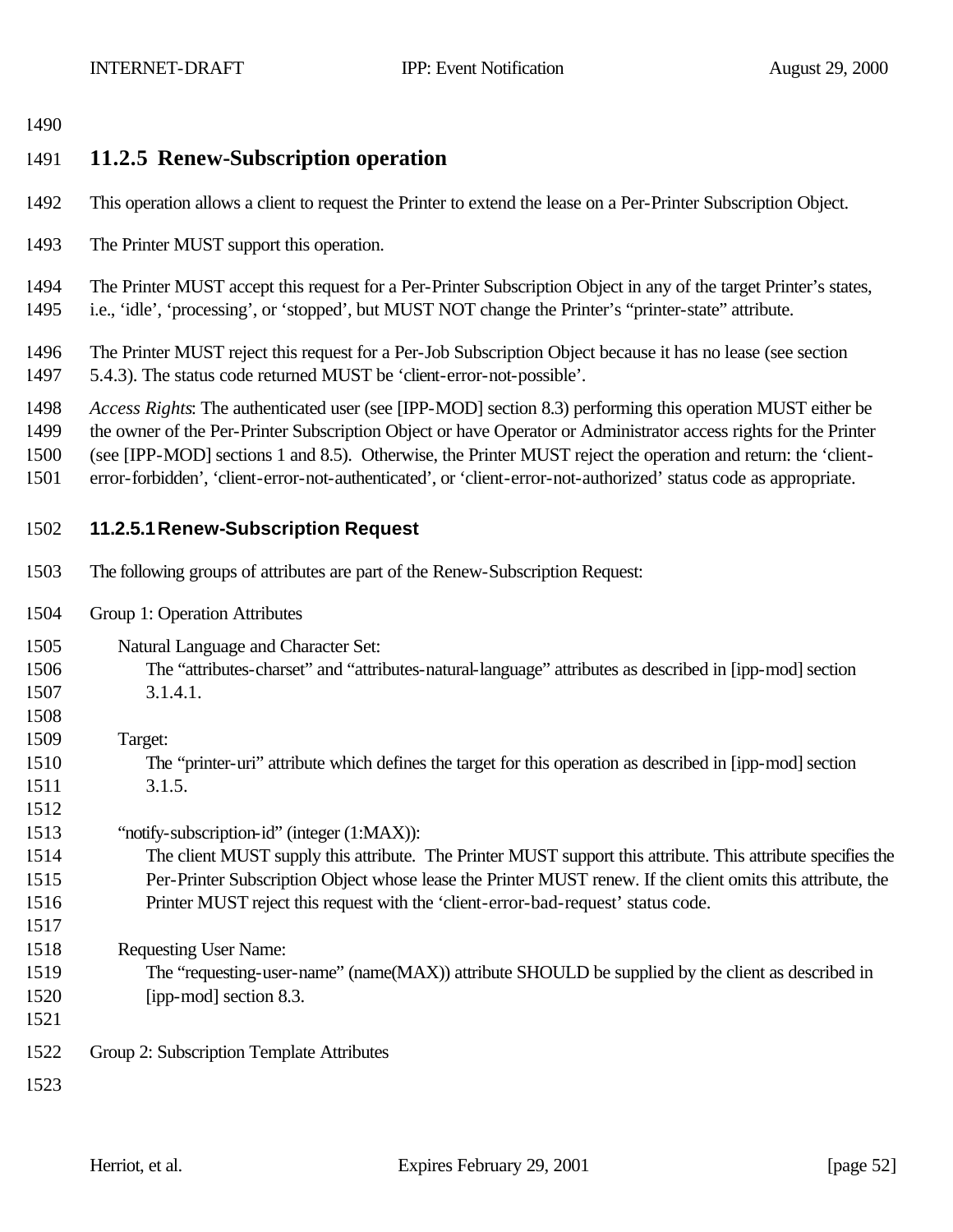1524 "notify-lease-duration" (integer(0:MAX)):

- The client MAY supply this attribute. It indicates the number of seconds to renew the lease for the
- specified Subscription Object. A value of 0 requests an infinite lease (which MAY require Operator
- access rights). If the client omits this attribute, the Printer MUST use the value of the Printer's "notify-lease-duration-default" attribute. See section 5.3.7 for more details.
- 

#### **11.2.5.2Renew-Subscription Response**

- The Printer returns the following sets of attributes as part of the Renew-Subscription Response:
- Group 1: Operation Attributes Status Message: Same as [ipp-mod]. The following are some of the status codes returned: **successful-ok:** The operation successfully renewed the lease on the Subscription Object for the requested duration.. **successful-ok-ignored-or-substituted-attributes:** The operation successfully renewed the lease on the Subscription Object for some duration other than the amount requested. **client-error-not-possible:** The operation failed because the "notify-subscription-id" Operation attribute identified a Per-Job Subscription Object. **client-error-not-found:** The operation failed because the "notify-subscription-id" Operation attribute identified a non-existent Subscription Object. Natural Language and Character Set: The "attributes-charset" and "attributes-natural-language" attributes as described in [ipp-mod] section 3.1.4.2. The "attributes-natural-language" MAY be the natural language of the Subscription Object, rather than the one requested. Group 2: Unsupported Attributes See [ipp-mod] section 3.1.7 for details on returning Unsupported Attributes. Group 3: Subscription Attributes The Printer MUST return the following Subscription Attribute: "notify-lease-duration" (integer(0:MAX)): The value of this attribute MUST be the number of seconds that the Printer has granted for the lease of the Subscription Object (see section 5.3.7 for details, such as the value of this attribute when the Printer doesn't support the requested value).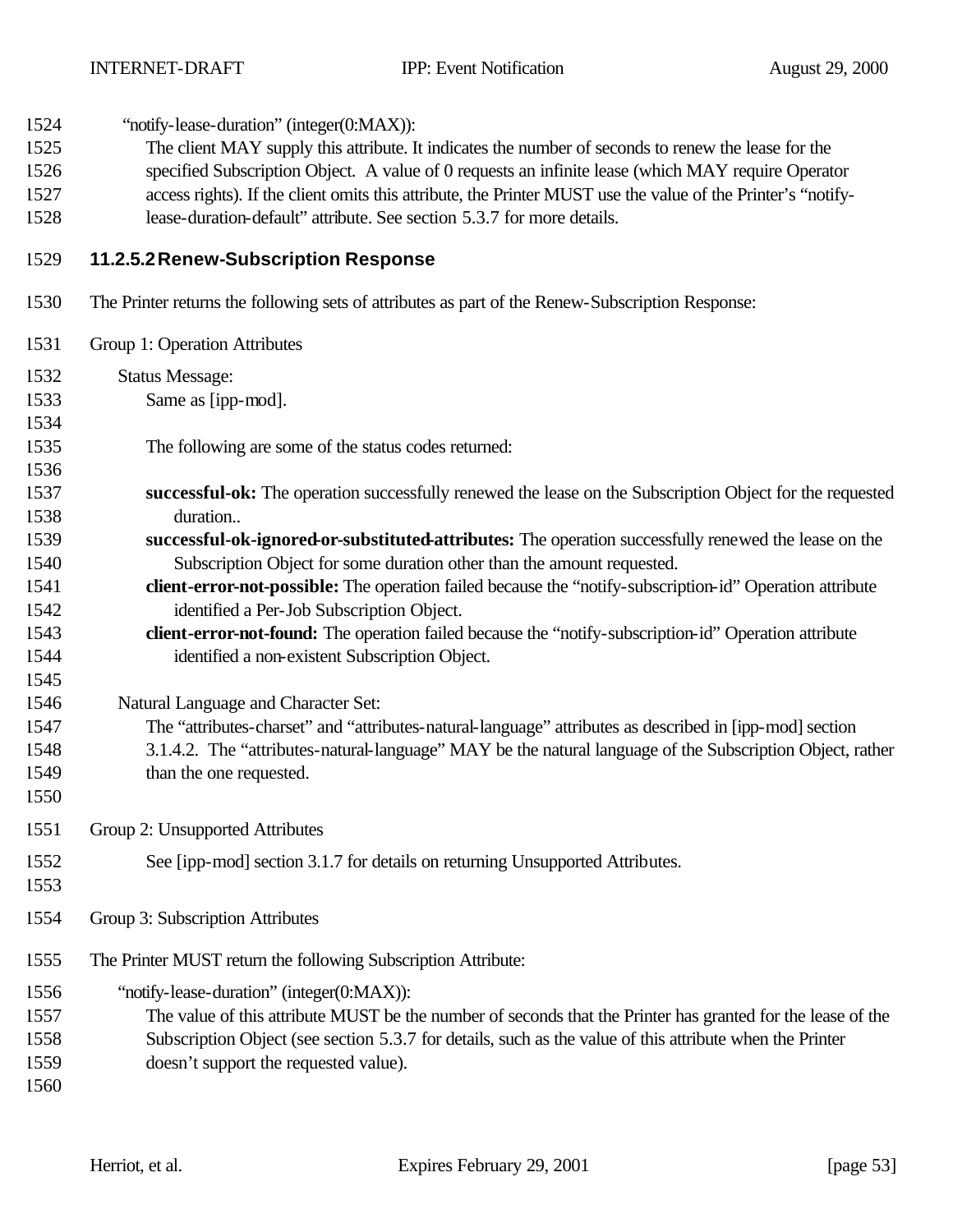#### 

#### **11.2.6 Cancel-Subscription operation**

- This operation allows a client to delete a Subscription Object and stop the Printer from sending more Event Notifications. Once performed, there is no way to reference the Subscription Object.
- A Printer MUST supported this operation.

 The Printer MUST accept this request in any of the target Printer's states, i.e., 'idle', 'processing', or 'stopped', but MUST NOT change the Printer's "printer-state" attribute.

 If the specified Subscription Object is a Per-Job Subscription Object, the Printer MUST accept this request in any of the target Job's states, but MUST NOT change the Job's "job-state" attribute or affect the Job.

*Access Rights*: The authenticated user (see [IPP-MOD] section 8.3) performing this operation MUST either be

the owner of the Subscription Object or have Operator or Administrator access rights for the Printer (see [IPP-

MOD] sections 1 and 8.5). Otherwise, the Printer MUST reject the operation and return: the 'client-error-

forbidden', 'client-error-not-authenticated', or 'client-error-not-authorized' status code as appropriate.

- Note: There is no way to change any attributes on a Subscription Object, except the "notify-lease-duration"
- attribute (using the Renew-Subscription operation). In order to change other attributes, a client performs a
- Subscription Creation Operation and Cancel-Subscription operation on the old Subscription Object. If the client
- wants to avoid missing Event Notifications, it performs the Subscription Creation Operation first. If this order
- would create too many Subscription Objects on the Printer, the client reverses the order.
- 

#### **11.2.6.1Cancel-Subscription Request**

- The following groups of attributes are part of the Cancel-Subscription Request:
- Group 1: Operation Attributes
- Natural Language and Character Set:
- The "attributes-charset" and "attributes-natural-language" attributes as described in [ipp-mod] section 3.1.4.1.
- 
- Target:
- The "printer-uri" attribute which defines the target for this operation as described in [ipp-mod] section 3.1.5.
- "notify-subscription-id" (integer (1:MAX)):
- The client MUST supply this attribute. The Printer MUST support this attribute. This attribute specifies the Subscription Object that the Printer MUST cancel. If the client omits this attribute, the Printer MUST
- reject this request with the 'client-error-bad-request' status code.
-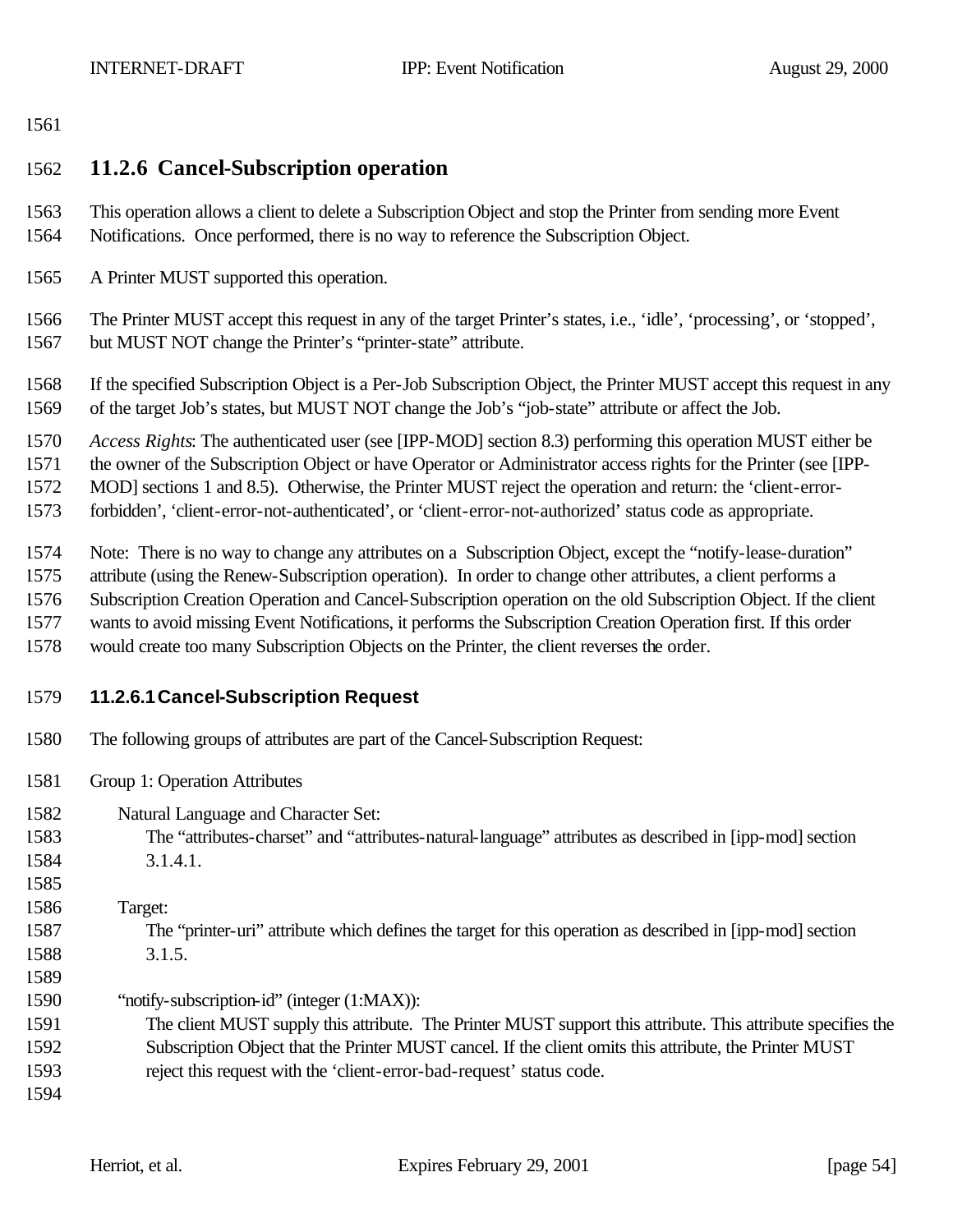| 1595<br><b>Requesting User Name:</b> |
|--------------------------------------|
|--------------------------------------|

- The "requesting-user-name" attribute SHOULD be supplied by the client as described in [ipp-mod]
- section 8.3.
- 

#### **11.2.6.2Cancel-Subscription Response**

- The Printer returns the following sets of attributes as part of the Cancel-Subscription Response:
- Group 1: Operation Attributes Status Message: Same as [ipp-mod]. The following are some of the status codes returned: **successful-ok:** The operation successfully canceled (deleted) the Subscription Object.. **client-error-not-found:** The operation failed because the "notify-subscription-id" Operation attribute identified a non-existent Subscription Object. Natural Language and Character Set: The "attributes-charset" and "attributes-natural-language" attributes as described in [ipp-mod] section 3.1.4.2. The "attributes-natural-language" MAY be the natural language of the Subscription Object, rather 1614 than the one requested. Group 2: Unsupported Attributes
- See [ipp-mod] section 3.1.7 for details on returning Unsupported Attributes.
- 

# **12 Conformance Requirements**

- It is OPTIONAL to implement this Event Notification specification.
- If this Event Notification specification is implemented, Printers MUST:
- 1. meet the Conformance Requirements detailed in section 5 of [ipp-mod].
- 2. support the Subscription Template Attributes Group in requests and the Subscription Attributes Group in responses.
- 3. support all of the following attributes:
- a. REQUIRED Subscription Object attributes in section 5.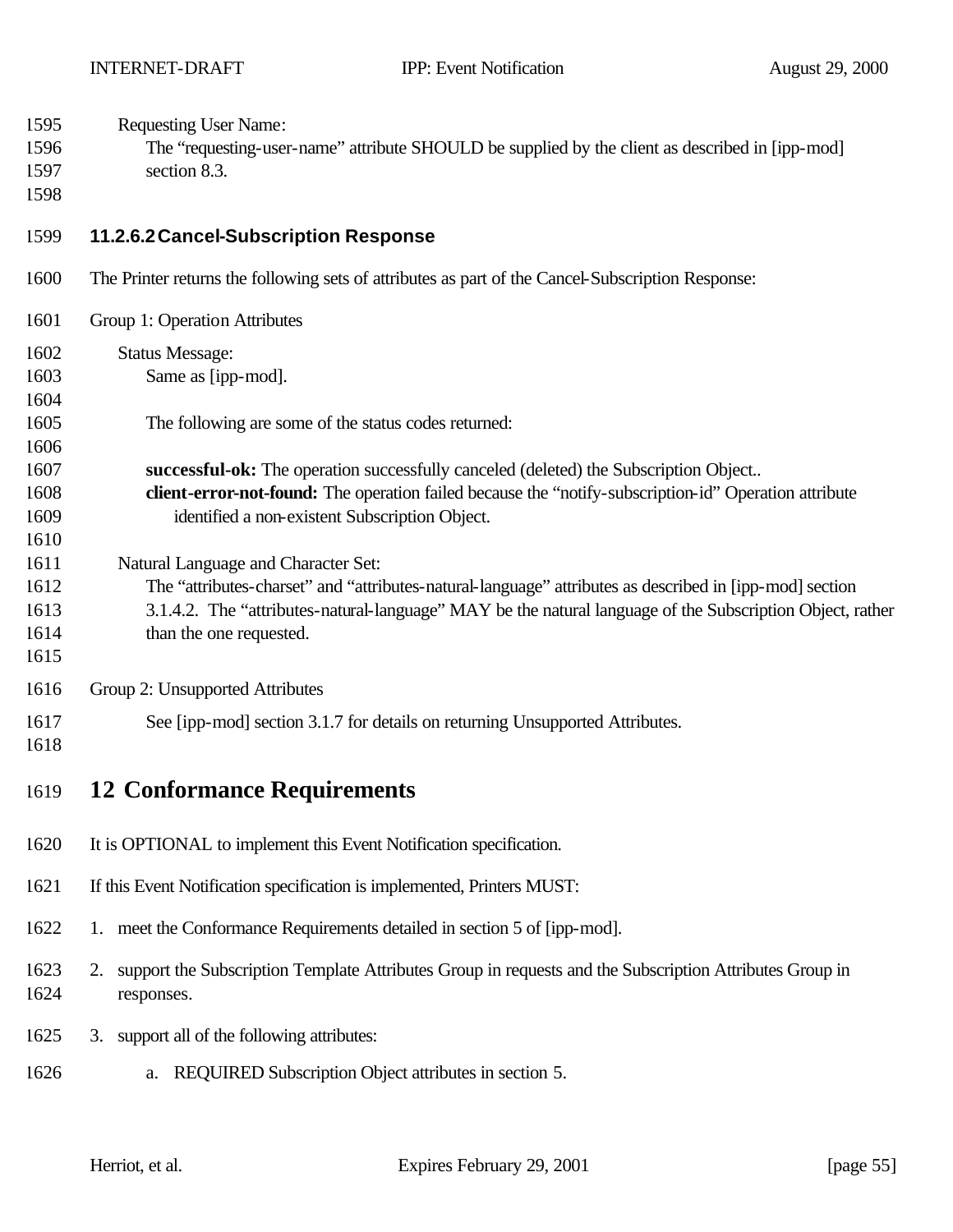- b. REQUIRED Printer Description object attributes in section 6.
- c. REQUIRED attributes in Event Notification content in section 8.
- 4. send Event Notifications that conform to the requirements of the Delivery Method Document for each
- supported Delivery Method (the conformance requirements for Delivery Method Documents is specified in section 10).
- 5. support all operations as described in Table 16:

#### **Table 16 – Conformance Requirements for Operations**

| <b>Operation</b>                              | <b>Conformance requirements</b> |
|-----------------------------------------------|---------------------------------|
| Create-Printer-Subscriptions (section 11.1.2) | <b>REQUIRED</b>                 |
| Create-Job-Subscriptions (section 11.1.1)     | <b>OPTIONAL</b>                 |
| Get-Subscription-Attributes (section 11.2.2)  | <b>REQUIRED</b>                 |
| Get-Subscriptions (section 11.2.4)            | <b>REQUIRED</b>                 |
| Renew-Subscription (section 11.2.5)           | <b>REQUIRED</b>                 |
| Cancel-Subscription (section 11.2.6)          | <b>REQUIRED</b>                 |

# **13 IANA Considerations**

 This section describes the procedures for registering Event Notification Delivery Method proposals with IANA to be used with this document. Such Delivery Method proposals can be IETF standards track documents or vendor- defined documents. In either case, they will be registered with IANA using procedures that extend those defined in [ipp-mod] section 6 and 11.

These extension procedures are aligned with the guidelines as set forth by the IESG [IANA-CON]. Section 13.1

defines the format and content for new registrations for consideration. IANA will reject registration proposals that

leave out required information or do not follow the appropriate format described in Section 13.1.

- Implementers can, at any time, define new Event Notification Delivery Methods by proposing the complete specification to IANA:
- iana@iana.org
- or by filling out the appropriate form on the IANA web pages (http://www.iana.org).

IANA will forward the registration proposal to the IPP Designated Expert who will review the proposal with a

 mailing list that the Designated Expert keeps for this purpose. Initially, that list will be the mailing list used by the IPP WG: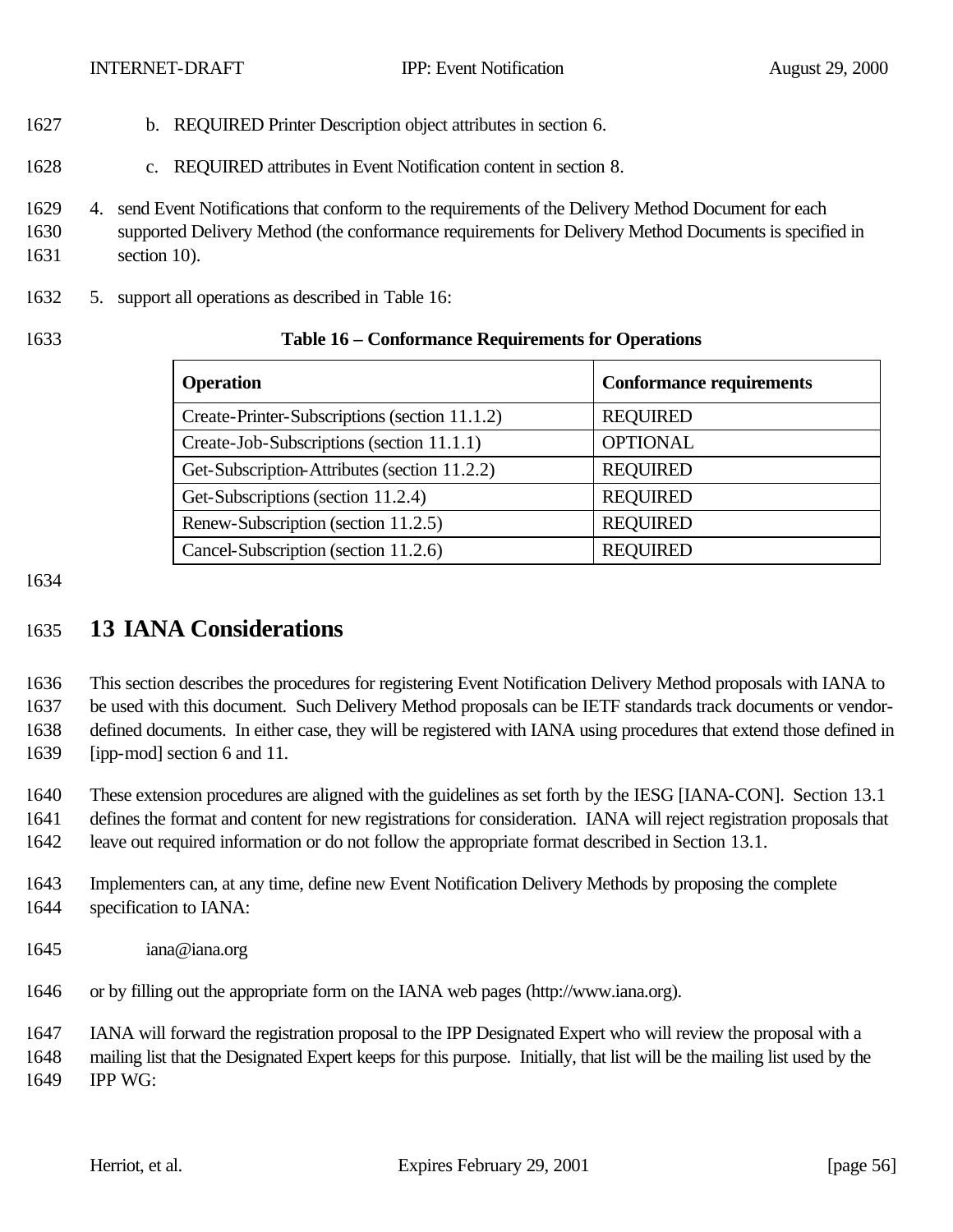- ipp@pwg.org
- even after the IPP WG is disbanded as permitted by [IANA-CON]. The IPP Designated Expert is appointed by
- the IESG Area Director responsible for IPP, according to [IANA-CON].
- When a Delivery Method Document is approved, the IPP Designated Expert becomes the point of contact for any
- future maintenance that might be required for that registration.

## **13.1 Format and Requirements for IPP Delivery Method Registration Proposals**

- This section defines the format and requirements for an IPP Event Notification Delivery Method Registration
- Proposal. A Delivery Method Registration Proposal:
- 1. MUST contain the following information:
- Type of registration: IPP Event Notification Delivery Method
- Name of this delivery method:
- Proposed URL scheme name of this delivery method:
- Name of proposer:
- Address of proposer:
- Email address of proposer:
- Is this delivery method REQUIRED or OPTIONAL for conformance to the IPP Event Notification
- Specification document:
- Is this delivery method defining Machine Consumable and/or Human Consumable content:
- 2. MUST meet the conformance requirements for Delivery Method Documents specified in section 10.
- 

# **14 Internationalization Considerations**

- This IPP Notification specification continues support for the internationalization of [ipp-mod] of attributes
- containing text strings and names. Allowing a Subscribing Client to specify a different natural language and charset for each Subscription Object increases the internationalization support.
- The Printer MUST be able to localize the content of Human Consumable Event Notifications and to localize the
- value of "notify-text" attribute in Machine Consumable Event Notifications that it sends to Notification Recipients.
- For localization, the Printer MUST use the value of the "notify-charset" attribute and the "notify-natural-language"
- attribute in the Subscription Object supplied by the Subscribing Client.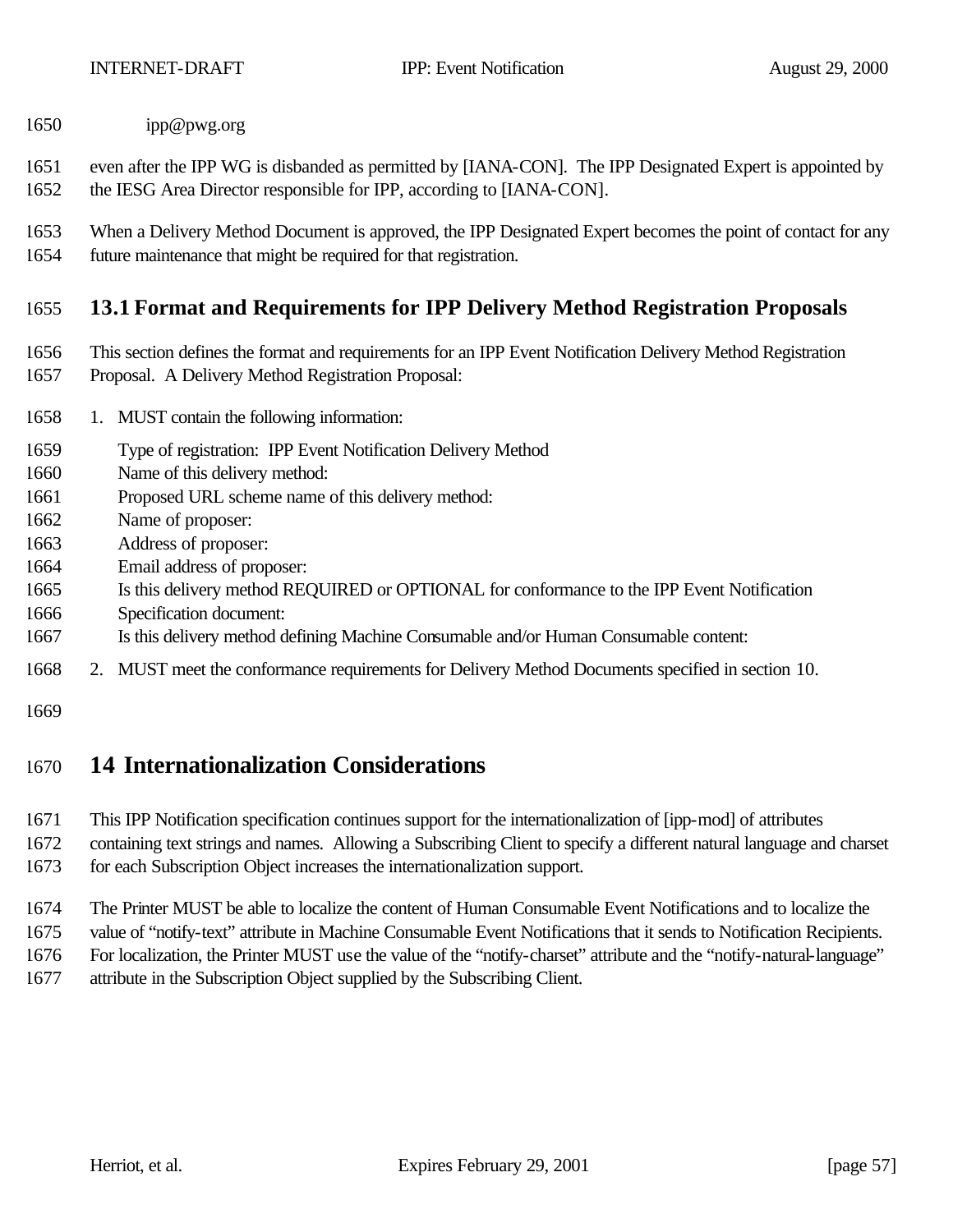# **15 Security Considerations**

 By far the biggest security concern is the abuse of notification: sending unwanted Event Notifications to third parties (i.e., spam). The problem is made worse by notification addresses that may be redistributed to multiple parties (e.g., mailing lists). There exist scenarios where third party notification is required (see Scenario #2 and #3 in [ipp-not-req]). The fully secure solution would require active agreement of all recipients before sending out anything.

 However, requirement #9 in [ipp-req] ("There is no requirement for IPP Printer receiving the print request to validate the identity of an Event recipient") argues against this. Certain systems may decide to disallow third party

- Event Notifications (a traditional fax model).
- Clients submitting Notification requests to the IPP Printer has the same security issues as submitting an IPP/1.1
- print job request. The same mechanisms used by IPP/1.1 can therefore be used by the client Notification submission. Operations that require authentication can use the HTTP authentication. Operations that require
- - privacy can use the HTTP/TLS privacy.
	- The Notification access control model should be similar to the IPP access control model for Jobs. Creating a Per-

Printer Subscription Object is associated with a user. Only the creator or an Operator can cancel the Subscription

Object. The system may limit the listing of items to only those items owned by the user. Some Subscription

Objects (e.g., those that have a lifetime longer than a job) can be done only by privileged users (users having

Operator and/or Administrator access rights), if that is the authorization policy.

The standard security concerns (delivery to the right user, privacy of content, tamper proof content) apply to the

Delivery Method. IPP should use the security mechanism of the Delivery Method used. Some delivery

 mechanisms are more secure than others. Therefore, sensitive Event Notifications should use the Delivery Method that has the strongest security.

# **16 Status Codes**

The following status codes are defined as extensions for Notification and are returned as the value of the "status-

code" parameter in the Operation Attributes Group of a response (see [ipp-mod] section 3.1.6.1). Operations in

this document can also return the status codes defined in section 13 of [ipp-mod]. The 'successful-ok' status code

is an example of such a status code.

## **16.1 successful-ok-ignored-subscriptions (0x0003)**

The Subscription Creation Operation was unable to create all requested Subscription Objects.

 For a Create-Job-Subscriptions or Create-Printer-Subscriptions operation, this status code means that the Printer created one or more Subscription Objects, but not all requested Subscription Objects.

For a Job Creation operation, this status code means that the Printer created the Job along with zero or more

Subscription Objects. The Printer returns this status code even if other job attributes are unsupported or in conflict.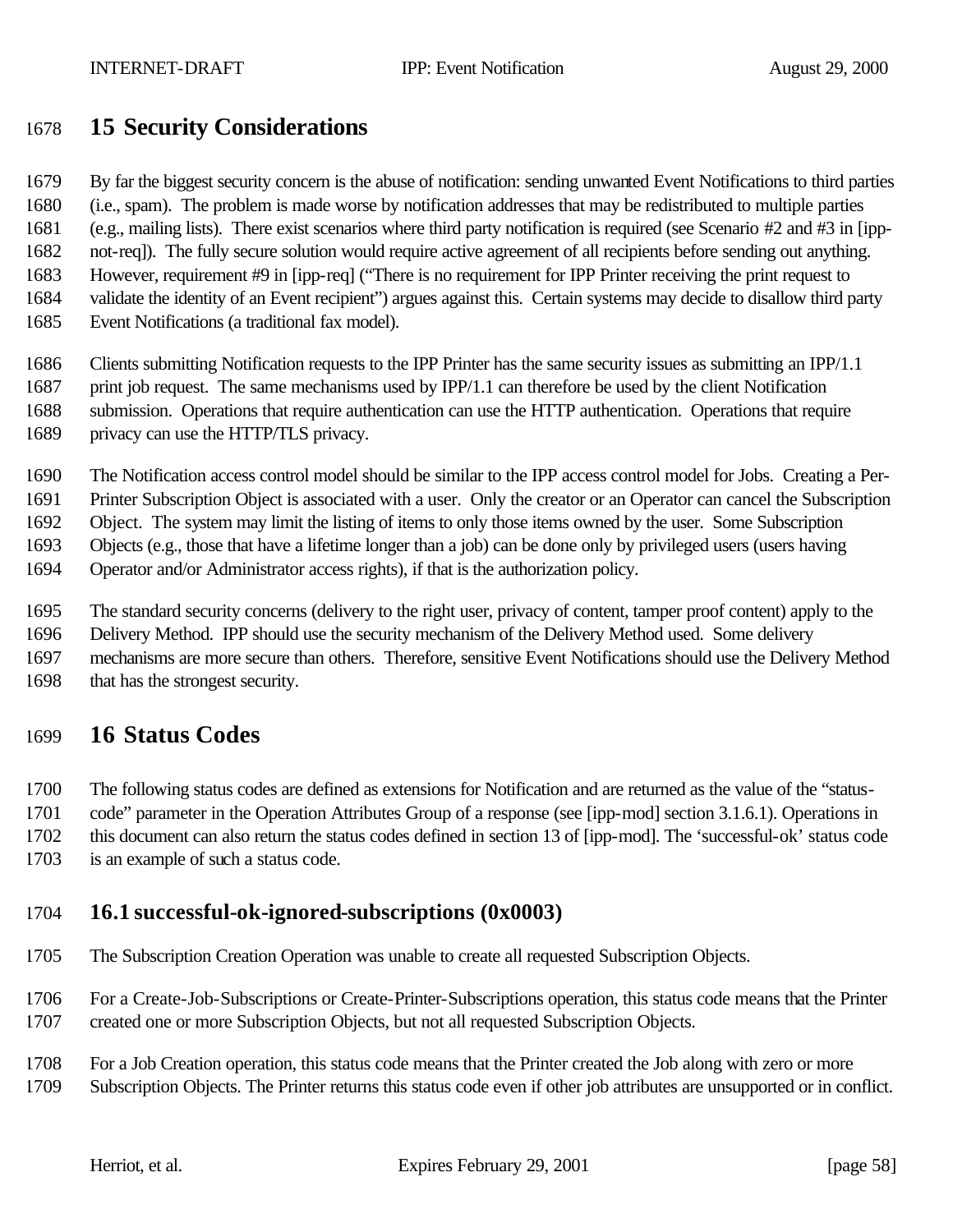- That is, if an IPP Printer finds a warning that would allow it to return 'successful-ok-ignored-subscriptions' and
- either 'successful-ok-ignored-or-substituted-attributes' and/or 'successful-ok-conflicting-attributes', it MUST
- return 'successful-ok-ignored-subscriptions'.

## **16.2 client-error-ignored-all-subscriptions (0x0414)**

- This status code is the same as 'successful-ok-ignored-subscriptions' except that only the Create-Job-
- Subscriptions and Create-Printer-Subscriptions operation return it. They return this status code only when the
- Printer creates zero Subscription Objects.

# **17 Status Codes in Subscription Attributes Groups**

- This section contains values of the "notify-status-code" attribute that the Printer returns in a Subscription Attributes
- Group in a response when the corresponding Subscription Object:
- 1720 1. is not created or
- 1721 2. is created and some of the client-supplied attributes are not supported.
- The following sections are ordered in decreasing order of importance of the status-codes.

## **17.1 client-error-uri-scheme-not-supported (0x040C)**

- This status code is defined in [ipp-mod]. This document extends its meaning and allows it to be in a Subscription Attributes Group of a response.
- The scheme of the client-supplied URI in a "notify-recipient-uri" Subscription Template Attribute in a Subscription Creation Operation is not supported. See section 5.3.1.

## **17.2 client-error-too-many-subscriptions (0x0415)**

 The number of Subscription Objects supported by the Printer would be exceeded if this Subscription Object were created (see section 5.2).

## **17.3 successful-ok-too-many-events (0x0005)**

- The client supplied more Events in the "notify-events" operation attribute of a Subscription Creation Operation than
- the Printer supports, as indicated in its "notify-max-events-supported" Printer attribute (see section 5.3.2).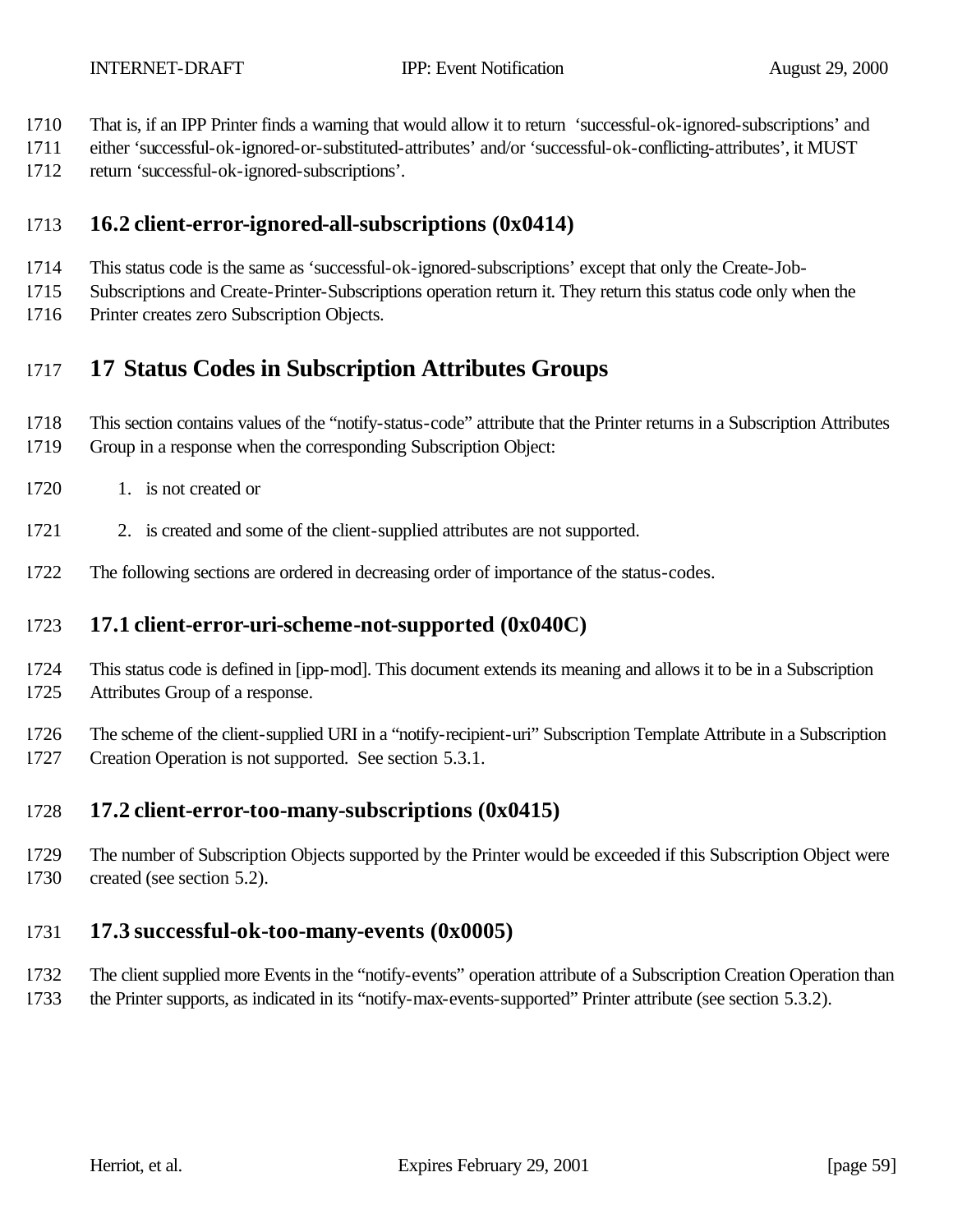#### **17.4 successful-ok-ignored-or-substituted-attributes (0x0001)**

- This status code is defined in [ipp-mod]. This document extends its meaning to include unsupported Subscription
- Template Attributes and it can appear in a Subscription Attributes Group.

# **18 Encodings of Additional Attribute Tags**

- This section assigns values to two attributes tags as extensions to the encoding defined in [ipp-pro]).
- The "subscription-attributes-tag" delimits Subscription Template Attributes Groups in requests and Subscription Attributes Groups in responses.
- The "event-notification-attributes-tag" delimits Event Notifications in Delivery Methods that use an IPP-like
- encoding.
- The following table specifies the values for the delimiter tags:

| Tag Value (Hex) | <b>Meaning</b>                      |
|-----------------|-------------------------------------|
| 0x06            | "subscription-attributes-tag"       |
| 0x07            | "event-notification-attributes-tag" |

## **19 References**

# [IANA-CON] Narte, T. and Alvestrand, H.T.: Guidelines for Writing an IANA Considerations Section in RFCs, Work in Progress, draft-iesg-iana-considerations-04.txt, May 21, 1998. [ipp-mod] deBry, R., , Hastings, T., Herriot, R., Isaacson, S., Powell, P., "Internet Printing Protocol/1.1: Model and 1750 Semantics", <draft-ietf-ipp-model-v11-07.txt>, work in progress, May 22, 2000. [ipp-not-req] deBry, R., Lewis, H., Hastings, T., "Internet Printing Protocol/1.1: Requirements for IPP Notifications", 1753 <draft-ietf-ipp-not-04.txt>, work in progress, July 6, 2000. [ipp-pro] Herriot, R., Butler, S., Moore, P., Tuner, R., "Internet Printing Protocol/1.1: Encoding and Transport", 1756  $\langle \text{draff-ietf-ipp-protocol-v11-06.txt} \rangle$ , work in progress, May 30, 2000. [ipp-prog] Hastings, T., Bergman, R., Lewis, H., "IPP: Job Progress Attributes", <draft-ietf-ipp-job-prog-00.txt> work in progress, July 6, 2000.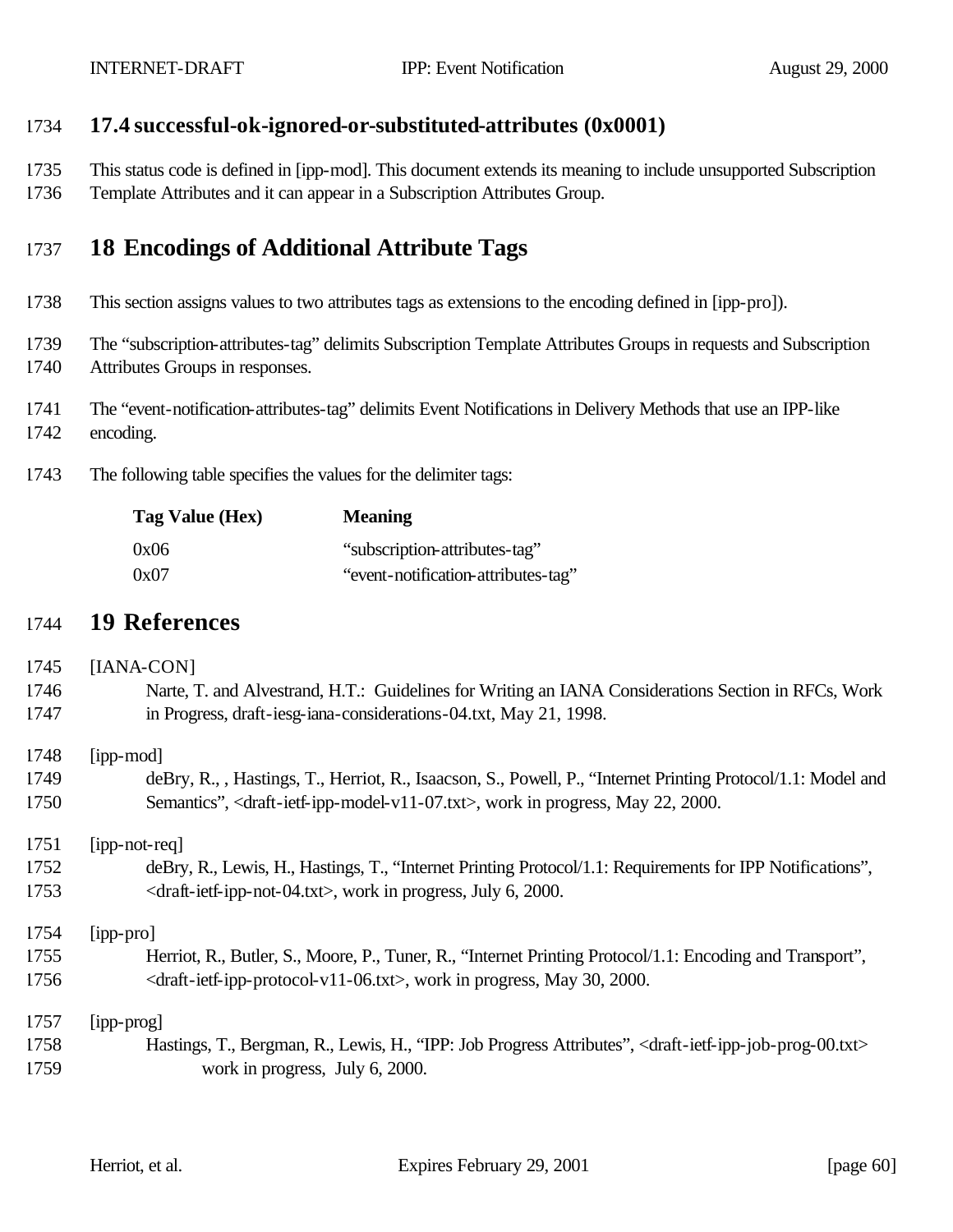| 1760 | [ipp-set]                                                                                                                               |
|------|-----------------------------------------------------------------------------------------------------------------------------------------|
| 1761 | Kugler, C., Hastings, T., Herriot, R., Lewis, H. "Internet Printing Protocol (IPP): Job and Printer Set                                 |
| 1762 | Operations", <draft-ietf-ipp-job-printer-set-ops-02.txt>, work in progress, March 23, 2000.</draft-ietf-ipp-job-printer-set-ops-02.txt> |
| 1763 | [RFC2026]                                                                                                                               |
| 1764 | S. Bradner, "The Internet Standards Process -- Revision 3", RFC 2026, October 1996.                                                     |
| 1765 | [RFC2119]                                                                                                                               |
| 1766 | S. Bradner, "Key words for use in RFCs to Indicate Requirement Levels", RFC 2119, March 1997                                            |
| 1767 | [RFC2566]                                                                                                                               |
| 1768 | deBry, R., , Hastings, T., Herriot, R., Isaacson, S., Powell, P., "Internet Printing Protocol/1.0: Model and                            |
| 1769 | Semantics", RFC 2566, April 1999.                                                                                                       |
| 1770 | [RFC2567]                                                                                                                               |
| 1771 | Wright, D., "Design Goals for an Internet Printing Protocol", RFC 2567, April 1999.                                                     |
| 1772 | [RFC2568]                                                                                                                               |
| 1773 | Zilles, S., "Rationale for the Structure and Model and Protocol for the Internet Printing Protocol", RFC                                |
| 1774 | 2568, April 1999.                                                                                                                       |
| 1775 | [RFC2569]                                                                                                                               |
| 1776 | Herriot, R., Hastings, T., Jacobs, N., Martin, J., "Mapping between LPD and IPP Protocols", RFC 2569,                                   |
| 1777 | April 1999.                                                                                                                             |

# **20 Author's Addresses**

- Robert Herriot
- Xerox Corporation
- 3400 Hillview Ave., Bldg #1
- Palo Alto, CA 94304
- Phone: 650-813-7696
- Fax: 650-813-6860
- Email: robert.herriot@pahv.xerox.com
- Tom Hastings
- Xerox Corporation
- 737 Hawaii St. ESAE 231
- El Segundo, CA 90245
- Phone: 310-333-6413
- Fax: 310-333-5514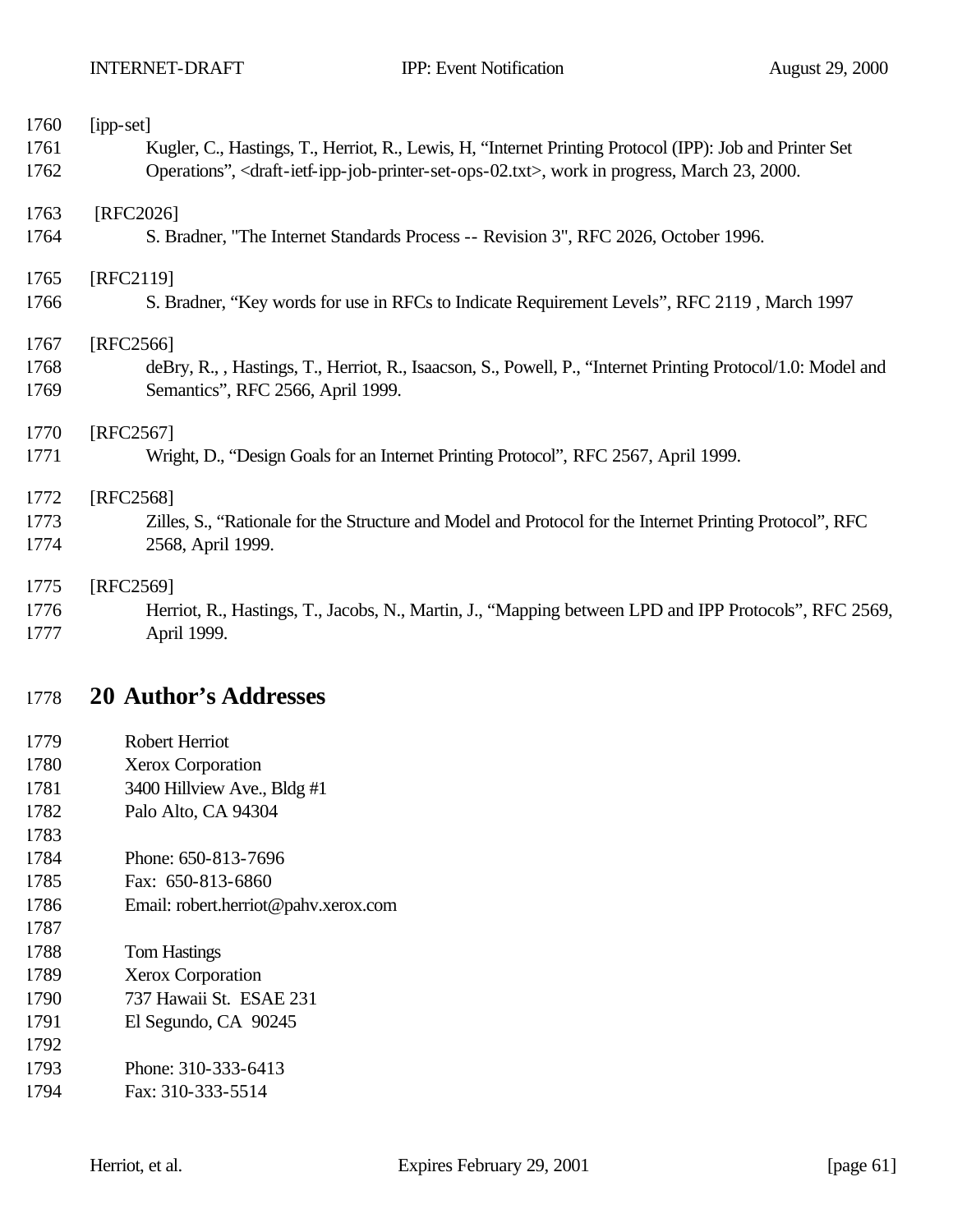| 1795 | e-mail: hastings@cp10.es.xerox.com |
|------|------------------------------------|
| 1796 |                                    |
| 1797 | Scott A. Isaacson                  |
| 1798 | Novell, Inc.                       |
| 1799 | 122 E 1700 S                       |
| 1800 | Provo, UT 84606                    |
| 1801 |                                    |
| 1802 | Phone: 801-861-7366                |
| 1803 | Fax: 801-861-2517                  |
| 1804 | e-mail: sisaacson@novell.com       |
| 1805 |                                    |
| 1806 | Roger deBry                        |
| 1807 | <b>Utah Valley State College</b>   |
| 1808 | Orem, UT 84058                     |
| 1809 |                                    |
| 1810 | Phone: (801) 222-8000              |
| 1811 | EMail: debryro@uvsc.edu            |
| 1812 |                                    |
| 1813 | <b>Jay Martin</b>                  |
| 1814 | Underscore Inc.                    |
| 1815 | 9 Jacqueline St.                   |
| 1816 | Hudson, NH 03051-5308              |
| 1817 | 603-889-7000                       |
| 1818 | fax: 775-414-0245                  |
| 1819 | e-mail: jkm@underscore.com         |
| 1820 |                                    |
| 1821 | Michael Shepherd                   |
| 1822 | <b>Xerox Corporation</b>           |
| 1823 | 800 Phillips Road MS 128-51E       |
| 1824 | Webster, NY 14450                  |
| 1825 |                                    |
| 1826 | Phone: 716-422-2338                |
| 1827 | Fax: 716-265-8871                  |
| 1828 | e-mail: mshepherd@crt.xerox.com    |
| 1829 |                                    |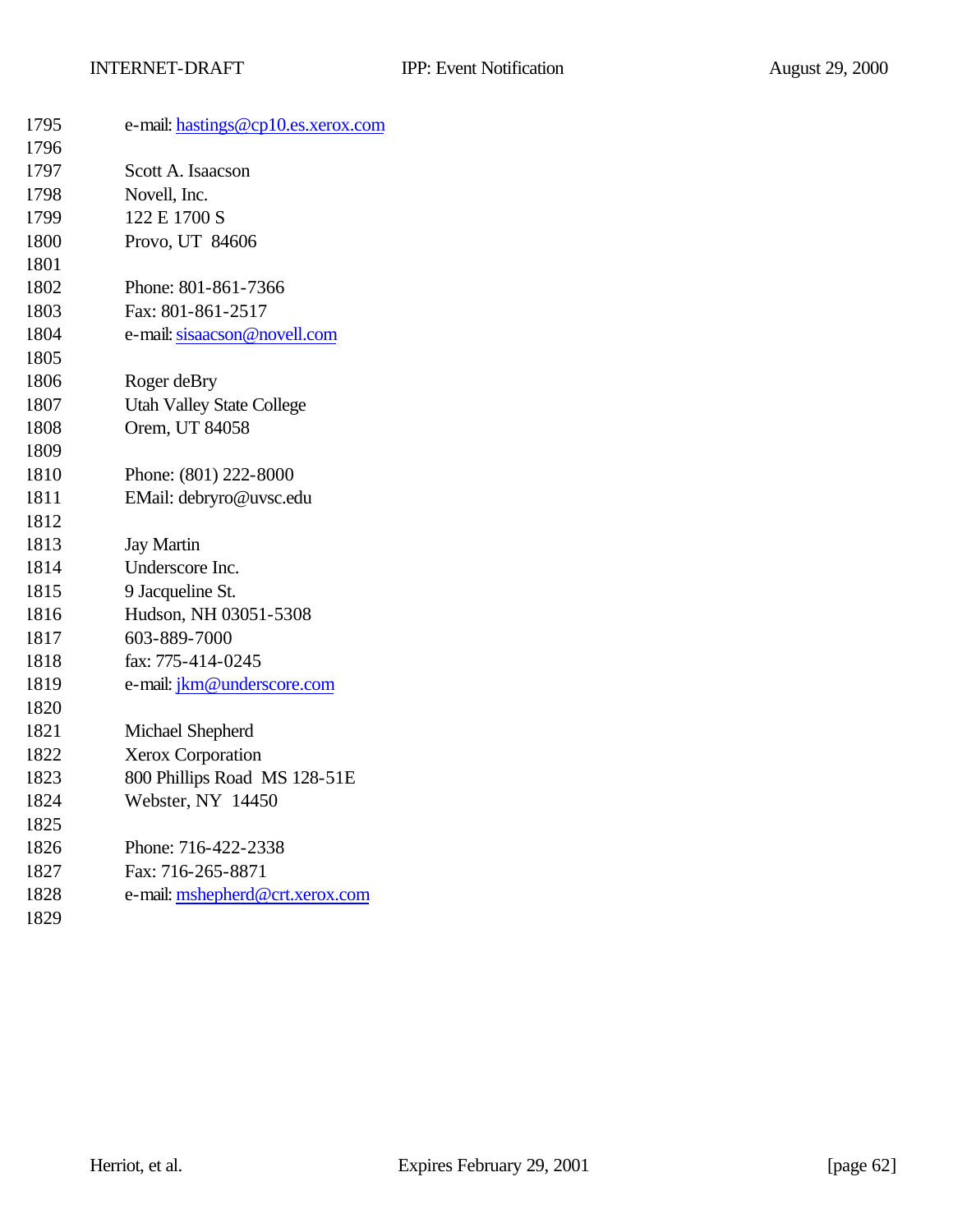- Ron Bergman
- Hitachi Koki Imaging Solutions
- 1757 Tapo Canyon Road
- Simi Valley, CA 93063-3394
- 
- Phone: 805-578-4421
- Fax: 805-578-4001
- Email: rbergma@hitachi-hkis.com

# **A. Appendix - Model for Notification with Cascading Printers**

- With this model (see Figure 2), there is an intervening Print server between the human user and the output-device. So the system effectively has two Printers. There are two cases to consider.
- 1. When the Printer 1 (in the server) generates Events, the system behaves like the client and Printer in Figure 1. In this case, Printer 1 sends Event Notifications that are shown as Event Notifications (A) of Figure 2,.
- 2. When the Printer 2 (in the output-device) generates Events, there are two possible system configurations:
- a) Printer 1 forwards the client-supplied Subscription Creation Operations to the downstream Printer 2 and lets Printer 2 send the Event Notifications directly to the Notification Recipients supplied by the 1846 Client (Event Notifications C) in the diagram).
- b) Printer 1 performs the client-supplied Subscription Creation Operations and also forwards the Subscription Creation Operations to Printer 2 with the Notification Recipient changed to be the Printer 1849 1. When an Event occurs in Printer 2, Printer 2 sends the Event Notification (B) to Notification Recipient of Printer 1, which relays the received Event Notification (B) to the client-supplied Notification Recipient (as Event Notifications(A) in the diagram). Note, when a client performs a Subscription Creation Operation, Printer 1 need not forward the Subscription Creation Operation to Printer 2 if it would create a duplicate Subscription Object on Printer 2.
- Note: when Printer 1 is forwarding Subscription Creation Operations to Printer 2, it may request Printer 2 to create additional Subscription Objects (called "piggy-backing"). Piggy-backing is useful when:
- Device A is configured to accept (IPP or non-IPP) requests from other servers.
- Server S wants to receive Job Events that the client didn't request and Server S wants these Events for jobs it submits and not for other jobs.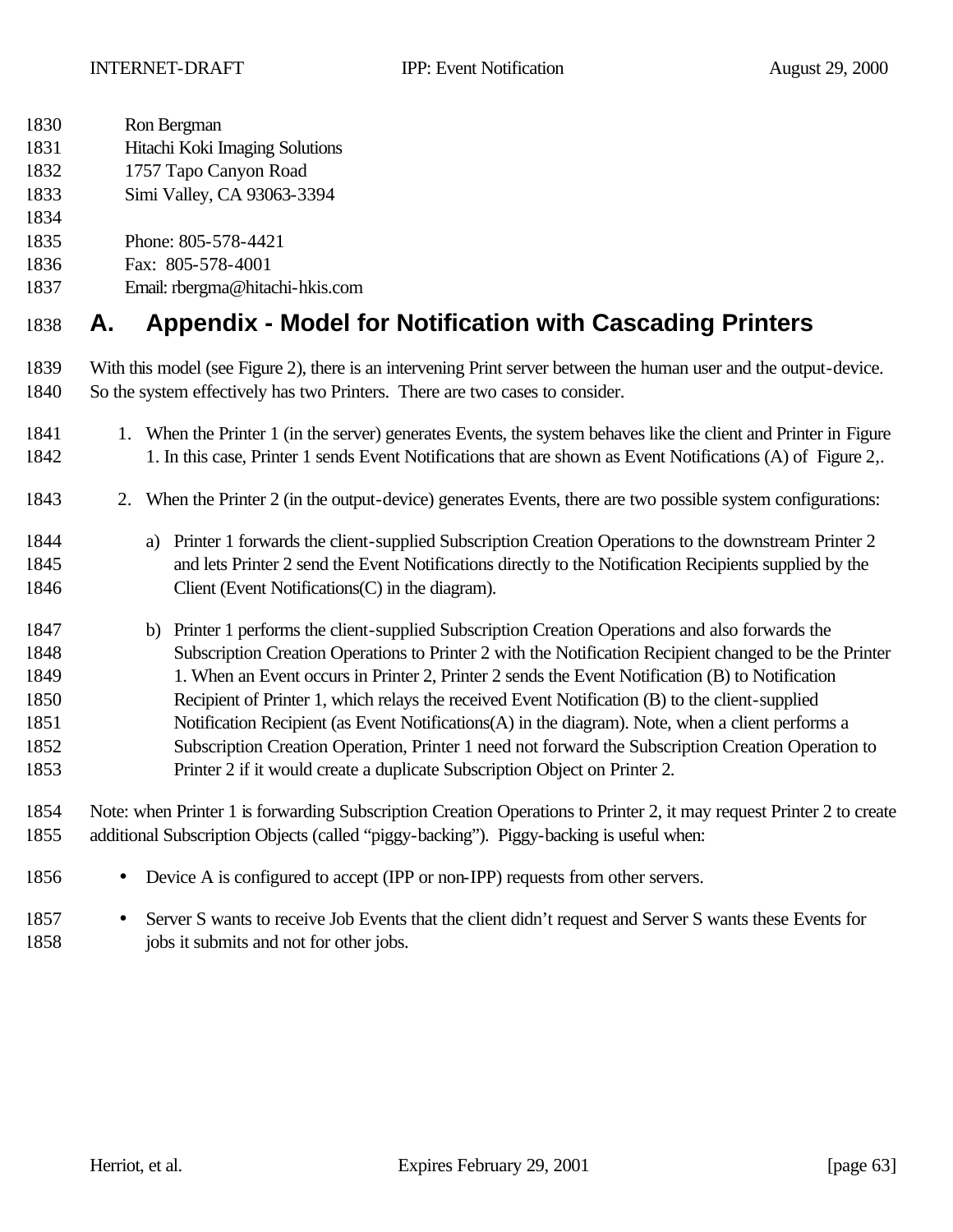

**Figure 2 – Model for Notification with Cascading Printers**

# **B. Appendix - Distributed Model for Notification**

 A Printer implementation could use some other remote notification service to provide some or most of the service. For example, the remote notification service could send Event Notifications using Delivery Methods that are not directly supported by the output device or server. Or, the remote notification service could store Subscription Objects (passed to it from the output device in response to Subscription Creation requests), accept Events, format the Event Notification in the natural language of the Notification Recipient, and send the Event Notifications to the Notification Recipient(s).

 Figure 3 shows this partitioning. The interface between the output device (or server) and the remote notification service is outside the scope of this document and is intended to be transparent to the client and this document. The

combination of the output device (or server) and the notification service together constitute an IPP Printer

conforming to this Notification document.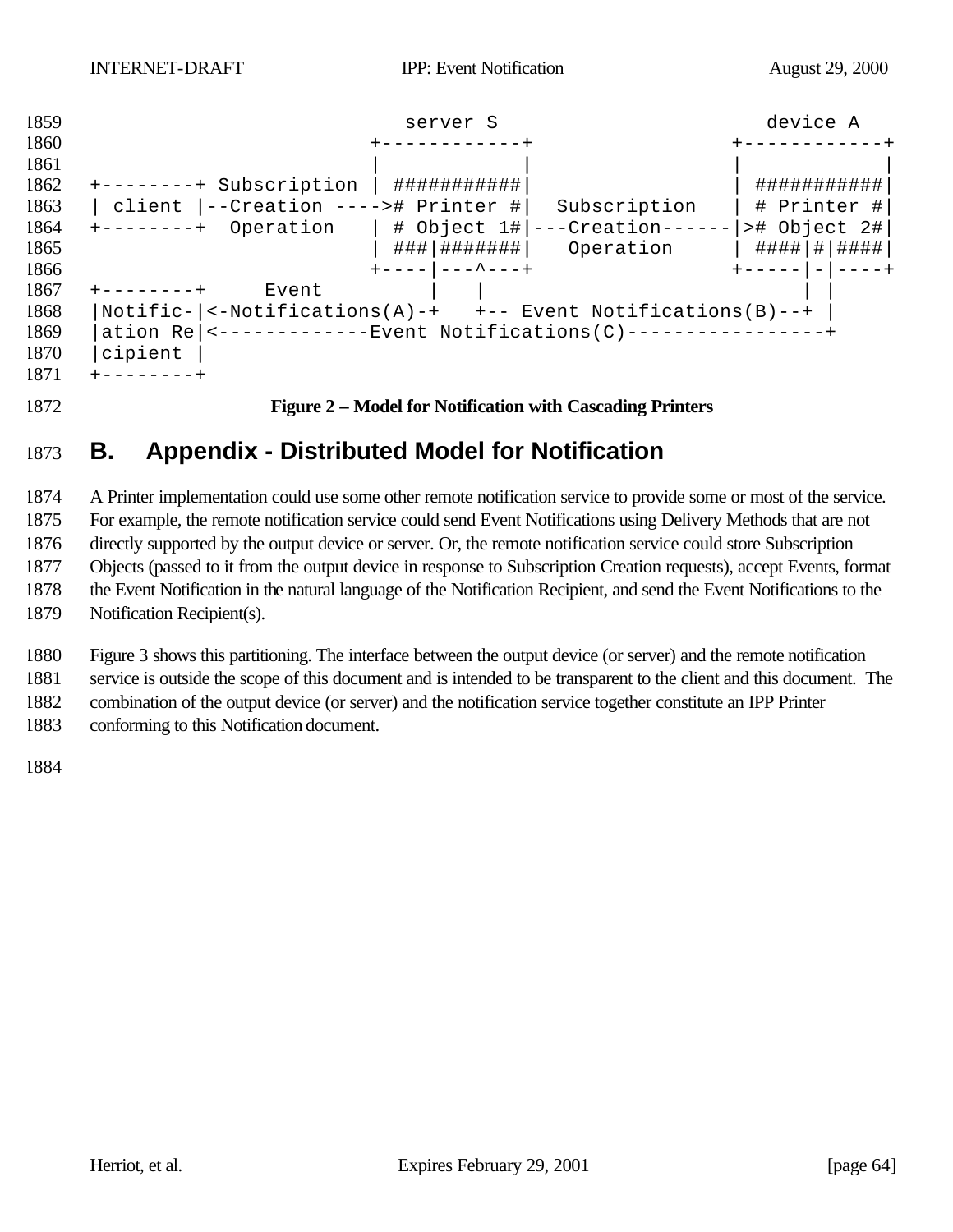```
1885 ***********************
1886 *
1887 * Printer (including
1888 * the distributed
1889 * Notification Service)
1890 *
1891 * output device or server
1892 * +---------------+
1893 PDA, desktop, or server * + ############# +
1894 +--------+ * | # partial # |
1895 | client |---IPP Subscription--------># Printer # |
1896 +-----++ Creation operation * | \# Object \#1897 * | #####|##### |
1898 * +-------|-------+
1899 \overline{ } | Subscriptions \overline{ } | Subscriptions | Subscriptions | Subscriptions | Subscriptions | Subscriptions | \overline{ } | \overline{ } | \overline{ } | \overline{ } | \overline{ } | \overline{ } | \overline{ } | \overline{ } | \overline{ } | \overline{ } | \over1900 * | OR Event
1901 +------------+ * | Notifications
1902 |Notification | IPP-defined
1903 |Recipient |<--Event Notifications---| Notification |
1904 +------------+ * | Service |
1905 * +---------------+
1906 *
1907 *************************
1908 *** = Implementation configuration opaque boundary
1909
```
**Figure 3 – Opaque Use of a Notification Service Transparent to the Client**

# **C. Appendix - Extended Notification Recipient**

 The model allows for an extended Notification Recipient that is itself a notification service that forwards each Event Notification to another recipient (called the Ultimate Notification Recipient in this section). The Delivery Method to

the Ultimate Recipient is probably different from the Delivery Method used by the Printer to the extended

Notification Recipient.

This extended Notification Recipient is transparent to the Printer but not to the client.

When a client performs a Subscription Creation Operation, it specifies the extended Notification Recipient as it

would any Notification Recipient. In addition, the client specifies the Ultimate Notification Recipient in the

Subscription Creation Operation in a manner specified by the extended Notification Recipient. Typically, it is either

some bytes in the value of "notify-user-data" or some additional parameter in the value of "notify-recipient-uri".

The client also subscribes directly with the extended Notification Recipient (by means outside this document), since

it is a notification service in its own right.

 The IPP Printer treats the extended Notification Recipient like any other Notification Recipient and the IPP Printer is not aware of the forwarding. The Delivery Method that the extended Notification Recipient uses for delivering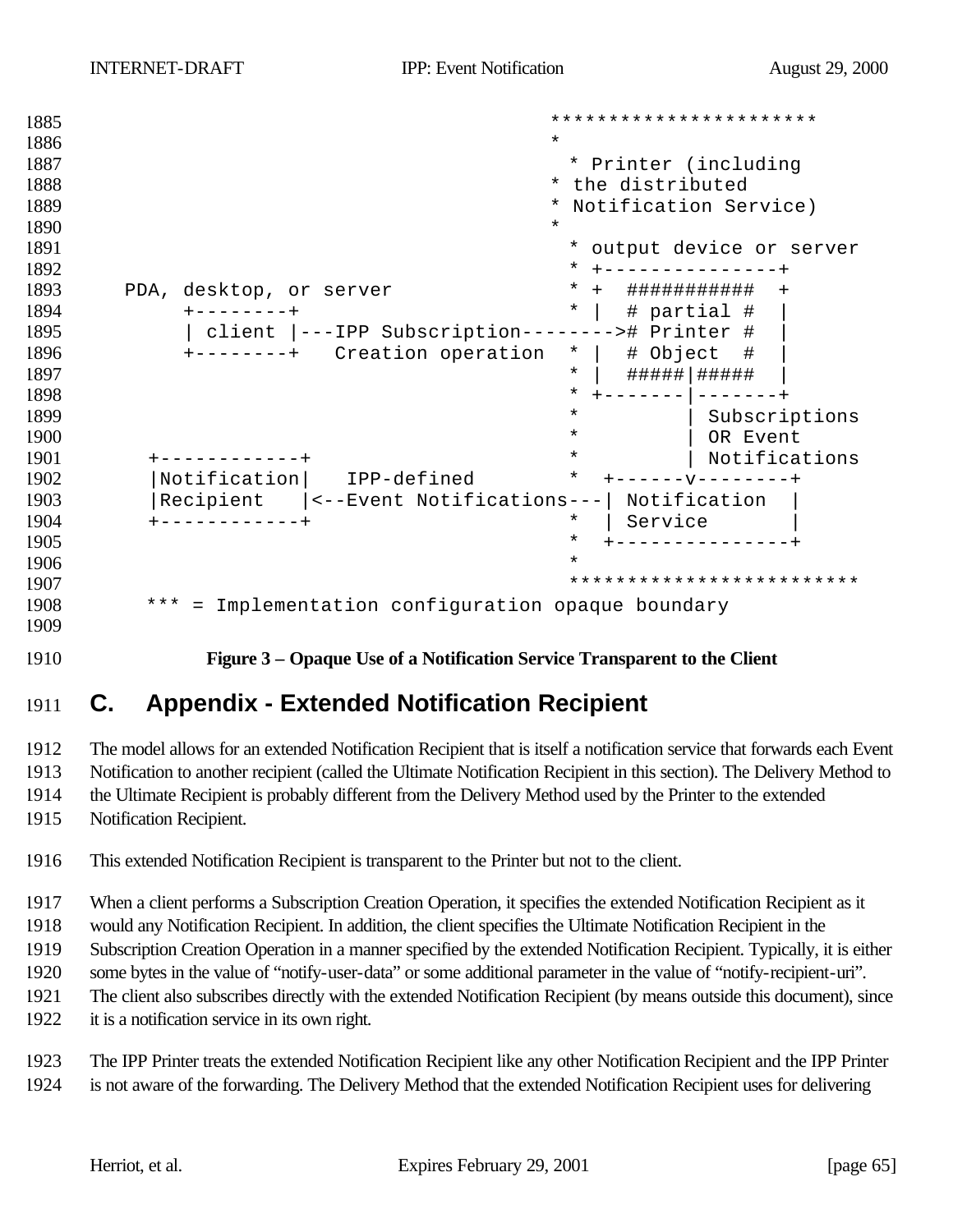the Event Notification to the Ultimate Notification Recipient is beyond the scope of this document and is

transparent to the IPP Printer.

 Examples of this extended Notification Recipient are paging, immediate messaging services, general notification services, and NOS vendors' infrastructure. Figure 4 shows this approach.

| 1930 | PDA, desktop, or server                                  |                        |                                                | server or output device |  |
|------|----------------------------------------------------------|------------------------|------------------------------------------------|-------------------------|--|
| 1931 |                                                          |                        |                                                |                         |  |
| 1932 |                                                          |                        |                                                | ###########             |  |
| 1933 | client  ---Subscription Creation -----------># Printer # |                        |                                                |                         |  |
| 1934 | Operation<br>$+ - - - - - - - +$                         |                        |                                                | # Object #              |  |
| 1935 |                                                          |                        |                                                | #####   #####           |  |
| 1936 |                                                          |                        | IPP-defined                                    |                         |  |
| 1937 | Ultimate                                                 |                        | any  Notification  <--Event Notifications----+ |                         |  |
| 1938 |                                                          |                        |                                                |                         |  |
| 1939 | Recipient                                                |                        |                                                |                         |  |
| 1940 |                                                          | (Notification Service) |                                                |                         |  |

**Figure 4 – Use of an Extended Notification Recipient transparent to the Printer**

# **D. Appendix - Details about Conformance Terminology**

- The following paragraph provide more details about conformance terminology.
- **REQUIRED**  an adjective used to indicate that a conforming IPP Printer implementation MUST support the indicated operation, object, attribute, attribute value, status code, or out-of-band value in requests and responses. See [ipp-mod] "Appendix A - Terminology for a definition of "support". *Since support of this entire Notification specification is OPTIONAL for conformance to IPP/1.0 or IPP/1.1, the use of the term REQUIRED in this document means "REQUIRED if this OPTIONAL Notification specification is implemented".*
- **RECOMMENDED**  an adjective used to indicate that a conforming IPP Printer implementation is recommended to support the indicated operation, object, attribute, attribute value, status code, or out-of- band value in requests and responses. *Since support of this entire Notification specification is OPTIONAL for conformance to IPP/1.0 or IPP/1.1, the use of the term RECOMMENDED in this document means "RECOMMENDED if this OPTIONAL Notification specification is implemented".*
- **OPTIONAL**  an adjective used to indicate that a conforming IPP Printer implementation MAY, but is NOT REQUIRED to, support the indicated operation, object, attribute, attribute value, status code, or out-of-band value in requests and responses.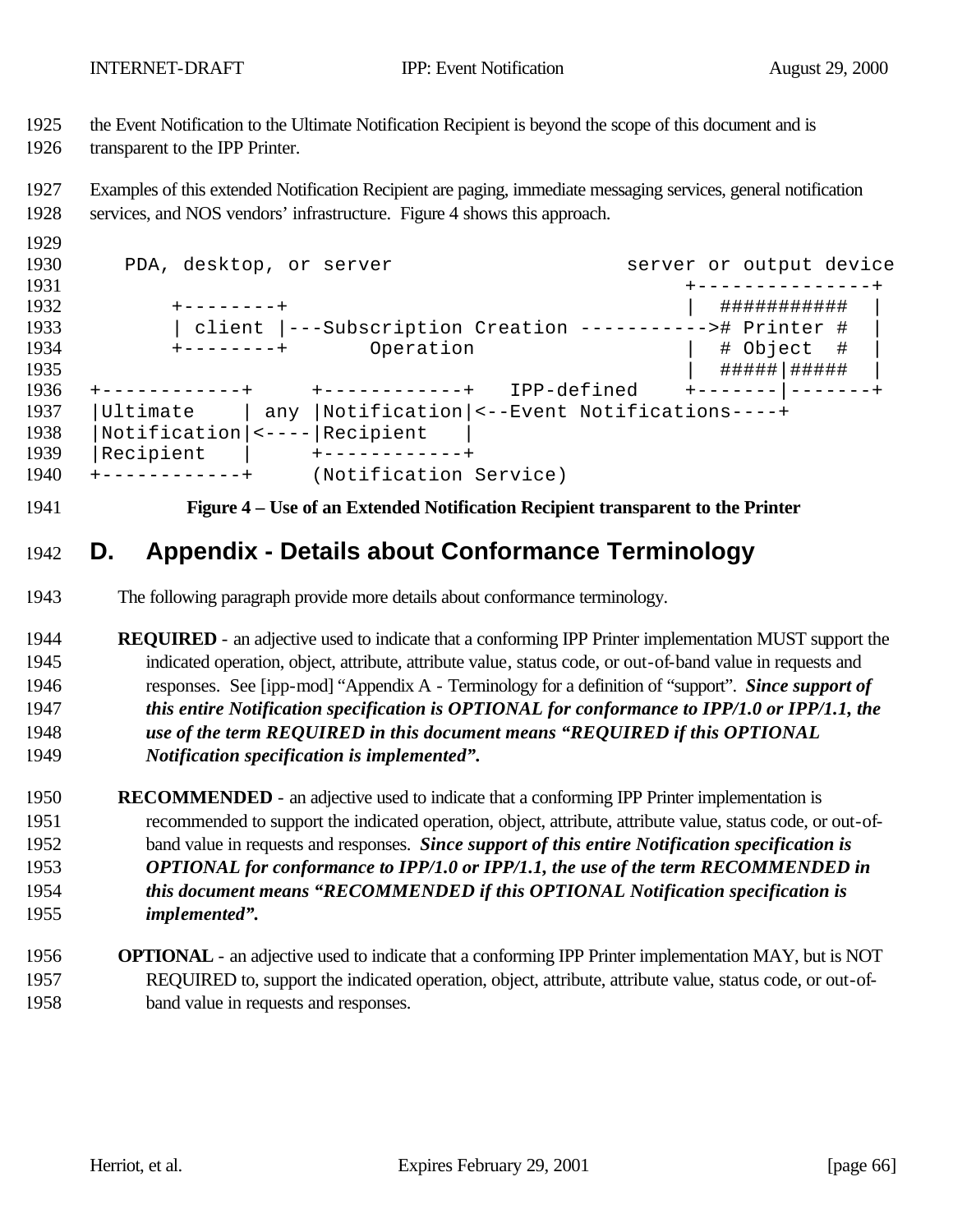# **E. Appendix - Object Model for Notification**

 This section describes the Notification object model that adds a Subscription Object which together with the Job and Printer object provide the complete Notification semantics.



 This sub-section defines the object relationships between the Printer, Job, and Subscription Objects by example. Whether Per-Printer Subscription Objects are actually contained in a Printer object or are just bi-directionally

associated with them in some way is IMPLEMENTATION DEPENDENT and is transparent to the client.

Similarly, whether Per-Job Subscription Objects are actually contained in a Job object or are just bi-directionally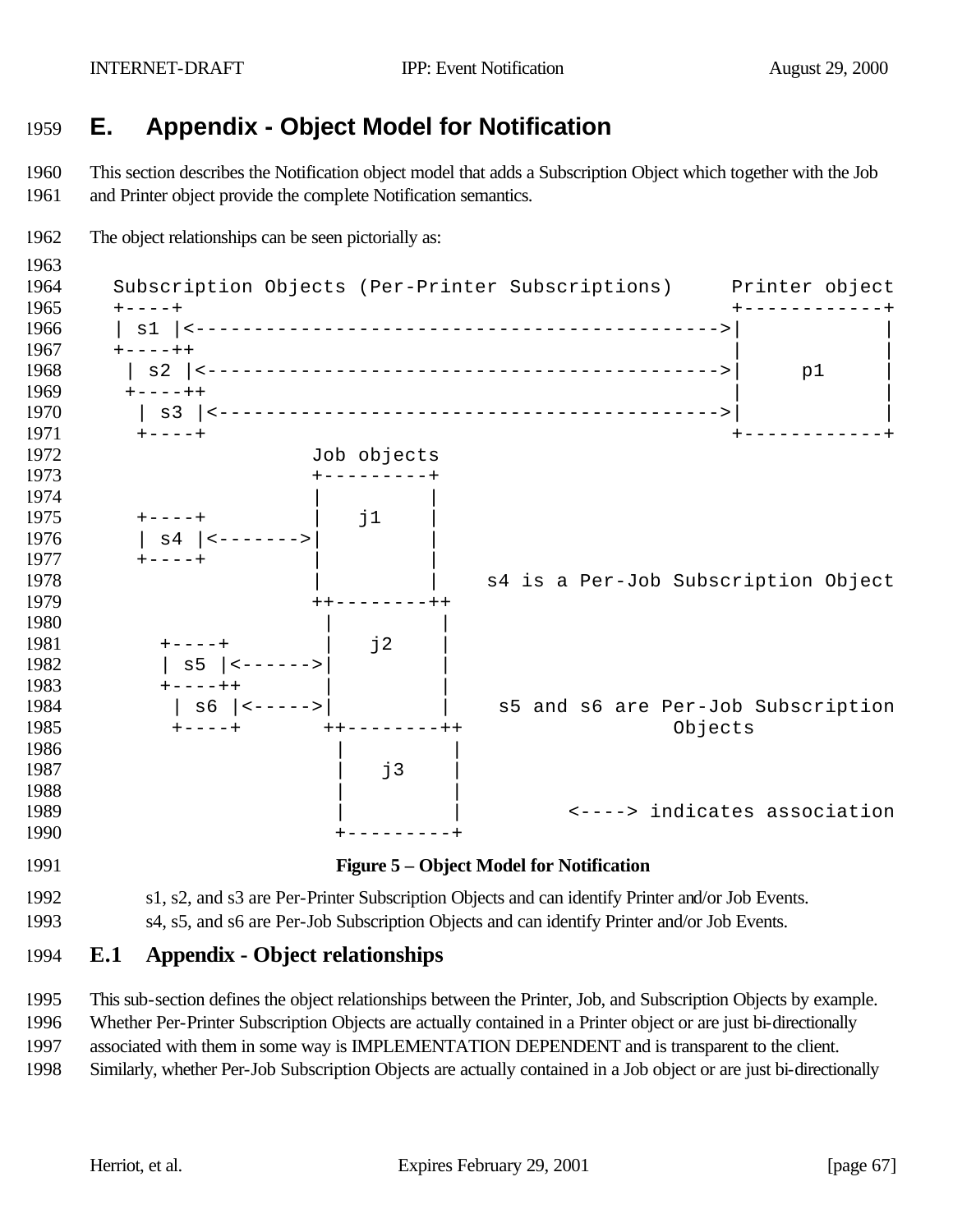associated with them in some way is IMPLEMENTATION DEPENDENT and is transparent to the client. The object relationships are defined as follows:

## **E.2 Printer Object and Per-Printer Subscription Objects**

- 1. The Printer object contains (is associated with) zero or more Per-Printer Subscription Objects (p1 contains s1-s3 Per-Printer Subscription Objects).
- 2. Each Per-Printer Subscription Object (s1, s2, and s3) is contained in (or is associated with) exactly one Printer object (p1).

#### **E.3 Job Object and Per-Job Subscription Objects**

- 1. A Job object (j1, j2, j3) is associated with zero or more Per-Job Subscription Objects (s4-s6). Job j1 is associated with Per-Job Subscription Object s4, Job j2 is associated with Per-Job Subscription Objects s5 and s6, and Job j3 is not associated with any Per-Job Subscription Object.
- 2. Each Per-Job Subscription Object is associated with exactly one Job object.

# **F. Appendix - Per-Job versus Per-Printer Subscription Objects**

 Per-Job and Per-Printer Subscription Objects are quite similar. Either type of Subscription Object can subscribe to Job Events, Printer Events, or both. Both types of Subscription Objects can be queried using the Get- Subscriptions and Get-Subscription-Attributes operations and canceled using the Cancel-Subscription operation. Both types of Subscription Objects create Subscription Objects which have the same Subscription Object attributes defined. However, there are some semantic differences between Per-Job Subscription Objects and Per- Printer Subscription Objects. A Per-Job Subscription Object is established by the client when submitting a job and after creating the job using the Create-Job-Subscriptions operation by specifying the "job-id" of the Job with the "notify-job-id" attribute. A Per-Printer Subscription Object is established between a client and a Printer using the Create-Printer-Subscriptions operation. Some specific differences are:

- 1. A client usually creates one or more Per-Job Subscription Objects as part of the Job Creation operations (Create-Job, Print-Job, and Print-URI), rather than using the OPTIONAL Create-Job-Subscriptions operation, especially since Printer implementations NEED NOT support the Create-Job-Subscriptions operation, since it is OPTIONAL.
- 2. For Per-Job Subscription Objects, the Subscription Object is only valid while the job is "not-complete" (see sections 5.4.3) while for the Per-Printer Subscription Objects, the Subscription Object is valid until the time (in seconds) that the Printer returned in the "notify-lease-expiration-time" operation attribute.
- 3. Job Events in a Per-Job Subscription Object apply only to "one job" (the Job created by the Job Creation operation or references by the Create-Job-Subscriptions operation) while Job Events in a Per-Printer Subscription Object apply to ALL jobs contained in the IPP Printer.